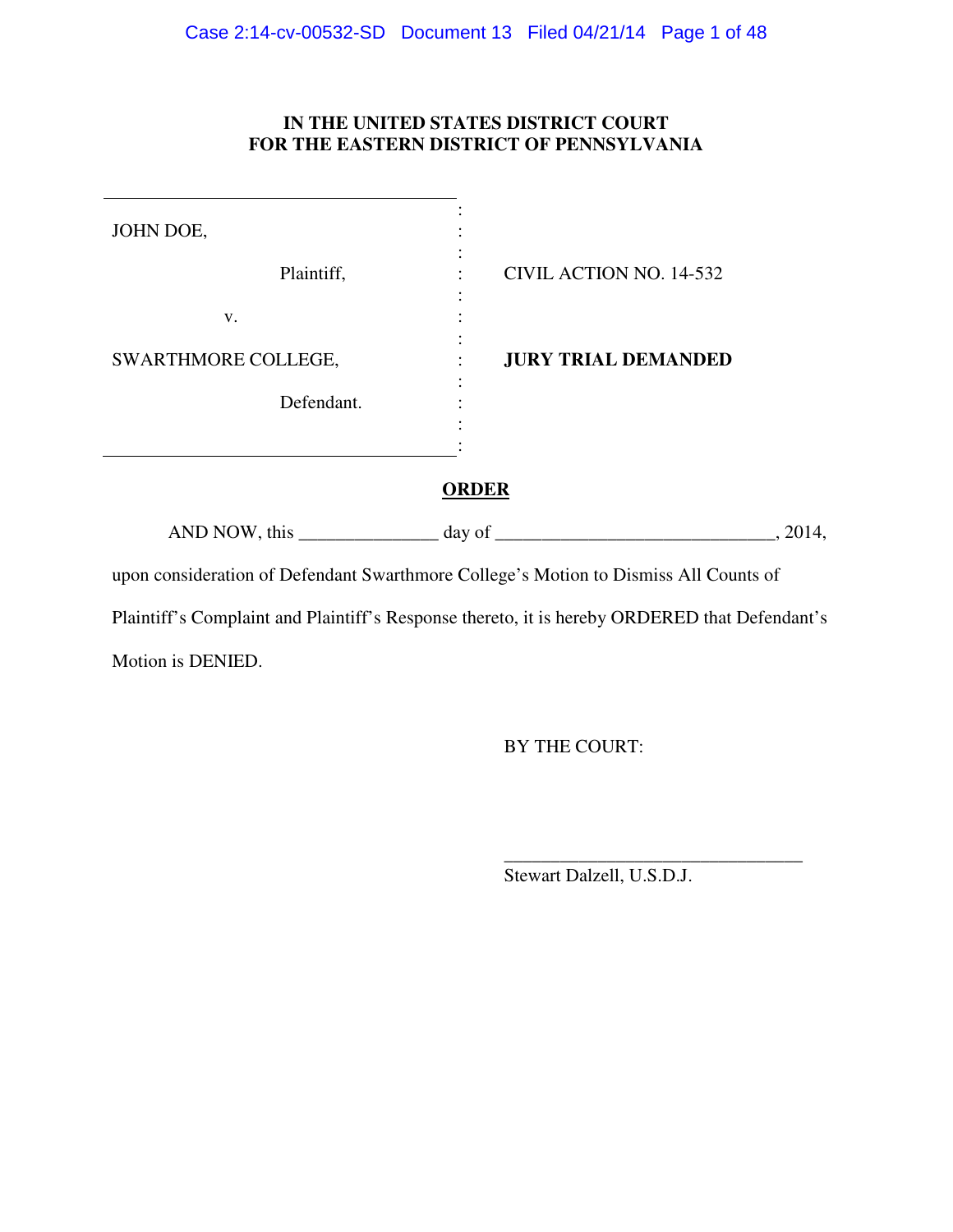## **IN THE UNITED STATES DISTRICT COURT FOR THE EASTERN DISTRICT OF PENNSYLVANIA**

| JOHN DOE,           |                            |
|---------------------|----------------------------|
| Plaintiff,          | CIVIL ACTION NO. 14-532    |
| V.                  |                            |
| SWARTHMORE COLLEGE, | <b>JURY TRIAL DEMANDED</b> |
| Defendant.          |                            |
|                     |                            |
|                     |                            |

## **PLAINTIFF'S MEMORANDUM OF LAW IN OPPOSITION TO DEFENDANT SWARTHMORE COLLEGE'S MOTION TO DISMISS THE COMPLAINT**

 Patricia M. Hamill, Esquire Jeannette M. Brian, Esquire Conrad O'Brien PC 1500 Market Street, Centre Square Suite 3900, West Tower Philadelphia, PA 19102-2100  $(215)$  864-9600

*Attorneys for Plaintiff*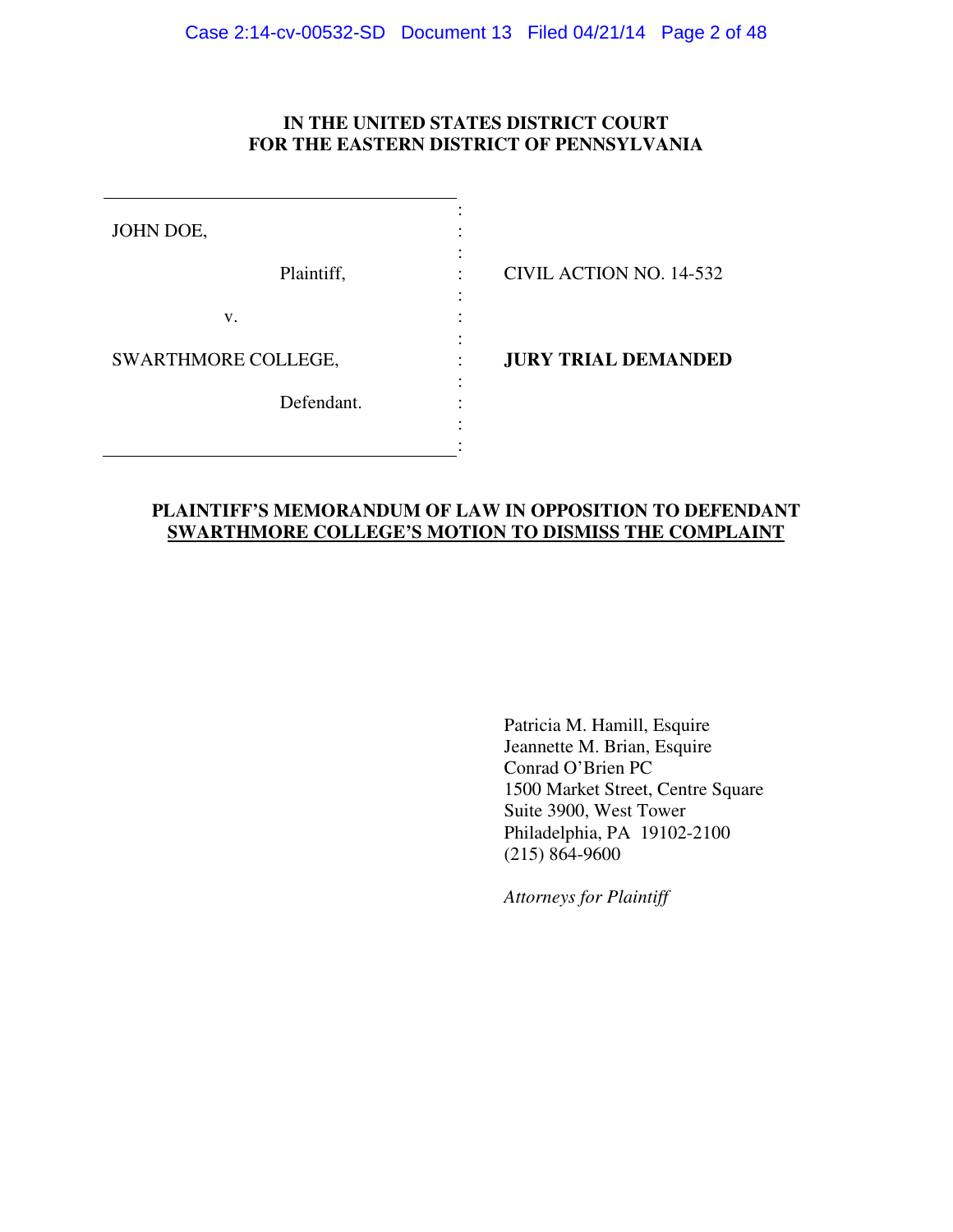# **TABLE OF CONTENTS**

| I.        |    |     |                                                                                                                                      |  |
|-----------|----|-----|--------------------------------------------------------------------------------------------------------------------------------------|--|
| П.        |    |     |                                                                                                                                      |  |
| III.      |    |     |                                                                                                                                      |  |
| A.        |    |     | <b>Swarthmore Impermissibly Disputes The Complaint's Well-Pleaded</b>                                                                |  |
| <b>B.</b> |    |     |                                                                                                                                      |  |
|           | 1. |     | Swarthmore Violated Title IX By Reaching An Erroneous                                                                                |  |
|           | 2. |     | Swarthmore Violated Title IX As A Result Of Its Deliberate Indifference                                                              |  |
|           | 3. |     | Swarthmore Violated Title IX By Its Selective Enforcement Of Its                                                                     |  |
|           | 4. |     | Swarthmore Violated Title IX's Mandate That Disciplinary Hearings                                                                    |  |
| C.        |    |     | <b>John Sufficiently Alleges Swarthmore Breached Its Contractual Obligations23</b>                                                   |  |
|           | 1. |     |                                                                                                                                      |  |
|           | 2. |     |                                                                                                                                      |  |
|           |    | (a) | Swarthmore Breached Its Contractual Obligation To                                                                                    |  |
|           |    | (b) | Swarthmore Breached Its Contractual Obligation To Conduct The<br>Hearing When Classes Are In Session And Not During College Breaks29 |  |
|           |    | (c) | Swarthmore Breached Its Contractual Obligation To Disclose The                                                                       |  |
|           |    |     | (d) Swarthmore Breached Its Contractual Obligation By Permitting An                                                                  |  |
|           |    | (e) | Swarthmore Breached Its Contractual Obligation To Provide John With                                                                  |  |
|           |    | (f) | Swarthmore Breached Its Contractual Obligation To Timely Notify                                                                      |  |
|           |    | (g) | Swarthmore Breached Its Contractual Obligation to Ensure That                                                                        |  |
|           |    | (h) | Swarthmore Breached Its Contractual Obligation To Ensure That<br>The Panel Did Not Consider Evidence Of John's Past Sex History36    |  |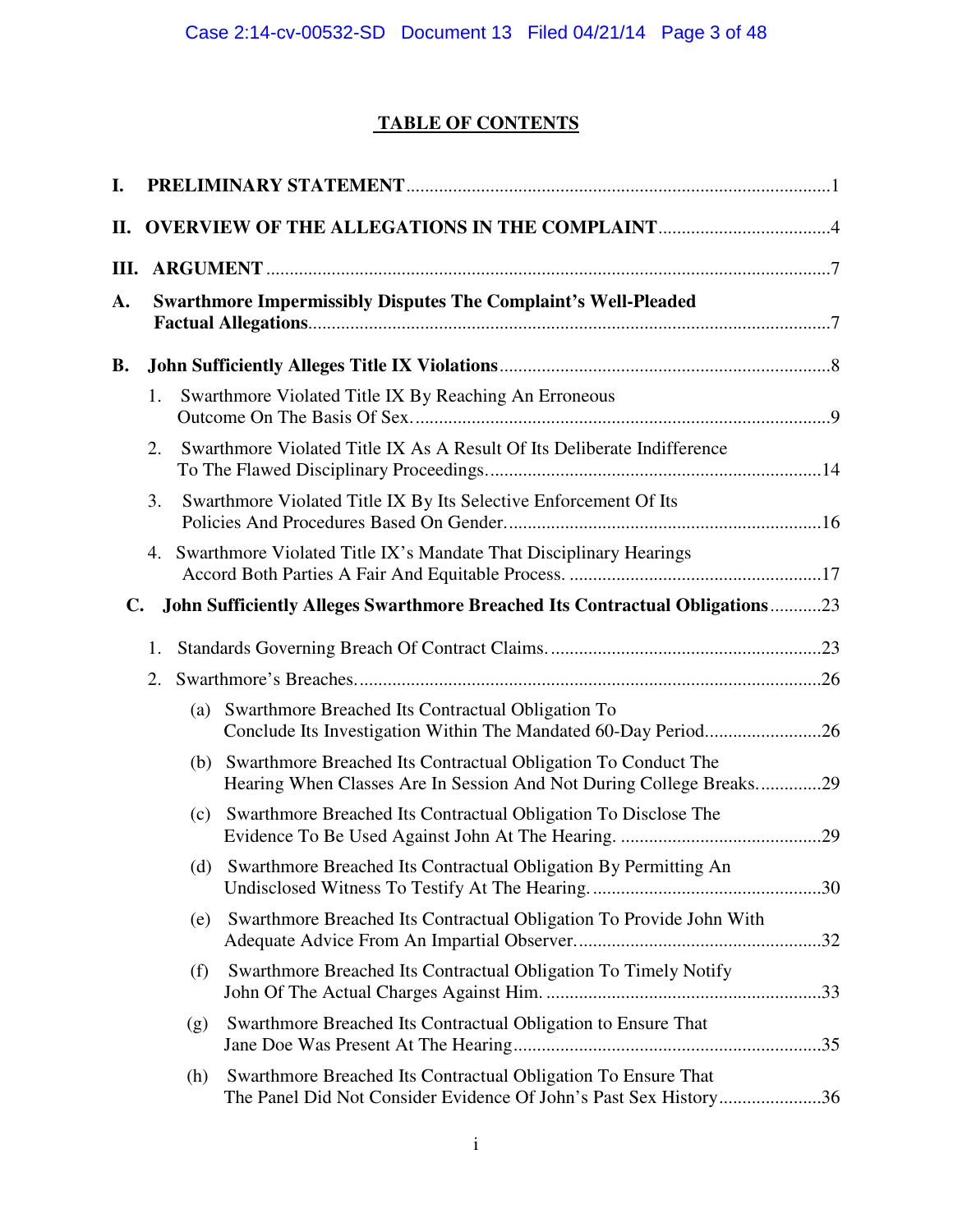**D. John Sufficiently Alleges A Claim For Negligent Infliction Of Emotional Distress** ..... 36

| E. Swarthmore Has Conceded A Binding Contract Between The Parties  |  |
|--------------------------------------------------------------------|--|
| <b>Exists, And Thus, The Alternative Claims For Negligence And</b> |  |
|                                                                    |  |
|                                                                    |  |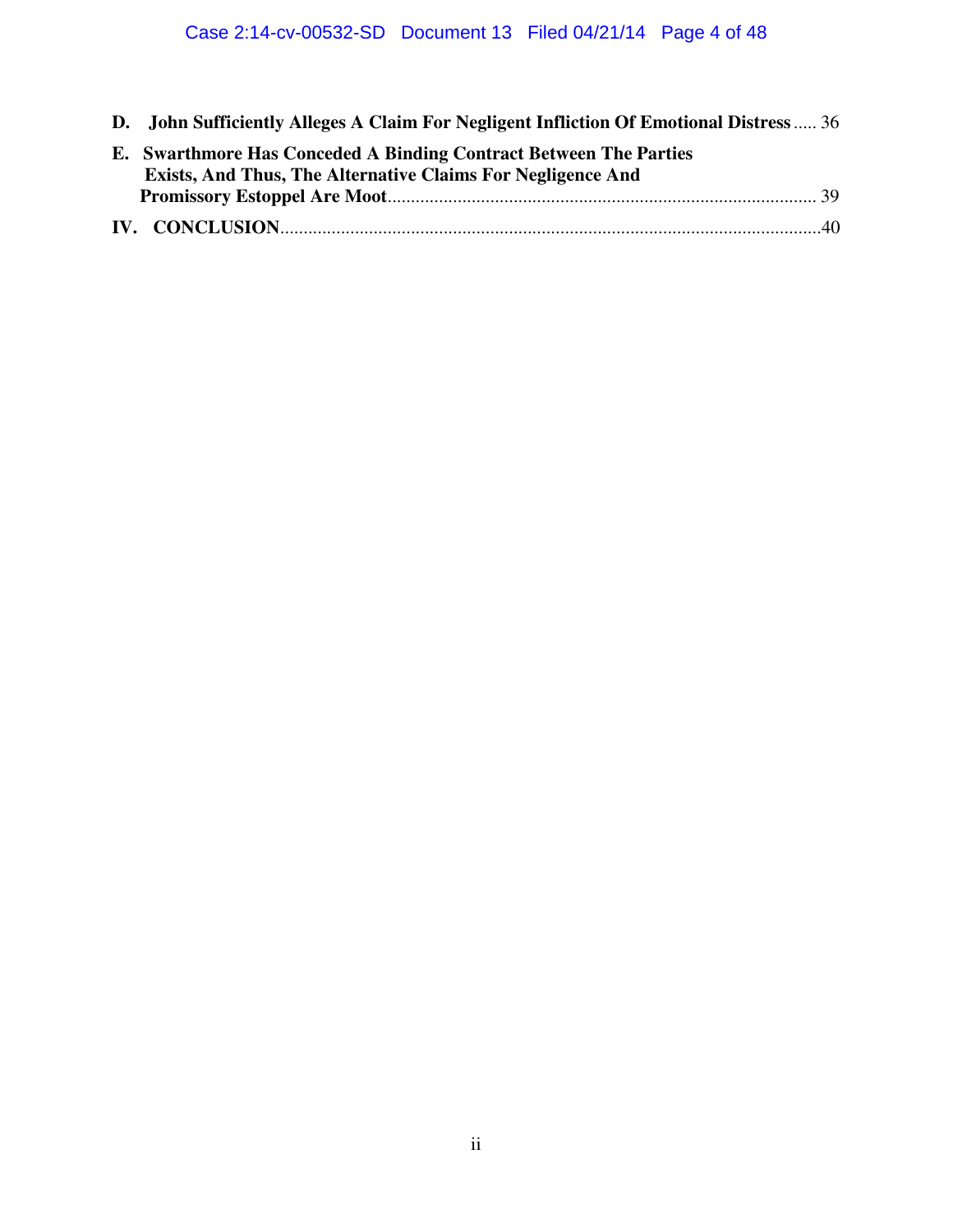# **TABLE OF AUTHORITIES**

**CASES**

# **Page(s)**

| Ashcroft v. Iqbal,                                                        |
|---------------------------------------------------------------------------|
| B.F. Goodrich Co. v. Wilson,                                              |
| Bell Atl. Corp. v. Twombly,                                               |
| Bleiler v. College of the Holy Cross,                                     |
| Boehm v. Univ. of Pennsylvania Sch. of Veterinary Med.,                   |
| Carrington v. Duke Univ.,                                                 |
| CoreStates Bank, N.A. v. Cutillo,                                         |
| Dempsey v. Bucknell Univ.,                                                |
| Doe v. Univ. of the South,                                                |
| Fellheimer v. Middlebury College,                                         |
| Gebser v. Lago Vista Indep. Sch. Dist.,                                   |
| Int'l Diamond Imp. Ltd. v. Singularity Clark, LP,                         |
| Int'l Systems, Inc. v. Personnel Data Systems, Inc.,                      |
| Johnson v. Temple Univ.,<br>2013 U.S. Dist. LEXIS 134640, 2013 WL 5298484 |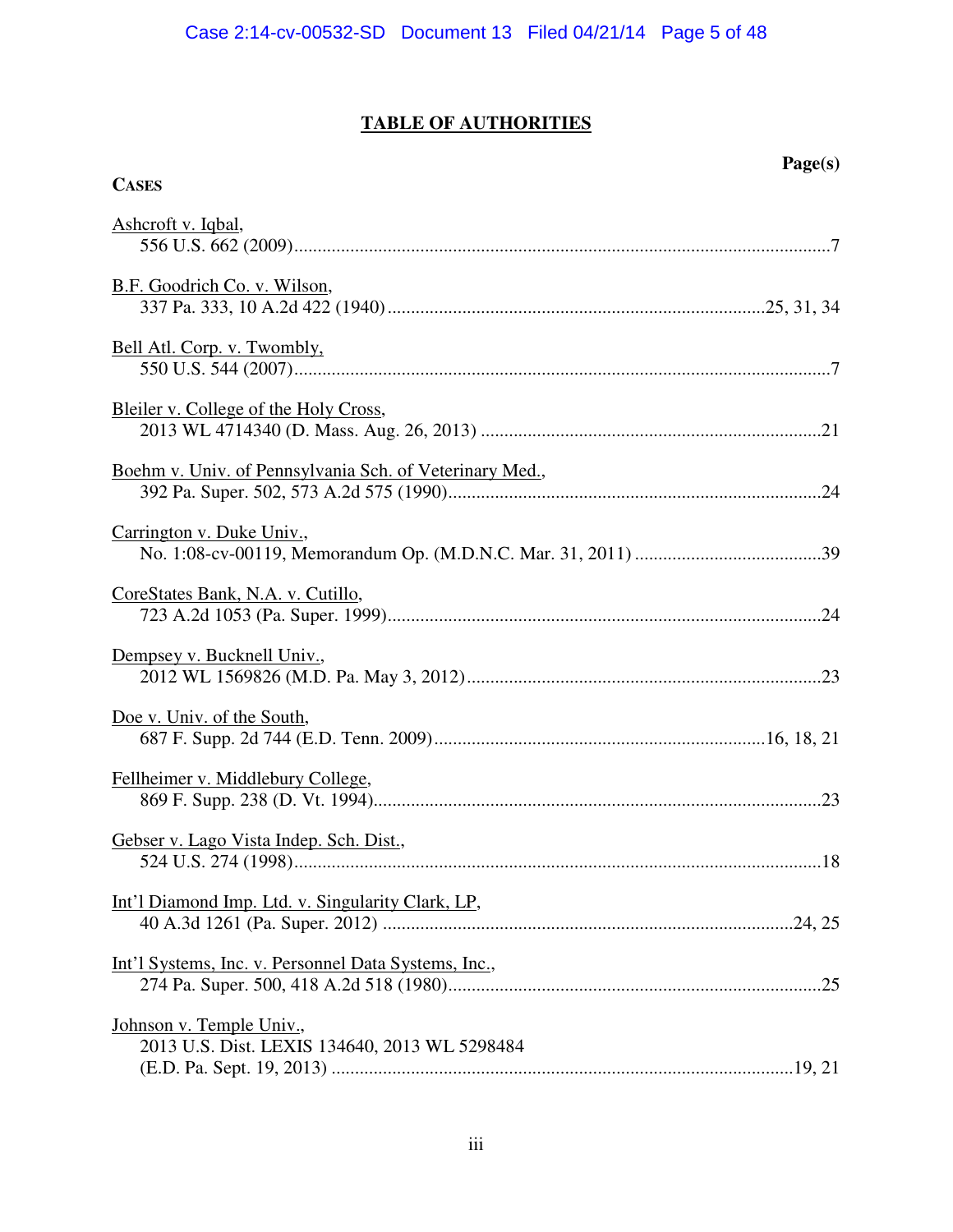# Case 2:14-cv-00532-SD Document 13 Filed 04/21/14 Page 6 of 48

| Lane v. Com.,                                                    |  |
|------------------------------------------------------------------|--|
| Mallory v. Ohio Univ.,                                           |  |
| Murphy v. Duquense Univ. of the Holy Ghost,                      |  |
| Nami v. Fauver,                                                  |  |
| Oshiver v. Levin, Fishbein, Sedran & Berman,                     |  |
| Osteen v. Henley,                                                |  |
| Profit Wize Marketing v. Wiest,                                  |  |
| Reardon v. Allegheny College,                                    |  |
| Schulman v. Franklin & Marshall College,                         |  |
| Southwestern Energy Production Co. v. Forest Resources, LLC,     |  |
| Stamerro v. Stamerro,                                            |  |
| Swartley v. Hoffner,                                             |  |
| Tafuto v. N.J. Inst. of Technology,                              |  |
| Toney v. Chester Cnty. Hosp.,<br>961 A.2d 192 (Pa. Super. 2008), |  |
| <u>Ware v. Rodale Press, Inc.</u> ,                              |  |
| Weiley v. Albert Einstein Med. Center,                           |  |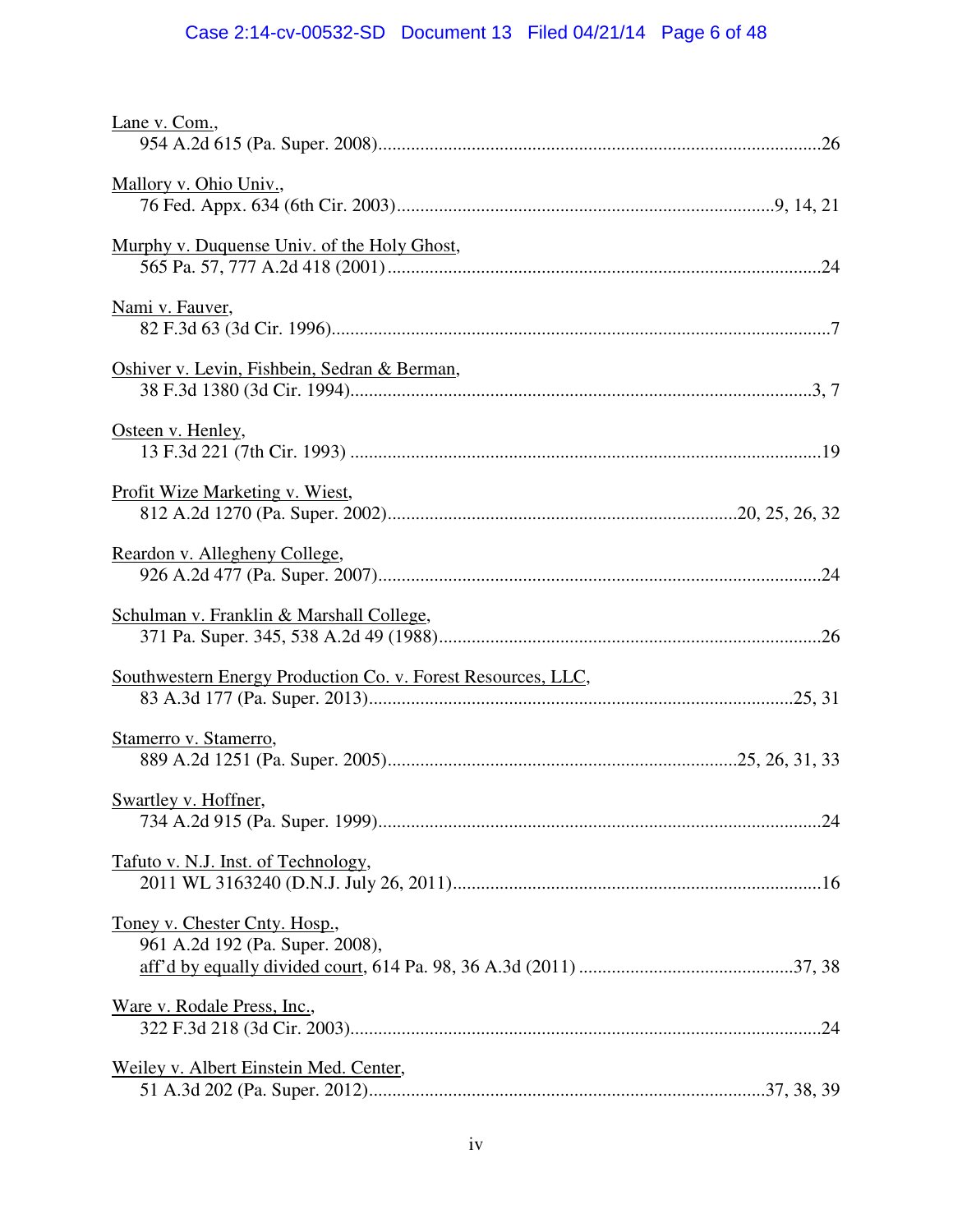# Case 2:14-cv-00532-SD Document 13 Filed 04/21/14 Page 7 of 48

| Wells v. Xavier Univ.,                   |  |
|------------------------------------------|--|
|                                          |  |
| Williams v. Franklin & Marshall College, |  |
|                                          |  |
| Yusuf v. Vassar College,                 |  |
|                                          |  |
| <b>STATUTES</b>                          |  |
|                                          |  |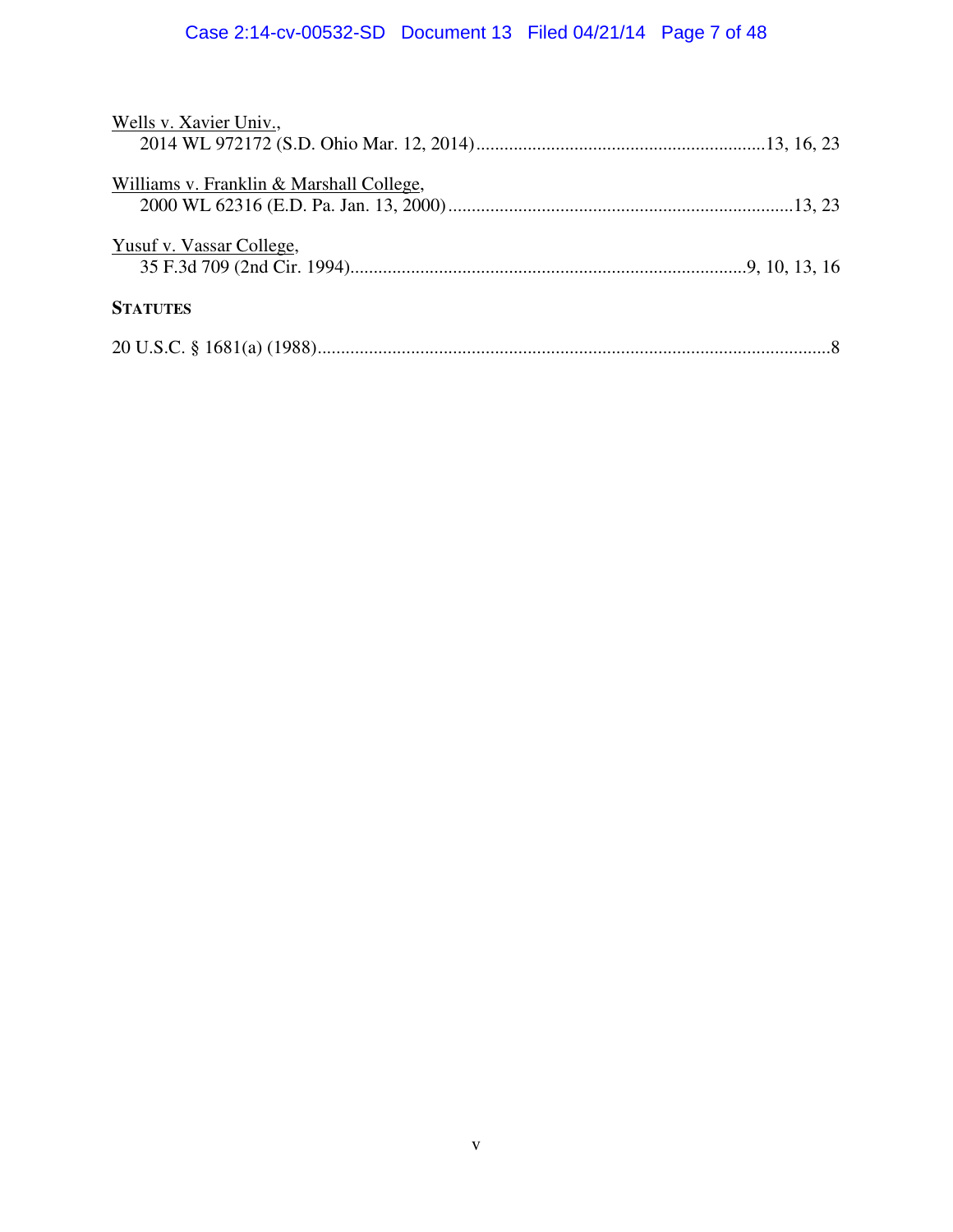## **I. PRELIMINARY STATEMENT**

-

This case arises out of extreme actions taken by Defendant Swarthmore College ("Swarthmore" or "College") in response to false allegations of sexual misconduct by a female student against a male student. Jane Doe's accusation against John Doe ("John") came 19 months after the alleged incident, and was unsupported by any physical or medical evidence or police or campus public safety reports.<sup>1</sup> After conducting its self-prescribed two-month investigation into Jane's complaint, Swarthmore closed the case without charging John with any misconduct.

Five months later, facing a media firestorm and a federal investigation for its insensitivity to female complaints of sexual assault, Swarthmore re-opened the investigation (in violation of its own written procedures), charged John with sexual assault and sexual harassment, rushed into a disciplinary hearing during summer break on an empty campus, and, based on nothing more than "she said, he said" testimony, found John guilty of the charges using a "preponderance of the evidence" standard. The College punished John with its most severe penalty – immediate expulsion, carrying with it a permanent mark on his academic record stating he had been expelled for committing a sexual assault.

John has more than sufficiently met his burden to state a claim under Title IX. He alleges particularized facts showing that (1) the outcome of his disciplinary proceeding was erroneous, (2) the College was deliberately indifferent to the serious procedural irregularities that had occurred in his case, (3) the College selectively enforced its policies and procedures, and (4) the College denied him rudimentary due process safeguards and conducted a hearing that manifestly was not fair and equitable to both parties. John also has alleged particular facts suggesting that

<sup>1</sup> Pseudonyms are used in the complaint to protect the identity and privacy of John and John's accuser.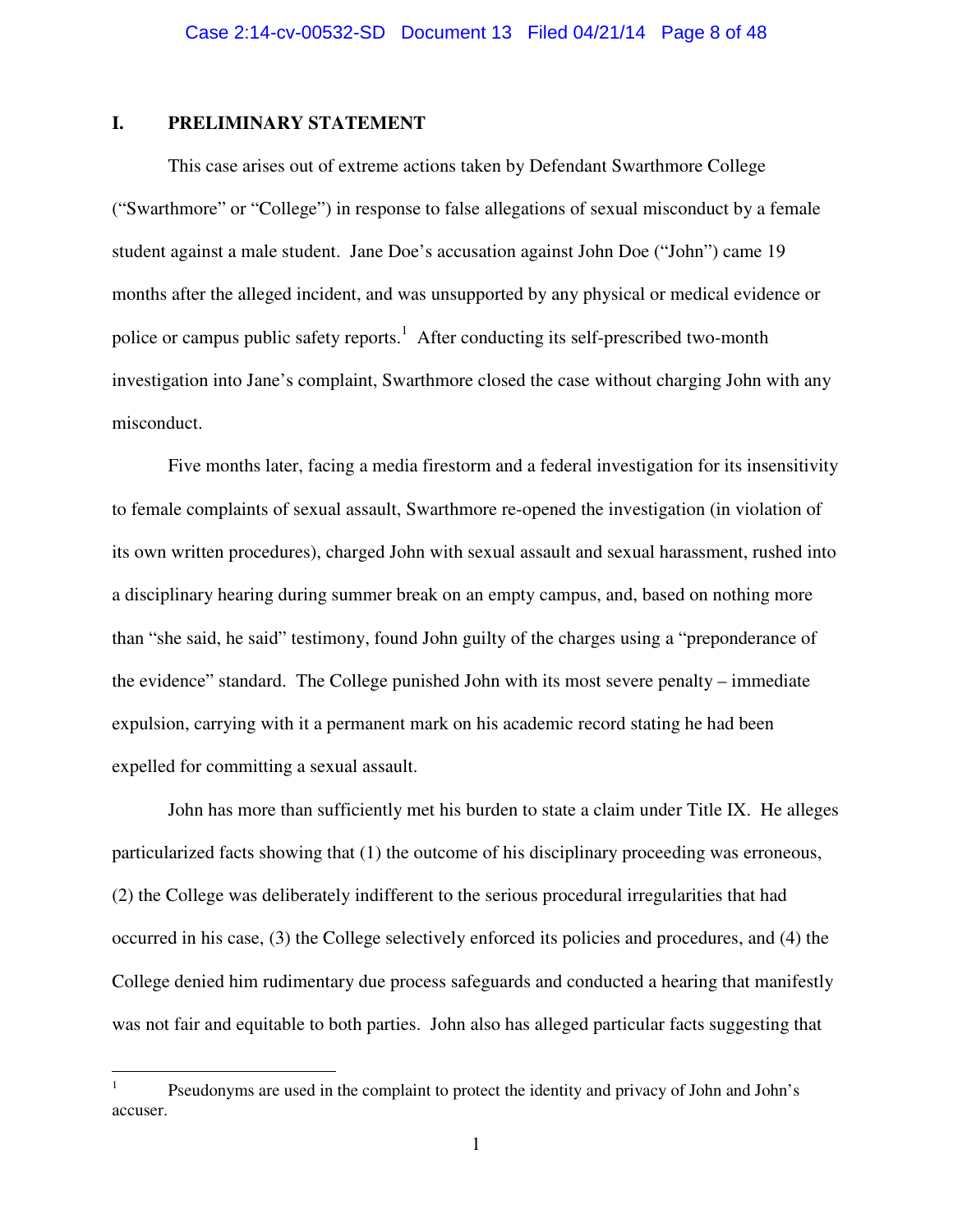# Case 2:14-cv-00532-SD Document 13 Filed 04/21/14 Page 9 of 48

gender was a motivating factor in the College's conduct: in its zeal to show the Department of Education and its critics that the College was determined to correct one wrong – its past unresponsiveness to female complainants – it committed another wrong against John based on his gender. He was a male accused of sexual misconduct at the wrong time and in the wrong place.

John has more than sufficiently met his burden to state a breach of contract claim. He identifies specific provisions in the College's Student Handbook governing Swarthmore's obligations to students in sexual misconduct proceedings, and alleges specific facts showing that Swarthmore failed to comply with those provisions in John's case, causing him to suffer severe harm.<sup>2</sup> The facts alleged in the complaint also sufficiently state a claim for negligent infliction of emotional distress.

 In its motion to dismiss, Swarthmore flouts the bedrock principle that it *must accept as true the factual allegations in the complaint,* and *must solely argue that, even accepting the allegations as true, the complaint fails to state a claim*. Instead, Swarthmore violates the Rules of Civil Procedure by attaching documents to its memorandum of law in an attempt to present so-called "evidence" to discredit John. But, even if Swarthmore were permitted to present such "evidence" at this stage of the case (and it absolutely is not), the documents Swarthmore has cherry-picked do not prove what Swarthmore contends.

In particular, Swarthmore's reliance on John Doe's distressed email exchange with Jane Doe's jealous boyfriend is completely misplaced. (Def.'s Mem. at 4-5, n.1, & Exhibit A

 $\frac{1}{2}$  Swarthmore concedes (as it must) that the Student Handbook and College Bulletin are contracts (see Def.'s Mem. at 13-14, citing Pennsylvania appellate court cases holding that a college's published policies and procedures constitute an "agreement between the parties"), and thus, it would appear there is no need for John to defend his claims for negligence and promissory estoppel at this time, as those claims were alleged in the alternative to his contract claim in the event that Swarthmore were to argue or this Court were to find that no valid contract exists.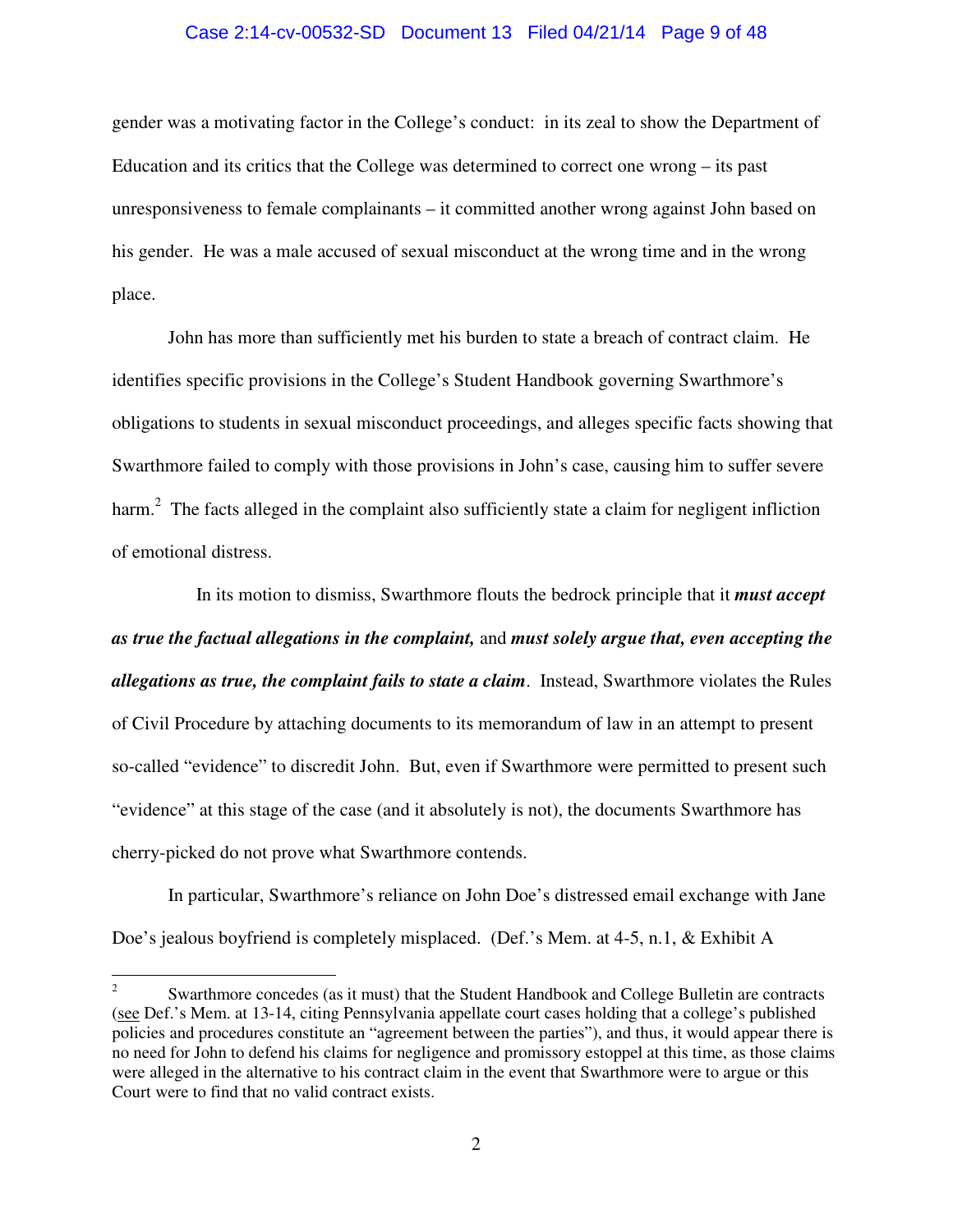#### Case 2:14-cv-00532-SD Document 13 Filed 04/21/14 Page 10 of 48

attached thereto). Swarthmore focuses on the boyfriend's accusation in one sentence of the twopage email that John's behavior toward Jane was "tantamount to rape." (Ex. A at 1). Swarthmore ignores the boyfriend's later statement that Jane "has a soft streak, and felt pity for you" (Ex. A at 2) – which contradicts his earlier accusation – and disregards the rest of the email, which focuses on the boyfriend's plan to cause John "pain" by telling John's girlfriend "all about your little affairs" unless John tells her first. (Ex. A at 2). In particular, the boyfriend states that (1) he owns a gun, (2) John is "lucky" that Jane "has dissuaded me from killing you outright, something which I very seriously considered," and (3) John should call his girlfriend to explain "your infidelities" or he (the boyfriend) will "send her a message tomorrow morning" about "your little affairs." (Id. at 2). The boyfriend names the girlfriend eight times in the email (id. at 1-2), and the subject line states: "You should call [your girlfriend] tonight." (Id. at 1). In his two-sentence response, John wrote, "I read your message, and I agree with it. I also called [my girlfriend] last night (around 2:00 AM, my time) letting her know what happened." (Id.).

Swarthmore insinuates that John's "I agree" response shows he admitted he had sexually assaulted Jane. That is neither plausible nor true (to use a phrase from Swarthmore's memorandum).<sup>3</sup> Swarthmore knows that John explained to the Title IX Coordinator that "I agree" meant "I agree that I should be the one to call my girlfriend and tell her about the infidelity," and in fact, "I already did." As John alleges in the complaint, he asked Jane to explain why the boyfriend had suggested in his email that John had taken advantage of her; she told John she did not know why, but that her boyfriend was irrational after Jane informed him of her sexual infidelity with John. (Compl. ¶¶ 68-72). Moreover, the email exchange shows that

-

<sup>3</sup> Of course, whether a factual allegation is "true" is not an appropriate inquiry on a motion to dismiss. Oshiver v. Levin, Fishbein, Sedran & Berman, 38 F.3d 1380, 1384 (3d Cir. 1994) (on motion to dismiss, court "must accept all facts pleaded as true and draw all reasonable inferences in favor of the plaintiff").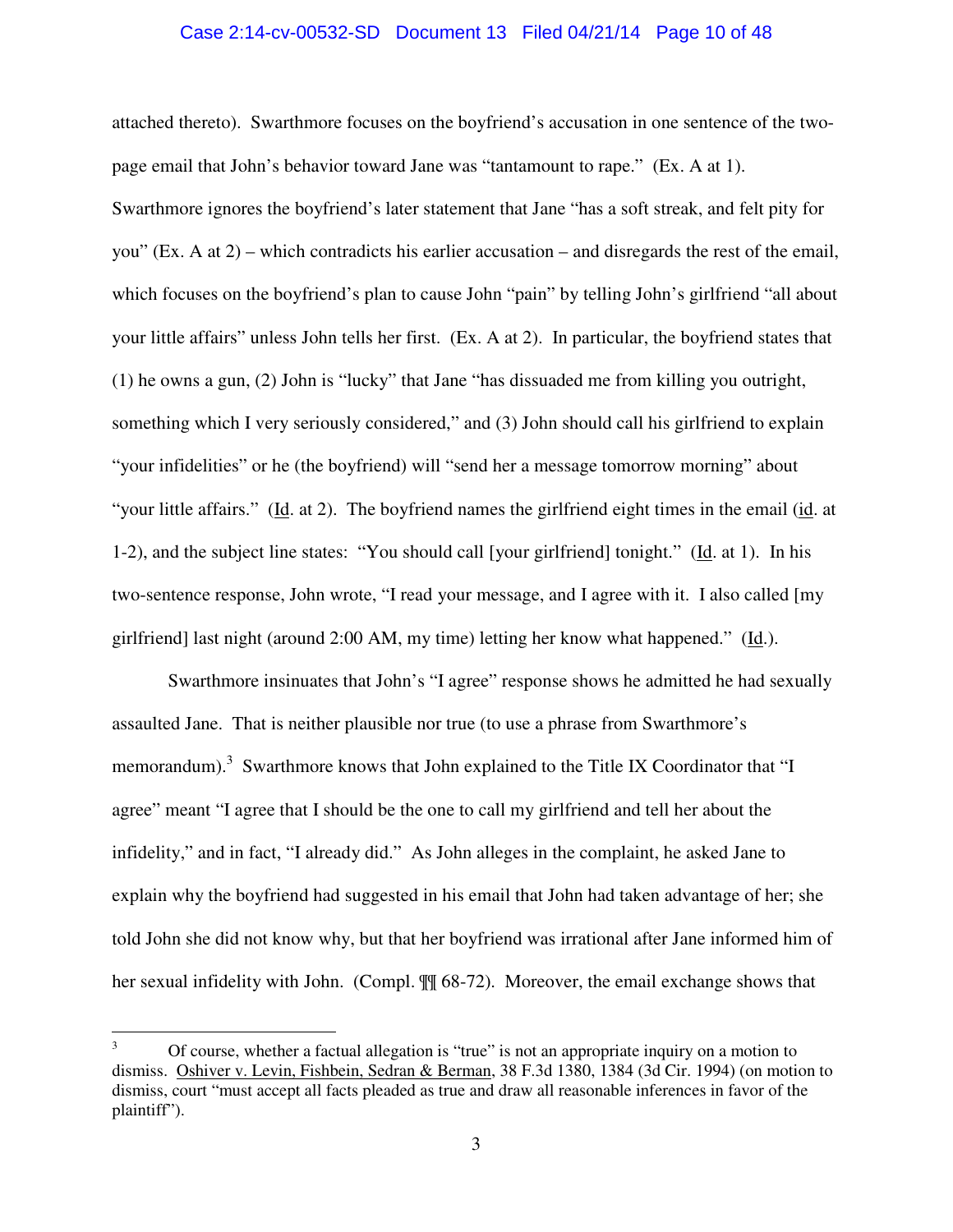#### Case 2:14-cv-00532-SD Document 13 Filed 04/21/14 Page 11 of 48

Jane's boyfriend was enraged and had considered taking out his rage on John. In this context, John's "admission" was made hurriedly, to avoid further confrontation, and to head off the boyfriend from contacting John's girlfriend.

The fact that the College seeks to cast John in a bad light by relying on a statement he made to an individual who boasted that he owns a gun and had seriously thought about using it is disturbing. The College is also disingenuous when it claims this document is "integral" to the complaint. (Def.'s Mem. at 4, 5 n.1). In fact, the College never once mentions it in its legal argument.

#### **II. OVERVIEW OF THE ALLEGATIONS IN THE COMPLAINT**

In April 2011, John Doe and Jane Doe ("Jane"), a fellow Swarthmore student, engaged in two consensual physical encounters: (1) a brief kiss on April 23, 2011; and (2) sexual activities on April 30, 2011. The two did not have sexual intercourse during either encounter. On May 1, 2011, one day after the second encounter, by Jane's own admission, she came to John's dorm room and initiated sexual intercourse. (Compl. ¶¶ 2, 62-74). *Nineteen months* later, Jane reported the first and second encounters to Swarthmore, claiming she had been coerced. Her only evidence consisted of her own inconsistent, equivocal accounts of what had transpired. She offered no physical or medical evidence and no police or campus public safety reports. (Id. ¶¶ 78-80).

Soon after Jane made these accusations, Swarthmore conducted a two-month investigation and concluded the matter without issuing charges or taking any disciplinary action against John. (Id. ¶¶ 3, 83, 95). Since February 2013, the month after Swarthmore concluded its investigation, Swarthmore and its administration have been castigated in the media for allegedly mishandling past sexual misconduct complaints brought by female students against male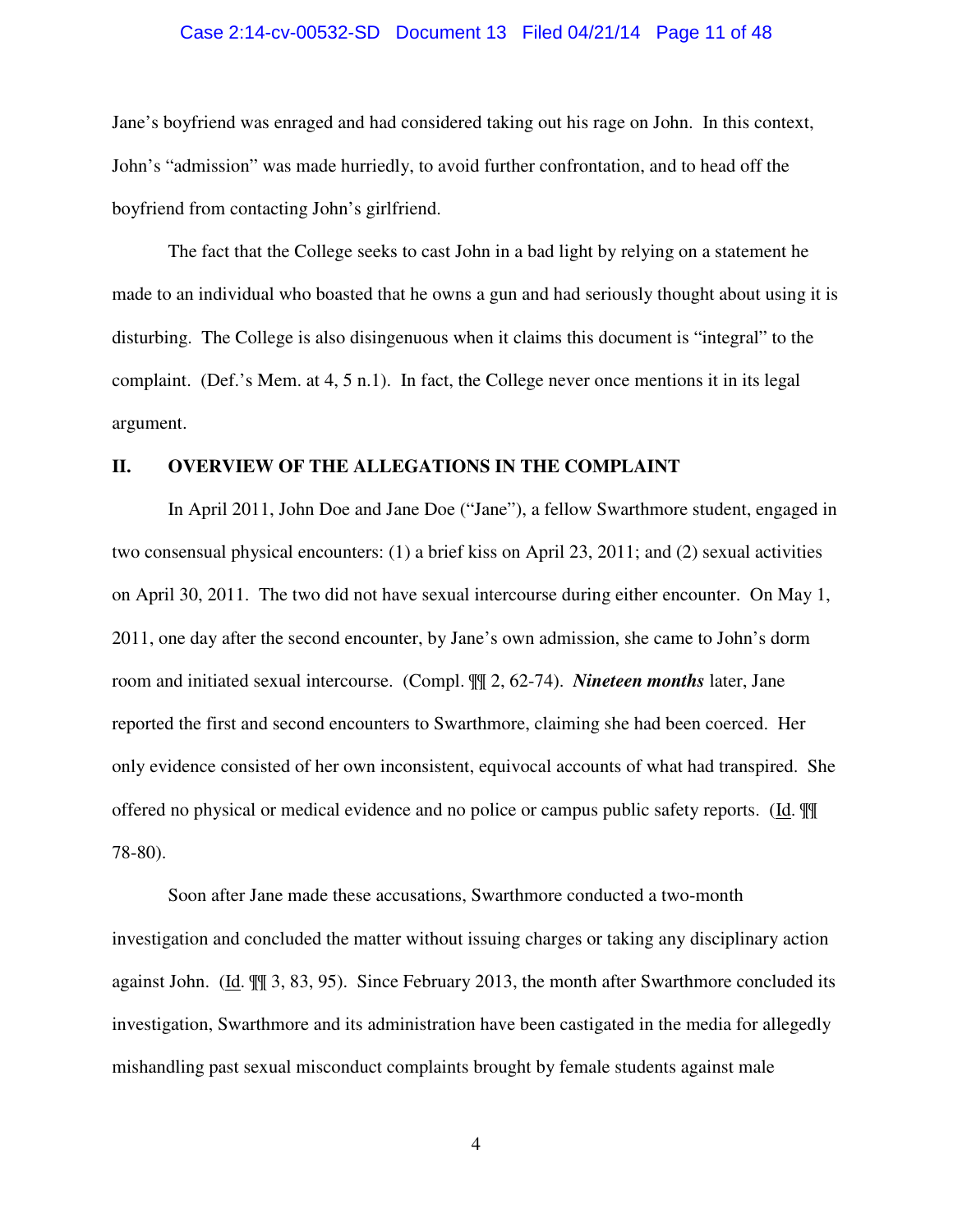#### Case 2:14-cv-00532-SD Document 13 Filed 04/21/14 Page 12 of 48

students. (Id. ¶¶ 4, 96). In April 2013, two female students filed complaints with the U.S. Department of Education ("DOE" or "Department of Education") against Swarthmore under Title IX and the Clery Act, alleging, among other things, that the College discourages female students from filing sexual misconduct complaints, underreports incidents of sexual misconduct by male students against female students, and fails to appropriately discipline male sexual offenders. The complaints generated widespread media coverage and reports criticizing Swarthmore's administration and staff. (Id. ¶¶ 5, 97, 99).

In response to the federal complaints and public criticism, Swarthmore President Rebecca Chopp announced to the press that Swarthmore has "zero tolerance" for any form of sexual assault or abuse. (Id.  $\phi$ ). Less than two weeks following the filing of the Title IX complaint, Swarthmore suddenly re-opened the investigation of Jane's accusation against John, issued formal charges against him for sexual assault and sexual harassment, and fast-tracked a College Judiciary Committee ("CJC") hearing. (Id.  $\P$ ] 7, 98). The CJC Panel decided that John "more likely than not" had violated the College's sexual misconduct policy. Swarthmore immediately expelled him, three months before his senior year would have begun – and more than two years after the alleged incident took place. (Id. ¶ 8). On information and belief, John's case was the first case of alleged sexual misconduct heard after the federal complaints were filed. (Id. ¶ 9).

John appealed his expulsion to President Chopp, citing among other things the College's failure to follow its policies and procedures for disciplinary proceedings, which resulted in a fundamentally unfair hearing. (Id. ¶ 10). On July 12, 2013, the DOE's Office of Civil Rights ("OCR") announced that it would investigate Swarthmore concerning the allegations set forth in the federal complaints. Four days later, President Chopp denied John's appeal. (Id. ¶¶ 11, 12).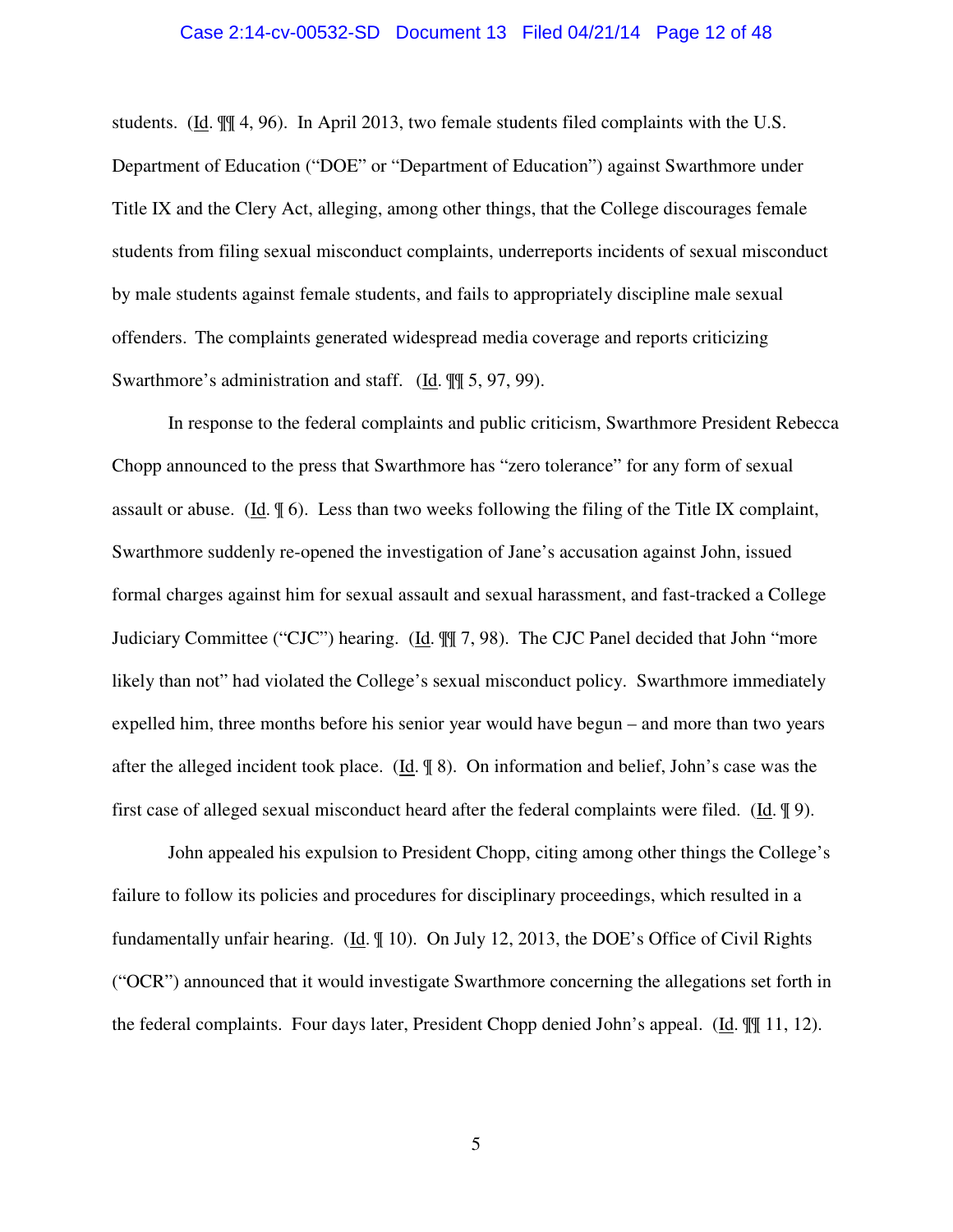#### Case 2:14-cv-00532-SD Document 13 Filed 04/21/14 Page 13 of 48

In its rush to judgment against John in its re-opened investigation and adjudication, the

College failed to follow its own policies and procedural safeguards by:

(a) Failing to conclude its investigation within the mandated 60-day period;

(b) Scheduling the hearing when classes were not in session;

(c) Failing to disclose evidence to be used against John at the hearing;

(d) Permitting an undisclosed witness to testify on Jane's behalf at the hearing;

(e) Failing to provide John with adequate advice from an impartial Observer;

(f) Failing to timely notify John of the actual charges against him;

(g) Failing to ensure that Jane Doe was present at the hearing, by suggesting that she leave the hearing during a critical part of John's testimony about what occurred during the encounters at issue;

(h) Failing to ensure that the Panel did not consider evidence of John's past sexual history. ( $\underline{Id}$ .  $\P$  13).

John further alleges that Swarthmore's handling of the disciplinary proceeding against him and the Panel's finding of guilt violated Title IX because (among other reasons) John is innocent of the charges, the College improperly meted out the most extreme punishment – expulsion – on the thinnest of evidence, and gender was a motivating factor behind the College's actions. (Id. ¶¶ 14, 157-161).

In addition, John alleges that Swarthmore's sexual misconduct policies violated his entitlement under Title IX to basic due process safeguards to ensure a disciplinary proceeding that is fair and equitable to both parties. Under Swarthmore's policies, students accused of serious sexual misconduct are prohibited from obtaining the advice of counsel at any time during the disciplinary proceedings; they are not permitted to question their accusers during the hearing;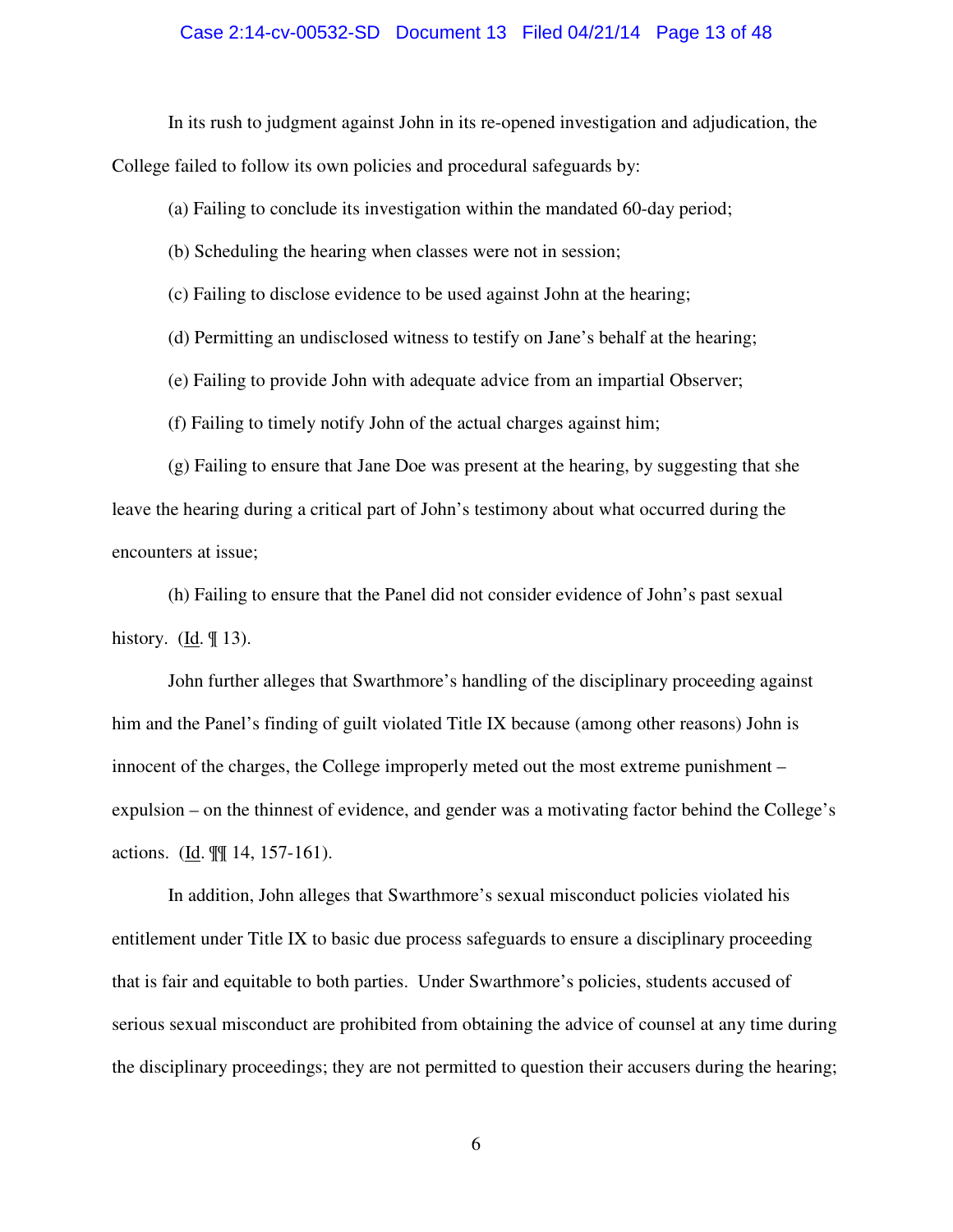#### Case 2:14-cv-00532-SD Document 13 Filed 04/21/14 Page 14 of 48

and they are subject to a "preponderance of the evidence standard" despite the fact that they face felony-type charges with the most serious potential penalties. (Id. ¶¶ 15, 143-145).

As a result of Swarthmore's conduct, John sustained severe damages, as his academic future, career prospects, earning potential, and reputation have been injured, if not entirely destroyed. The money, time and effort John spent obtaining a college education at Swarthmore and fostering relationships with the Swarthmore community are lost. The adverse mark on his record resulting from false accusations made 19 months after the alleged misconduct took place jeopardizes, if not shatters, his goal of attending law school and pursuing a joint graduate degree.  $(\underline{Id}, \P 16).$ 

#### **III. ARGUMENT**

## **A. Swarthmore Impermissibly Disputes The Complaint's Well-Pleaded Factual Allegations.**

When evaluating a motion to dismiss for failure to state a claim under Fed. R. Civ. Pro. 12(b)(6), the district court "must accept all facts pleaded as true and draw all reasonable inferences in favor of the plaintiff." Oshiver v. Levin, Fishbein, Sedran & Berman, 38 F.3d 1380, 1384 (3d Cir. 1994). A complaint survives a motion to dismiss if it "contain[s] sufficient factual matter, accepted as true, to 'state a claim to relief that is plausible on its face.'" Ashcroft v. Iqbal, 556 U.S. 662, 678 (2009), quoting Bell Atl. Corp. v. Twombly, 550 U.S. 544, 570 (2007). When considering a Rule 12(b)(6) motion, the court does not "inquire whether the plaintiff[ ] will ultimately prevail, only whether [he is] entitled to offer evidence to support [his] claims." Nami v. Fauver, 82 F.3d 63, 65 (3d Cir. 1996).

Swarthmore fails to adhere to the fundamental procedural rule requiring it to accept as true the well-pleaded factual allegations in the complaint. Instead, in the fact section of its memorandum, Swarthmore improperly attempts to present "evidence" by attaching and relying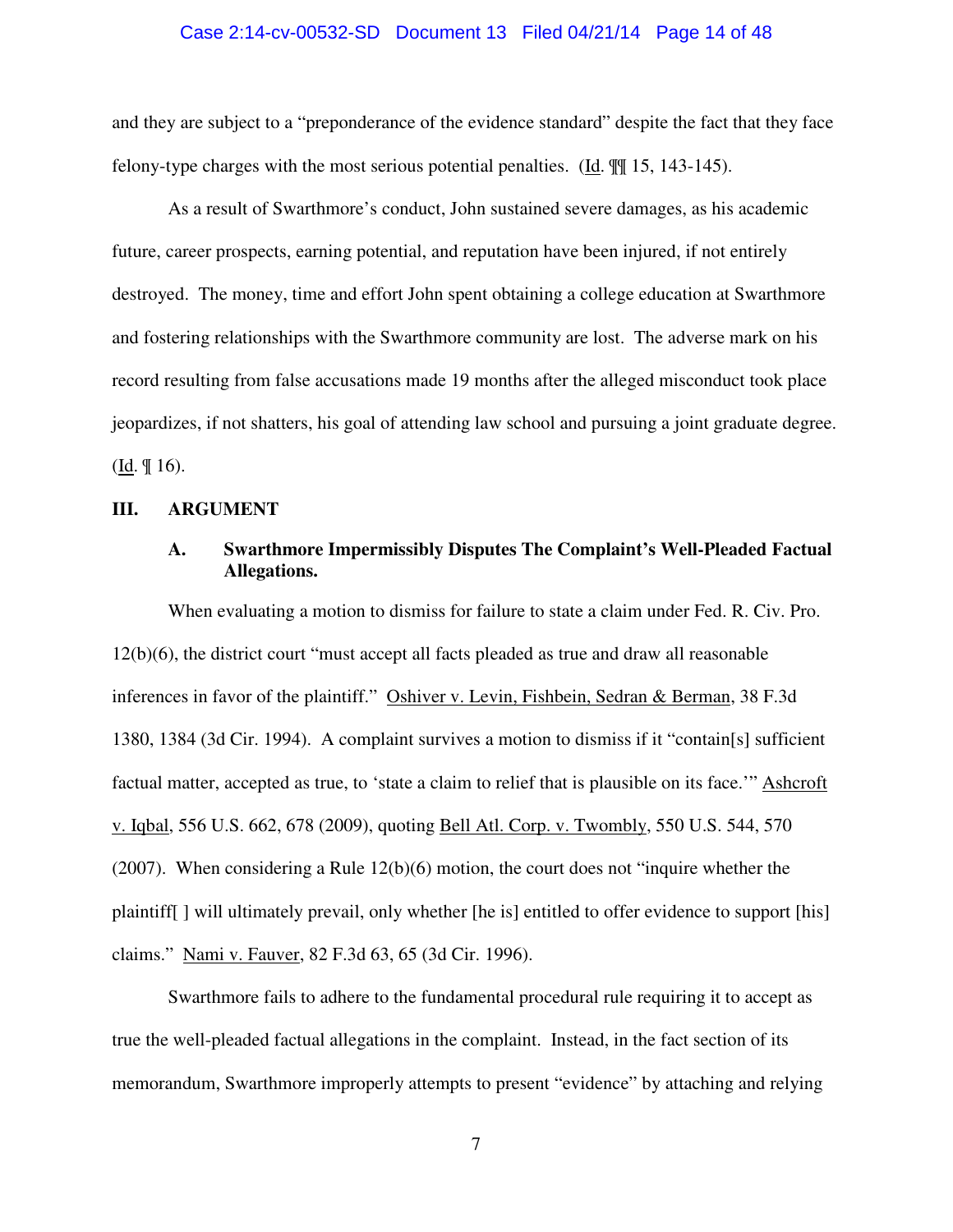#### Case 2:14-cv-00532-SD Document 13 Filed 04/21/14 Page 15 of 48

on documents that are extraneous to the complaint and by referring to purported "facts" that are not alleged in the complaint. As noted in the Preliminary Statement, Swarthmore relies on one such document – an email exchange between John Doe and Jane Doe's boyfriend – to suggest that John admitted to having committed sexual assault. For the reasons stated, the email does no such thing, and Swarthmore's reliance on the document before discovery has taken place to try to create a one-sided record is manifestly unfair. In the same vein, Swarthmore disputes John's allegations concerning his first and second encounter with Jane, and recounts purported facts with respect to a fourth encounter, based on a statement made by Jane Doe on May 14, 2013 in a document outside of the complaint. (Def.'s Mem. at  $5 \& n.2$ ). Neither of these documents is "integral" to the claims in the complaint, as evidenced by the fact that Swarthmore *never* refers to them in its legal arguments. Rather, in its legal arguments, Swarthmore relies solely on the Student Handbook and College Bulletin attached to the complaint, with references to some additional documents related to the procedures leading up to John's hearing and his later appeal. Accordingly, the email and references to the May 14, 2013 statement should be disregarded by the Court. Swarthmore also argues that it did not re-open the investigation, and that John's allegations concerning Swarthmore's gender-motivated conduct are "neither plausible nor true." (Def.'s Mem. at 2). These contentions are inappropriate argument with the facts on a motion to dismiss.

## **B. John Sufficiently Alleges Title IX Violations.**

Title IX provides, in relevant part:

No person in the United States shall, on the basis of sex, be excluded from participation in, be denied the benefits of, or be subjected to discrimination under any education program or activity receiving Federal financial assistance.

20 U.S.C. § 1681(a) (1988).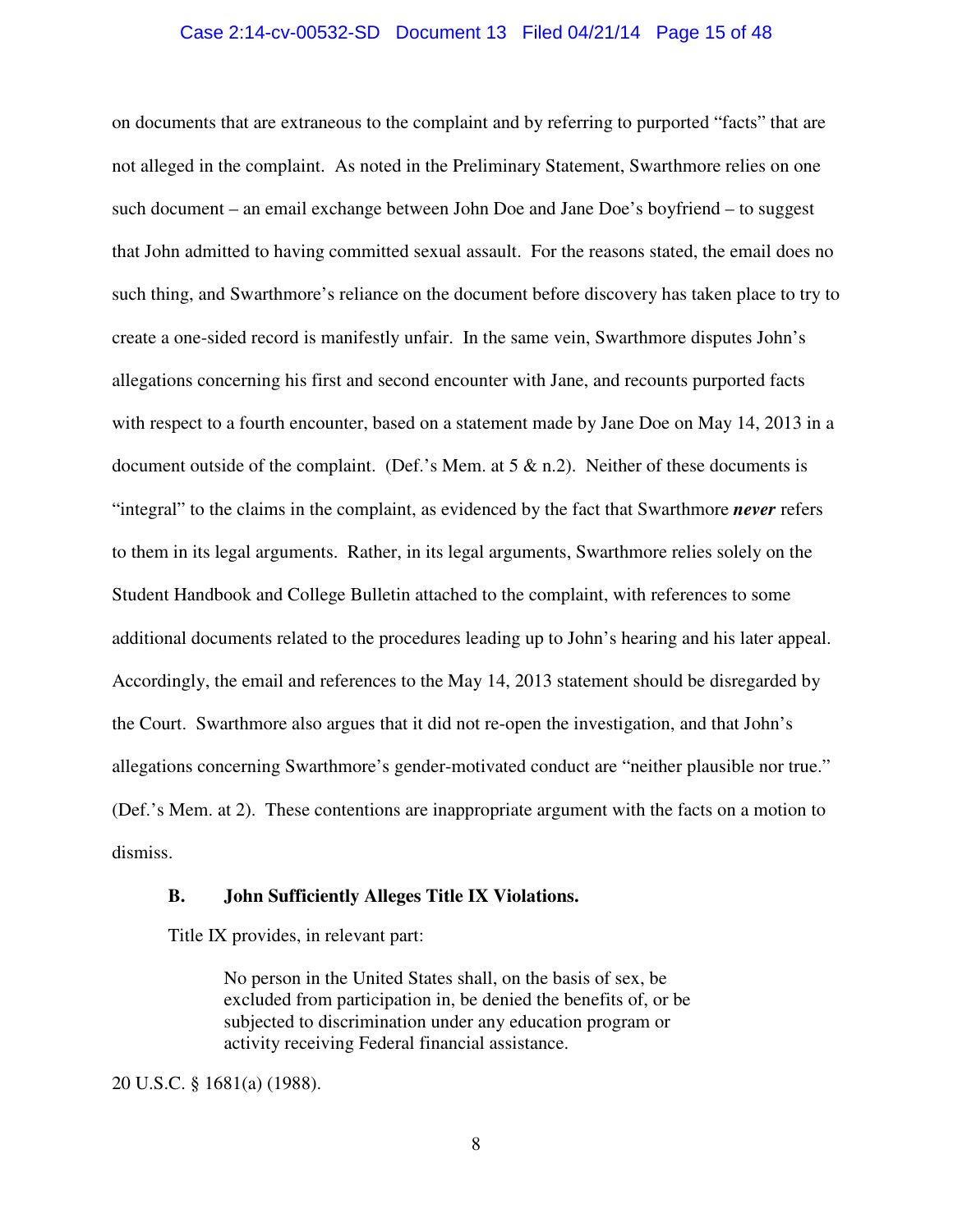#### Case 2:14-cv-00532-SD Document 13 Filed 04/21/14 Page 16 of 48

Title IX is enforceable through a private right of action for monetary damages as well as equitable relief. Yusuf v. Vassar College, 35 F.3d 709, 714 (2nd Cir. 1994) (citations omitted). It "bars the imposition of university discipline where gender is a motivating factor in the decision to discipline." Id. at 715. Although the Third Circuit has not analyzed Title IX in the context of student-college disciplinary proceedings, the Second and Sixth Circuits have found that students – male and female – subject to disciplinary proceedings can state Title IX claims under four possible standards: the "erroneous outcome," "selective enforcement," "deliberate indifference," and "archaic assumptions" standards. Yusuf, 35 F.3d at 715 (analyzing Title IX claims under "erroneous outcome" and "selective enforcement" standards); Mallory v. Ohio Univ., 76 Fed. Appx. 634, 638 (6th Cir. 2003) (noting Title IX claims may also be brought under "deliberate indifference" and "archaic assumptions" standards). John sufficiently alleges Title IX violations pursuant to the erroneous outcome, deliberate indifference, and selective enforcement standards.

## **1. Swarthmore Violated Title IX By Reaching An Erroneous Outcome On The Basis Of Sex.**

 In an "erroneous outcome" claim, the plaintiff alleges that he or she "was innocent and wrongly found to have committed an offense." Yusuf, 35 F.3d at 715. Plaintiffs who claim an erroneous outcome was reached "must allege particular facts sufficient to cast *some articulable doubt on the accuracy of the outcome* of the disciplinary proceeding." Id. (Emphasis added). *"[T]he pleading burden in this regard is not heavy*." Id. (Emphasis added). A complaint meets the pleading requirement when, for example, it alleges "particular evidentiary weaknesses behind the finding of an offense such as a motive to lie on the part of the complainant or witnesses, particularized strengths of the defense, or other reason to doubt the veracity of the charge." Id. A complaint "may also allege particular procedural flaws affecting the proof." Id. In addition to allegations of an erroneous outcome, a plaintiff must allege "particular circumstances suggesting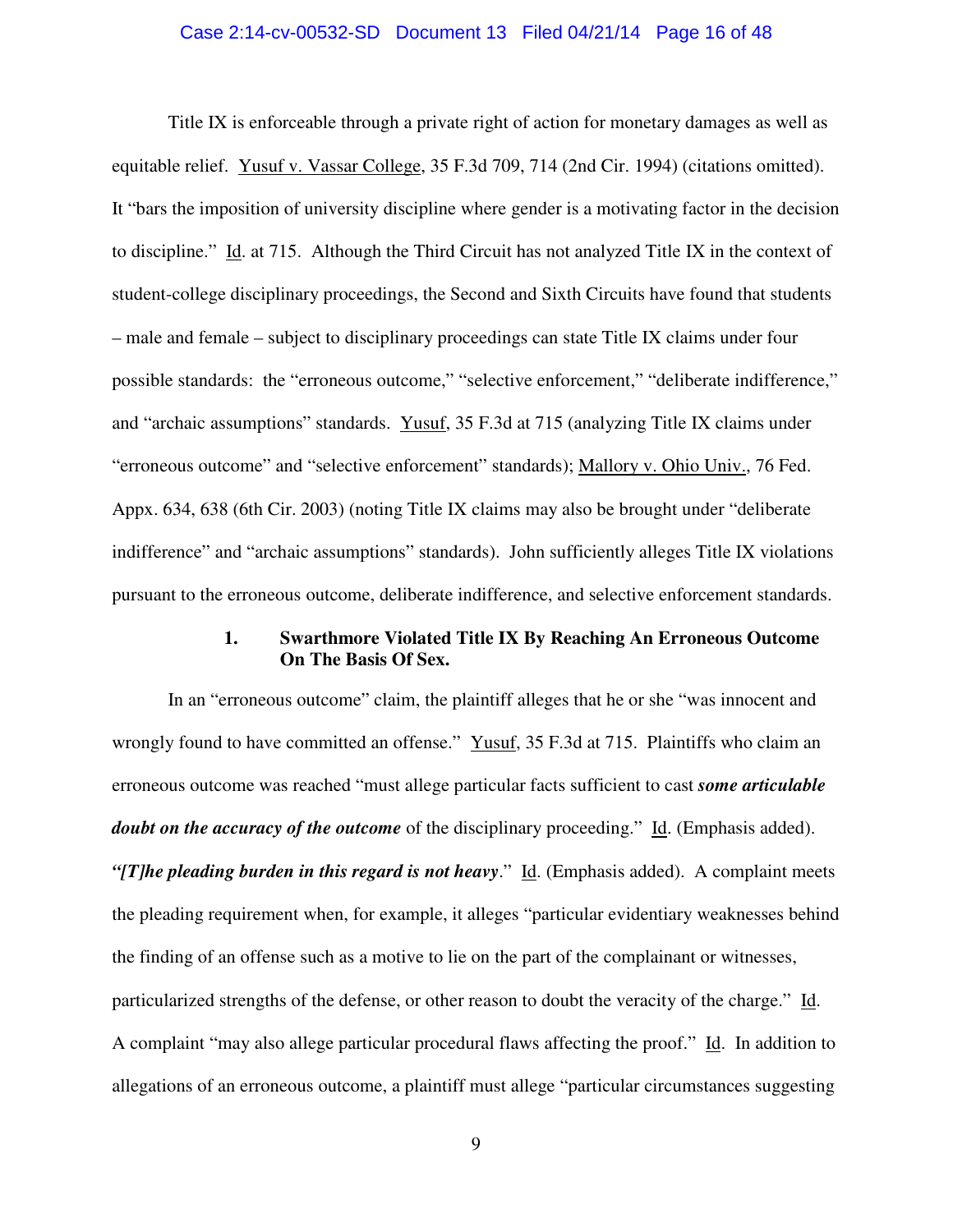#### Case 2:14-cv-00532-SD Document 13 Filed 04/21/14 Page 17 of 48

that gender bias was a motivating factor behind the erroneous finding" and/or that the "punishment" imposed on the plaintiff was a result of gender bias. Id. at 715-16.

 Here, the complaint sets forth particularized facts that are more than sufficient "to cast some articulable doubt" on the accuracy of the outcome, and that strongly suggest "gender was a motivating factor behind the erroneous finding."

With respect to the "erroneous outcome" prong of his claim, John alleges facts showing that the CJC Panel found him guilty of the charges against him absent any credible evidence of wrongdoing. The Panel disregarded every fact and circumstance that called into serious question the veracity of the accusation. (Compl. ¶ 174). In particular, the Panel should have been concerned by the fact that (1) Jane did not report the alleged incident until 19 months had passed, (2) Jane admitted she instigated consensual sexual intercourse with John one day after the alleged assault, and (3) her accounts of what had happened kept changing in a series of interviews and written statements submitted to the Title IX Coordinator in the first and re-opened investigations. (Id. ¶¶ 2, 111-117, 174). For example, in an interview in the first investigation, she stated that John "asked" to perform oral sex on her, that she denied his request, and that she "tried" to perform oral sex on him "instead." (Id. ¶ 115). Yet, in a written statement filed in the re-opened investigation, she alleged that John "attempted" rather than "asked" to perform oral sex on her, and subsequently "forced" her to perform oral sex on him. ( $\underline{Id}$ .  $\P$  116). In the first investigation, she admitted going to John's dorm room one day after the alleged assault, whereupon she instigated consensual intercourse. (Id.  $\P$ [ 2, 117). Jane's story changed in the reopened investigation. This time she admitted to going to John's dorm room and instigating sexual intercourse, but added that she did so to prevent John from hurting her. (Id.  $\parallel$  117).

The Panel also ignored evidence suggesting that Jane's troubled relationship with her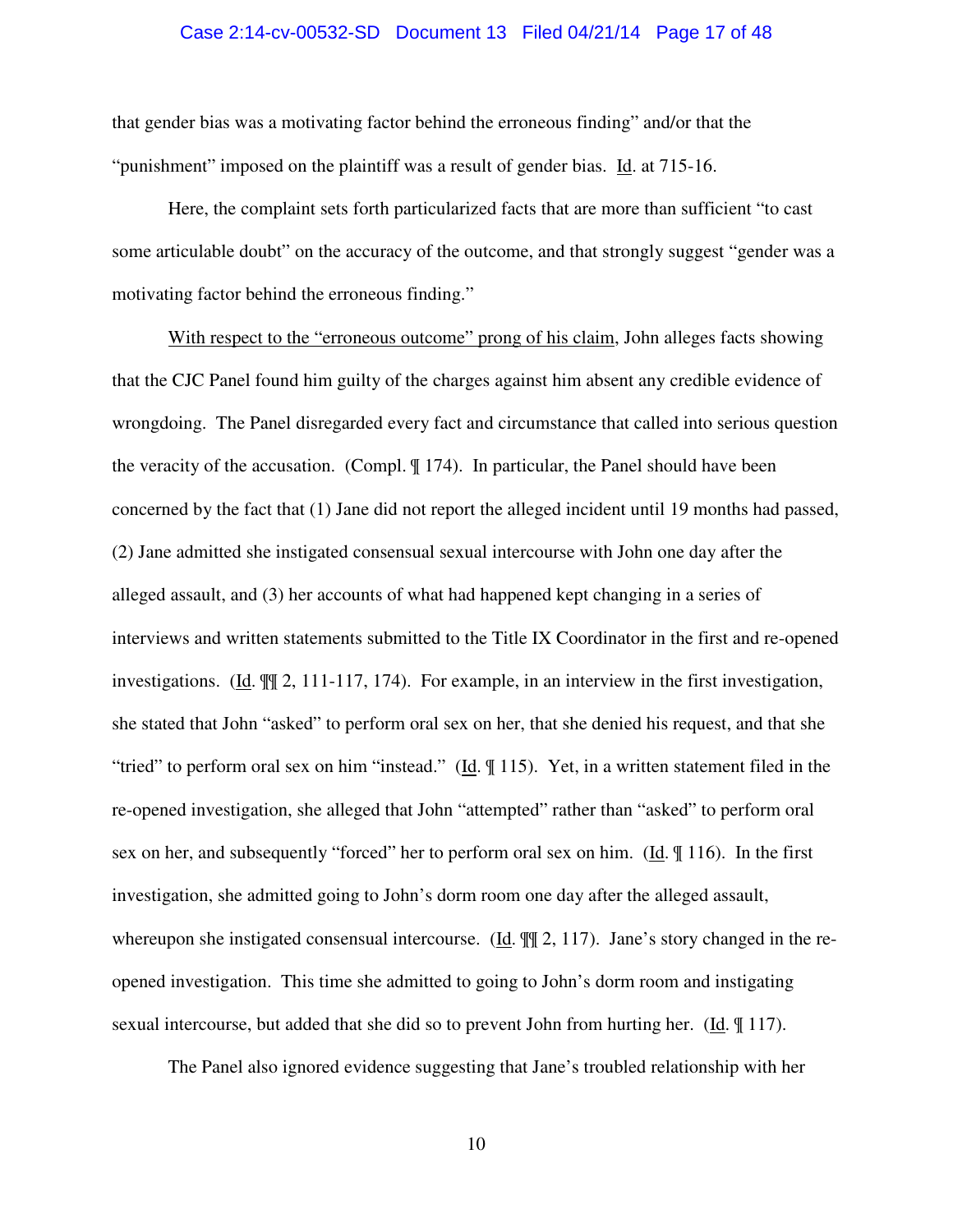#### Case 2:14-cv-00532-SD Document 13 Filed 04/21/14 Page 18 of 48

jealous, volatile boyfriend/fiancé may have given her an incentive to fabricate the assault. (Id. ¶¶ 63, 65-73, 148). The Panel discounted or ignored the fact that the evidence of the alleged assault consisted only of "she said, he said" testimony; Jane provided no medical or physical evidence that she had been assaulted; and Jane never reported the incident to the police or campus public safety department. (Id.  $\P$ [ 2, 174).

 In addition to these deficiencies in the proof at the hearing, the Panel allowed Jane to present evidence that should have been excluded and disregarded procedural rules so as to favor Jane. The Panel permitted Jane to testify about a written statement she had prepared before the hearing to rebut John's version of events, but that had not been included in the evidence file. (Compl. ¶¶ 13g., 133). Admission of that testimony violated the College's mandatory obligation to disclose to John in advance of the hearing the evidence that will be presented so that he could prepare his case. ( $\underline{Id}$ .  $\P$  $\P$  39, 47).<sup>4</sup>

 The Panel compounded that procedural error when it allowed an undisclosed witness, the College's Title IX Coordinator, to read a portion of Jane's statement into evidence in order to corroborate Jane's statement. (Id. ¶¶ 134, 174). Ms. LaMar's testimony violated Swarthmore's procedures requiring the parties to disclose their witnesses in advance of the hearing. (Id. ¶ 46 ("the accused student and the complainant *must submit to the Observer a list of witnesses they plan to call at the hearing* . . . .") (Emphasis added)). Swarthmore counters that the Panel called Ms. LaMar as a witness, and the Panel is entitled to call its own (undisclosed) witnesses. (Def.'s Mem. at 22). However, the College expressly represented to John before the hearing that Ms. LaMar would not be present; thus, her appearance as a surprise witness violated the College's

-

<sup>4</sup> See Exhibit A to the Complaint at 37-38: the accused "*shall* be shown a copy of the materials that will be present in the hearing in sufficient time before the hearing . . . to prepare [his] case [ ]; a "*file containing relevant evidence for the case will be available in the Dean's Office for review by the parties*") (Emphasis added).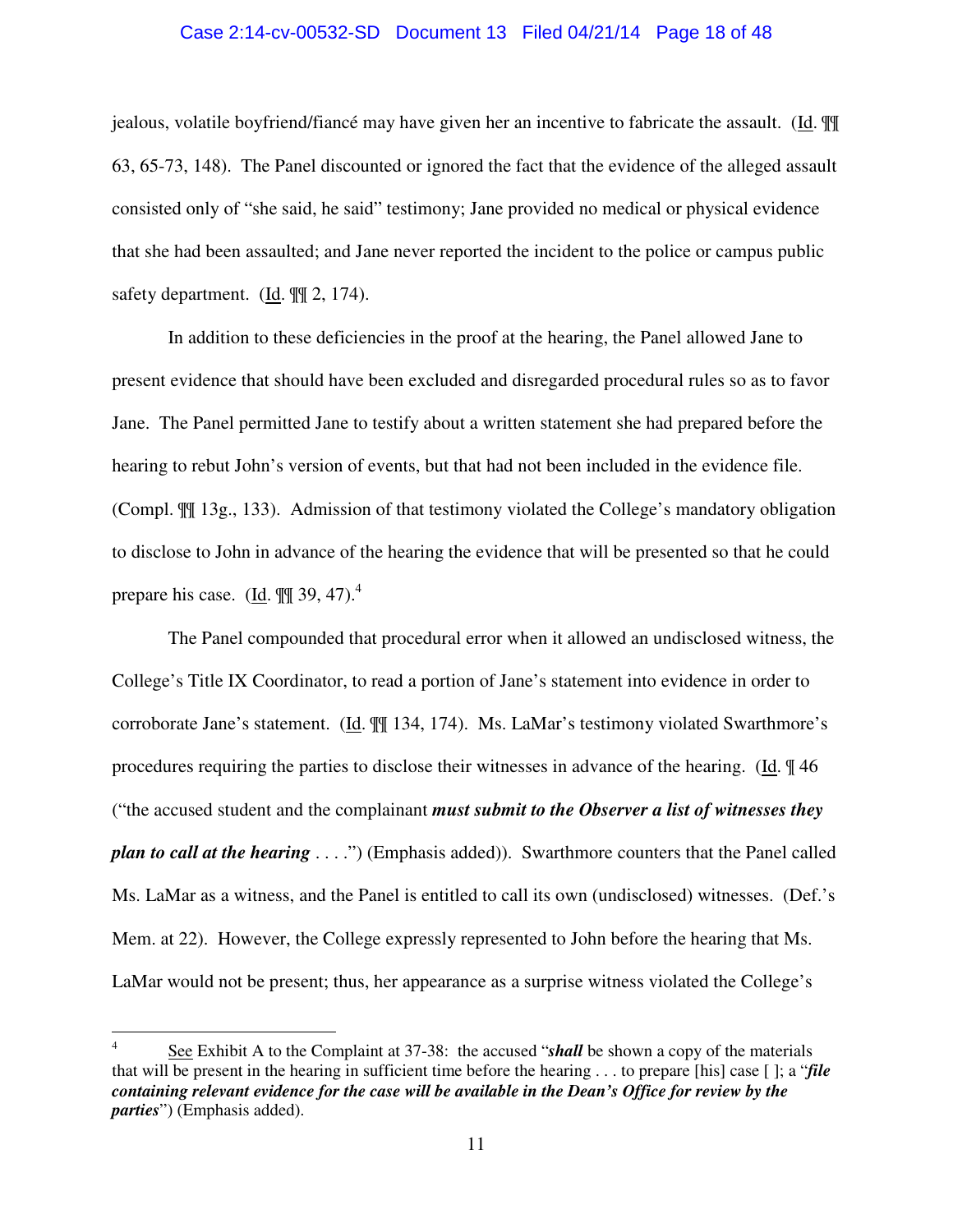#### Case 2:14-cv-00532-SD Document 13 Filed 04/21/14 Page 19 of 48

obligation to be fair and even-handed, and to provide John with accurate and truthful information about the judicial process. (Compl. ¶¶ 135-137).

 The Panel also violated Swarthmore's policy that the "accuser and accused are present" during the hearing when the Panel, on its own, without a request from either Jane or John, suggested that Jane might want to leave the hearing in the middle of John's testimony, and permitted her to do so. (Compl. ¶¶ 45, 139-141) ("Normally, *all evidence* presented at a hearing by either party *shall be introduced in the presence of the other party"*) (Emphasis added)). The clear inference to be drawn from the Panel's extraordinary conduct in suggesting and allowing John's accuser to leave the proceedings during John's testimony is that the Panel wished to spare Jane from hearing John's side of the story, and had pre-determined that Jane was the victim and John was the victimizer. (Id. ¶ 142).

 With respect to the gender-bias prong of his claim, John alleges that starting in February 2013, Swarthmore was subject to growing negative publicity for its perceived mishandling of sexual misconduct complaints brought by female students against male students. Shortly after two female Swarthmore students filed Title IX and Clery Act complaints with the Department of Education alleging, among other things, that the College fails to appropriately discipline male sexual offenders, the President of Swarthmore announced a new "zero tolerance" policy for any form of sexual assault or abuse. (Compl. ¶¶ 4-7, 96-99, 173).

 In the midst of this criticism, the College suddenly re-opened its investigation of Jane's accusation of sexual assault against John. (Id.). The College promptly charged John with the most serious sexual misconduct charge – sexual assault – despite the fact that nearly two years had passed from the date of the alleged incident. Then, less than two days before the scheduled hearing, the College changed the charge of "harassment by communication" to "sexual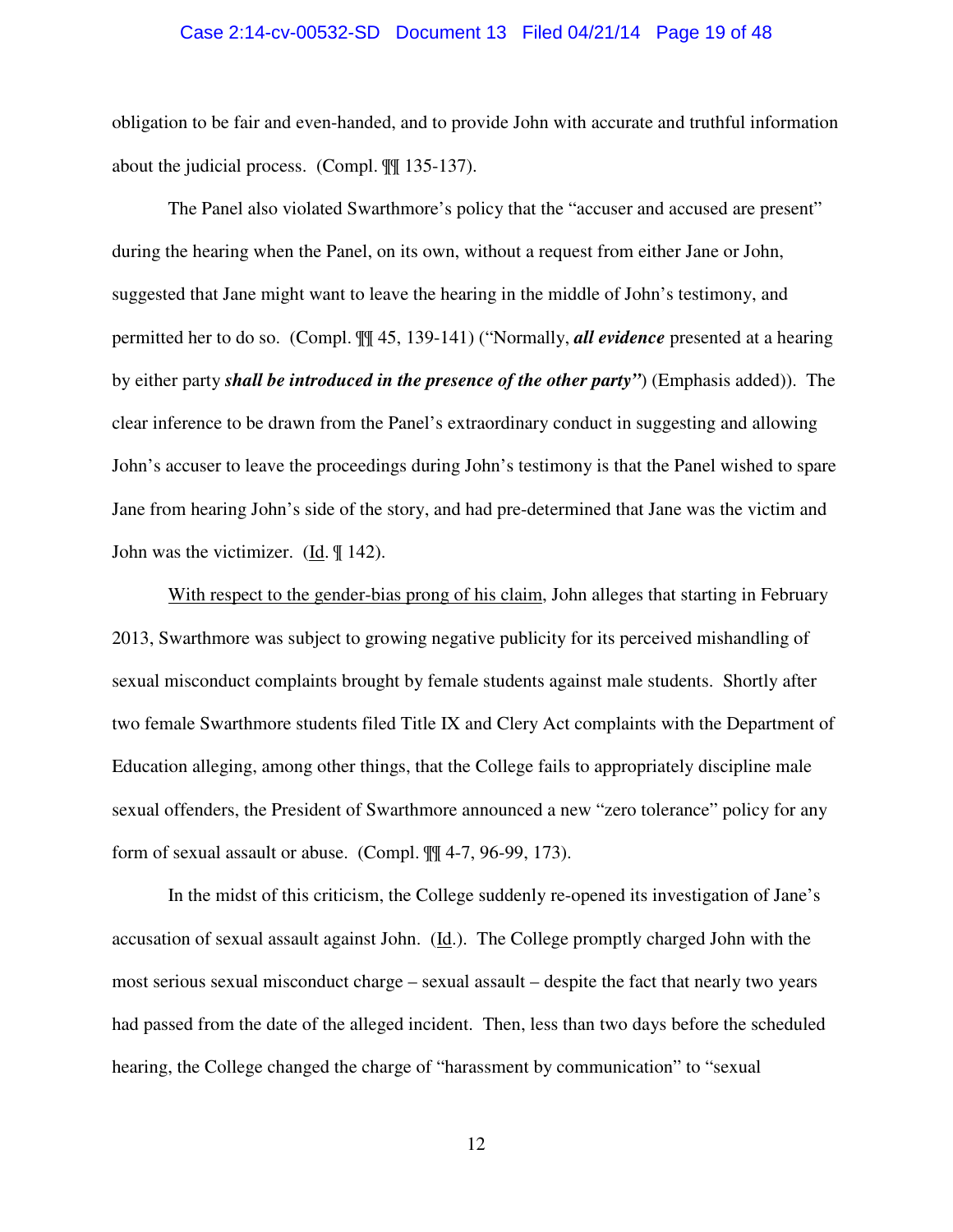#### Case 2:14-cv-00532-SD Document 13 Filed 04/21/14 Page 20 of 48

harassment," right at the time when one of the female complainants in the federal actions publicly criticized the College for having charged her alleged assailant with "communication" harassment instead of the more serious "sexual" harassment charge. (Id. ¶¶ 126-128). The College rushed into the hearing during summer break, at a time when the campus was empty, when none of John's peers would have been available to testify on his behalf, and when it would be virtually impossible to locate student witnesses who might have been able to refute Jane's story that she was inebriated on the night of the alleged assault. (Id. ¶ 131).

 When viewed collectively, the above-cited allegations are more than sufficient to state a claim that the outcome of the hearing was both erroneous and motivated by John's gender. In the wake of public criticism, the federal complaints, and the DOE investigation, the College rushed to judgment against John; found him guilty of serious sexual offenses two years after the alleged assault based on nothing more than "she said, he said" testimony; and meted out the most severe punishment in order to show the DOE and the College's detractors that the College's perceived past insensitivities to female complainants would no longer be tolerated as part of its new "zero tolerance" policy. Like the complaint found to be sufficient in Yusuf, the complaint here passes muster, and John should be permitted to proceed to discovery to prove his claims. See Yusuf, 35 F.3d at 716 (finding complaint alleging "erroneous outcome" of disciplinary hearing that found male student guilty of sexual harassment "sufficiently put into question the correctness of the outcome of that proceeding"). $5$ 

 $\frac{1}{5}$  See also Wells v. Xavier Univ., 2014 WL 972172, at \*1, 5 (S.D. Ohio Mar. 12, 2014) (finding that plaintiff's "erroneous outcome" claim survives the university's challenge on motion to dismiss, where plaintiff alleges that the university and its president made the plaintiff "into a scapegoat so as to demonstrate a better response to sexual assault"); Williams v. Franklin & Marshall College, 2000 WL 62316, at \*2 (E.D. Pa. Jan. 13, 2000) (denying college's motion to dismiss Title IX claim, where plaintiff had been expelled for an alleged "date rape" and plaintiff alleged the college had "foment[ed] a witchhunt against male students on a totally unfounded belief that date-rape activities were rampant on campus, and that this crusade culminated in utterly false allegations of misconduct against plaintiff").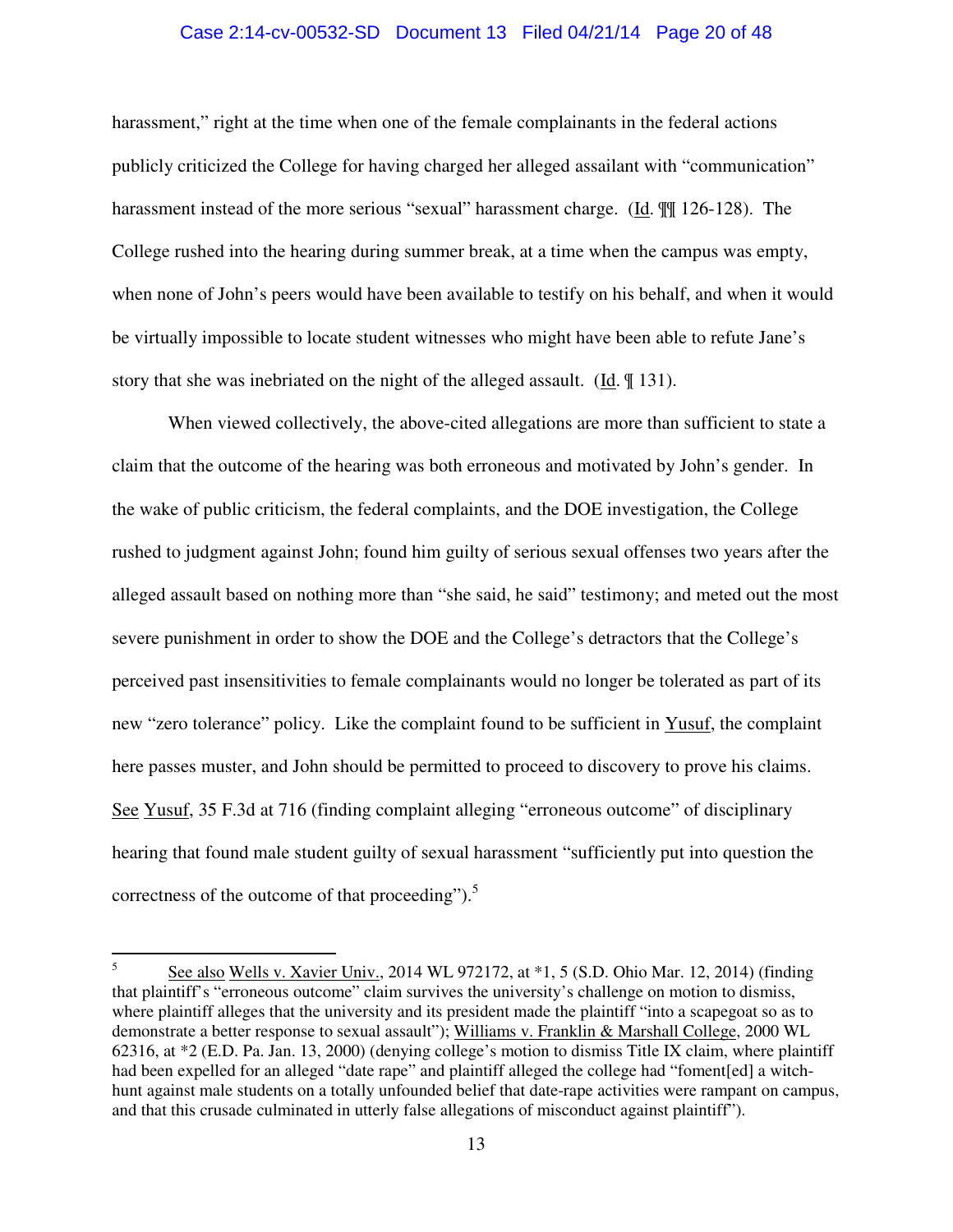#### Case 2:14-cv-00532-SD Document 13 Filed 04/21/14 Page 21 of 48

 In light of the foregoing, there is no merit in Swarthmore's argument that the complaint contains "no particularized facts" suggesting that "gender bias had anything to do with the outcome" of the hearing. (Def.'s Mem. at 26-27). To the contrary, the complaint does just that.

 Swarthmore argues that it could not have been motivated by gender bias because it is not "alleged to have publicized the results of the proceedings," and so it "had nothing to gain by supposedly making an example out of John Doe." (Def.'s Mem. at 27). As alleged in the complaint, however, Swarthmore *did* have something to gain – i.e., demonstrating to the DOE and the Office of Civil Rights that the College was serious about allegations of sexual assault brought by female students against male students and that it was immediately implementing its "zero tolerance" policy. (Compl. ¶¶ 4-6, 96-99, 151-153, 157-161, 172-173). Additionally, as the Student Handbook makes clear, the College sends a "public summary" of each case (excluding names of the parties and other specific identifying information) to the College's newspapers and posts the summary outside the Dean's Office, where it is on view for Swarthmore students, faculty, staff, and visitors. (Compl., Ex. A at 41). And so, in fact, the College *did* publicize the results of John's proceeding, albeit without identifying the parties. Members of Swarthmore's community who viewed the posting or newspaper summary would have known that a student had been expelled for sexual assault.

## **2. Swarthmore Violated Title IX As A Result Of Its Deliberate Indifference To The Flawed Disciplinary Proceedings.**

 In a "deliberate indifference" claim, a plaintiff must ultimately show "that an official of the institution who had authority to institute corrective measures had actual notice of and was deliberately indifferent to, the [university's] misconduct." Mallory, 76 Fed. Appx. at 638. Here, John alleges that he appealed the Panel's decision to Swarthmore's President, citing the College's violations of its own policies and procedures for disciplinary proceedings and the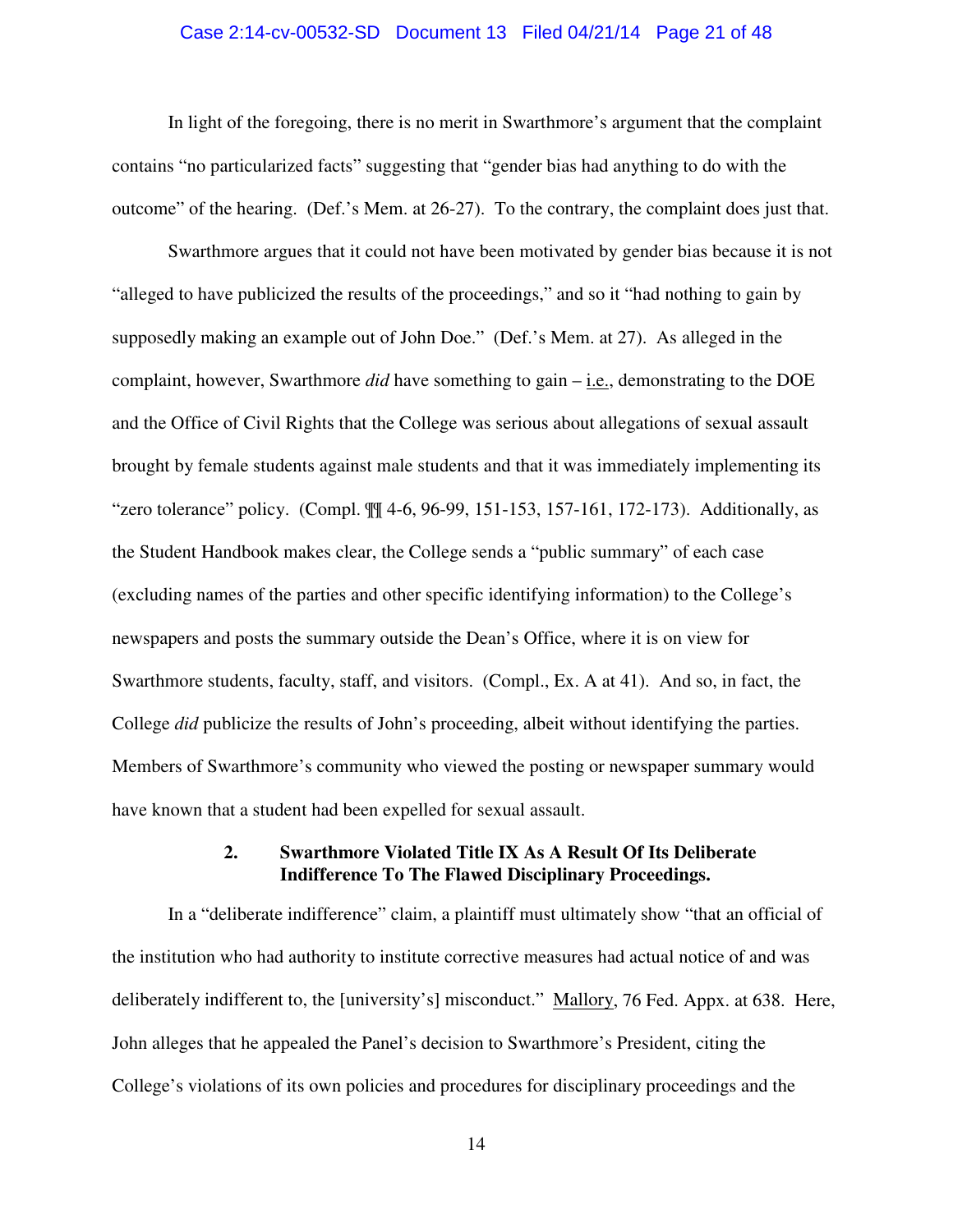#### Case 2:14-cv-00532-SD Document 13 Filed 04/21/14 Page 22 of 48

Panel's failure to conduct a fair and equitable hearing. (Compl. ¶ 10). John also asked the President to consider the unusual facts of his case, including that Jane did not dispute she initiated consensual sexual intercourse one day following the alleged assault, and that Jane did not report the alleged assault until 19 months later while spending the year in Scotland with her boyfriend (who was by then her fiancé), whose trust she regretted having breached through her consensual encounter with John. (Id. ¶ 148).

 Thereafter, the College furnished a copy of the appeal to Jane in order to give her an opportunity to respond – even though the Student Handbook's post-hearing procedures *only* permit the filing of the appeal itself and, if the President wishes, the filing by "*the Convenor and/or Observer*" of "*additional statements concerning the hearing and events connected to the hearing*." (Id. ¶ 149 & Ex. A at 40-41) (Emphasis added). The Handbook does not contain a provision allowing the non-appealing party to review, much less submit a response to, the appeal.  $(\underline{Id})$ . As invited by the College, Jane submitted a response, which presumably was considered by Swarthmore's President in her decision. On July 12, 2013, while the appeal was pending, the DOE's Office of Civil Rights announced that it had opened an official investigation into Swarthmore concerning the allegations set forth in the Title IX and Clery Act complaints. Four days after learning of the federal investigation, President Chopp denied John's appeal and upheld the Panel's findings and expulsion sanction. (Id. ¶¶ 151-153).

 These allegations are sufficient to state a claim for "deliberate indifference." Upon receipt of John's appeal, the President of Swarthmore was on actual notice that serious procedural irregularities had occurred in John's case. The President had the authority to institute measures to correct the misconduct, in this case the alleged procedural violations and defective hearing, by granting John's request for a rehearing. The President's Office did nothing to take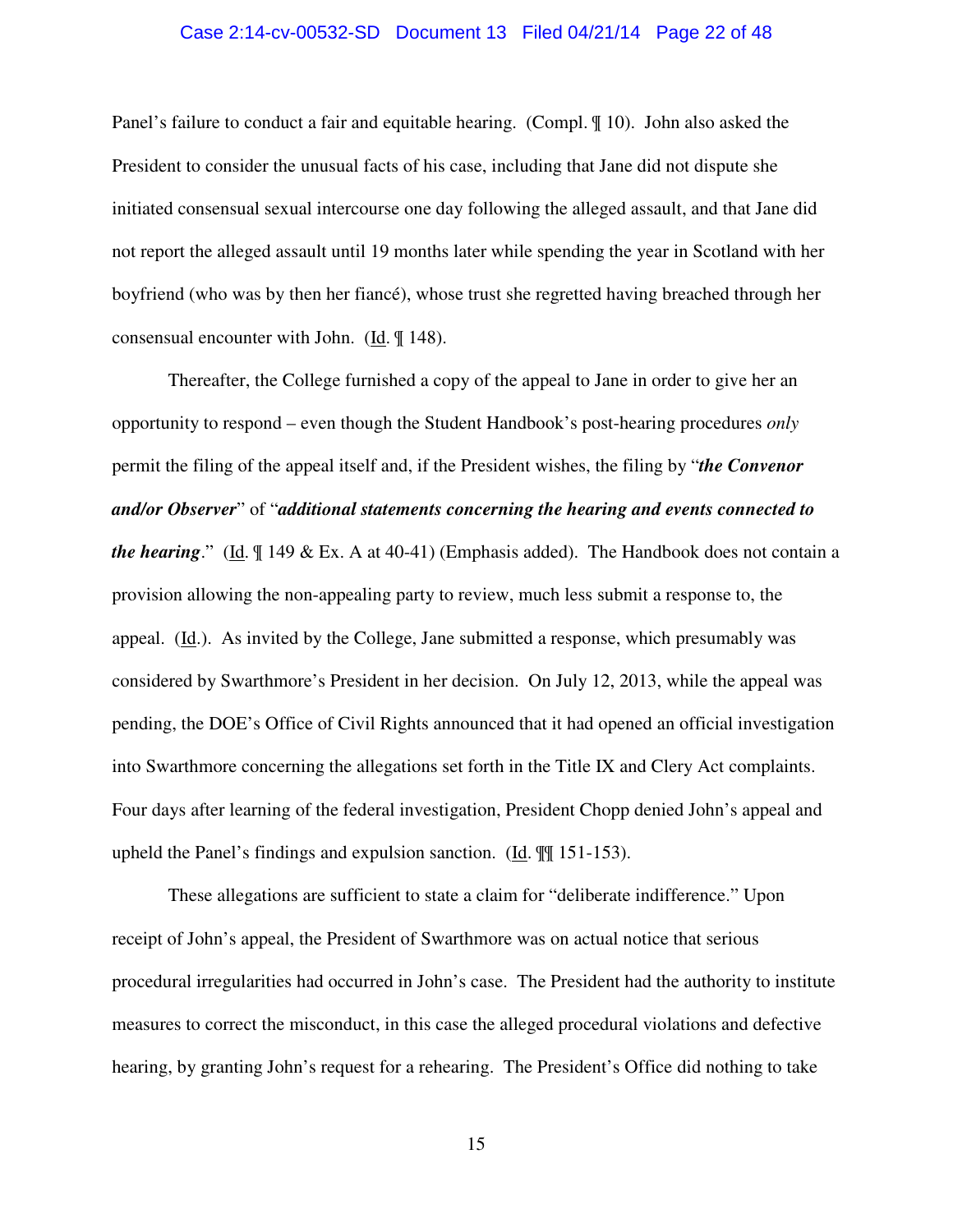#### Case 2:14-cv-00532-SD Document 13 Filed 04/21/14 Page 23 of 48

corrective action with respect to John's case, and instead, solicited a "response" from Jane and denied the request four days following the DOE's announcement of the investigation of the federal complaints. As noted, those complaints alleged, among other things, that Swarthmore discourages female students from filing sexual misconduct complaints and fails to appropriately discipline sexual offenders. (Id. ¶ 5). These allegations state a "deliberate indifference" claim, and John should be permitted to prove his claim through discovery. See Wells, 2014 WL 972172, at \*5 (denying motion to dismiss "deliberate indifference" claim, noting student alleged the president of Xavier allowed the defective hearing to stand "with the goal of demonstrating to the OCR that Xavier was taking assault allegations seriously").

## **3. Swarthmore Violated Title IX By Its Selective Enforcement Of Its Policies And Procedures Based On Gender.**

 In a "selective enforcement" claim, the plaintiff alleges that, "regardless of the student's guilt or innocence, the severity of the penalty and/or the decision to initiate the proceeding was affected by the student's gender." Yusuf, 35 F.3d at 715. To state a "selective enforcement" claim, a male plaintiff must allege that "the [educational institution's] actions against [the male plaintiff] were motivated by his gender and that a similarly situated woman would not have been subjected to the same disciplinary proceedings." Tafuto v. N.J. Inst. of Technology, 2011 WL 3163240, at \*2 (D.N.J. July 26, 2011), quoting Doe v. Univ. of the South, 687 F. Supp. 2d 744, 757 (E.D. Tenn. 2009).

Here, John alleges that cases involving alleged sexual misconduct on college campuses overwhelmingly arise from a woman accusing a man, and that Swarthmore has adopted and applied sexual misconduct policies and procedures that disproportionately adversely affect male students. (Compl. ¶ 14). Because female students at Swarthmore rarely (if ever) face charges of sexual misconduct, they are not disadvantaged by the College's sexual misconduct policies that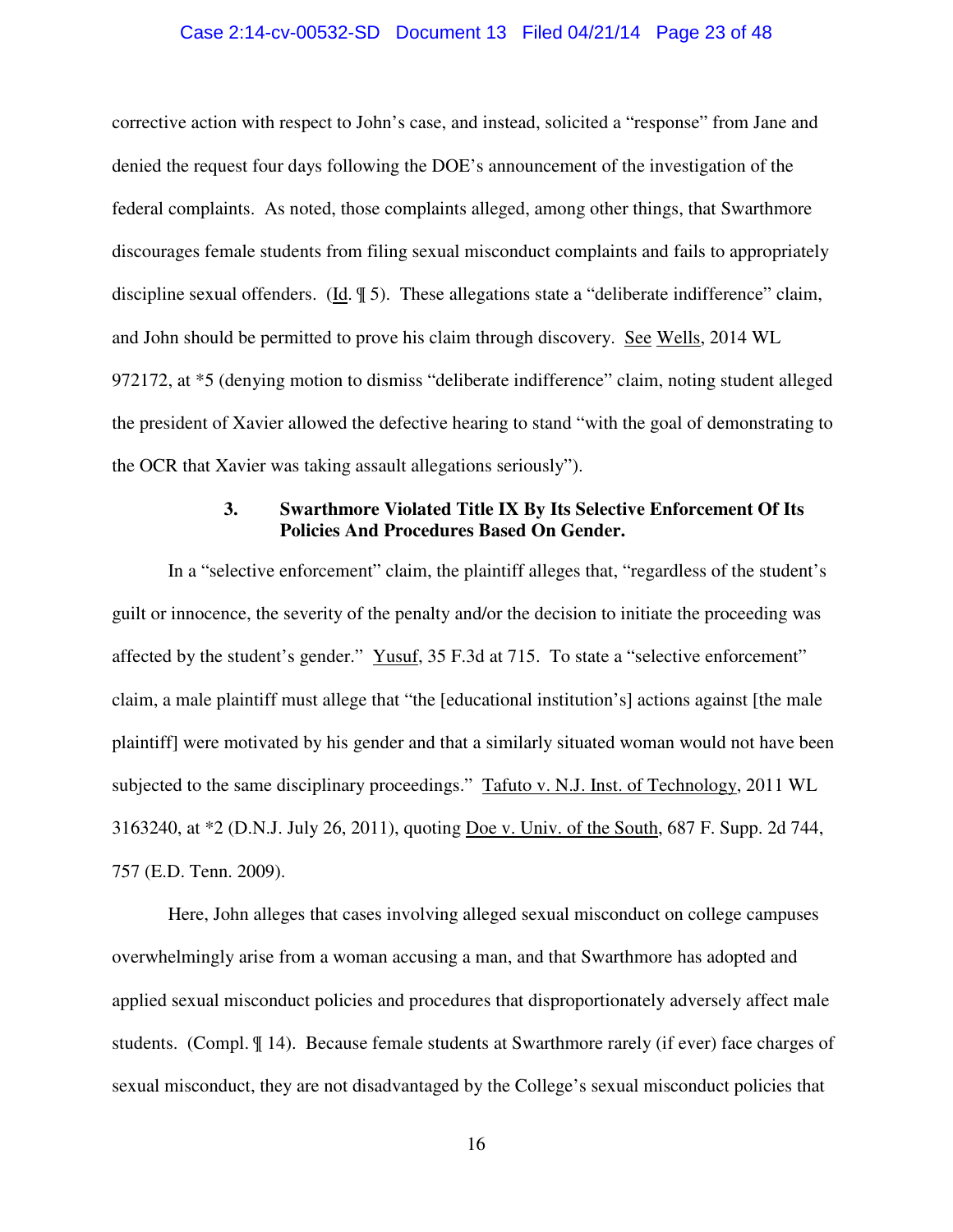#### Case 2:14-cv-00532-SD Document 13 Filed 04/21/14 Page 24 of 48

place onerous burdens on the accused students and deny them rudimentary due process safeguards. For example, the College permits the parties to review the evidence file just 48 hours before the disciplinary hearing, and does not permit the parties to make photocopies or remove the file from the Dean's office for further review after business hours. (Id. ¶¶ 39, 47). The accused (male) is disproportionately affected by this highly restricted access to the evidence that will be used against him, whereas the accuser (female) knows what her evidence will be.

Further, as more fully explained in the next section, it appears that Swarthmore does not permit the parties involved in sexual misconduct proceedings to obtain the advice of counsel at any time during the proceedings. (Id.  $\parallel$  51). The accused (male) is disproportionately adversely affected by this policy, because the accused is the party who must defend against the charges and who faces potential serious penalties – including in John's case expulsion. Likewise, Swarthmore does not permit the complainant and the accused to question each other during the hearing. (Id. ¶ 52). This policy disproportionately adversely affects the accused (male) for the same reason – the accused is disadvantaged in presenting his defense by his inability to question his accuser and the accused is the party who faces potential serious penalties.

## **4. Swarthmore Violated Title IX's Mandate That Disciplinary Hearings Accord Both Parties A Fair And Equitable Process.**

 Swarthmore argues that John's "due process" allegations fail as a matter of law because Title IX does not provide a "private right of action for alleging due process violations." (Def.'s Mem. at 24). $<sup>6</sup>$  Swarthmore is incorrect. Swarthmore acknowledges (as it must) that the</sup> Department of Education's Title IX regulations require all higher educational institutions to have sexual assault policies and procedures that "*accord[ ] due process to both parties involved*."

 $\overline{a}$ 

<sup>6</sup> Swarthmore also argues that Pennsylvania courts are not permitted to review a breach of contract claim against a private university according to due process principles arising out of the Fourteenth Amendment, which govern state action. (Def.'s Mem. at 24). John does not dispute that contention.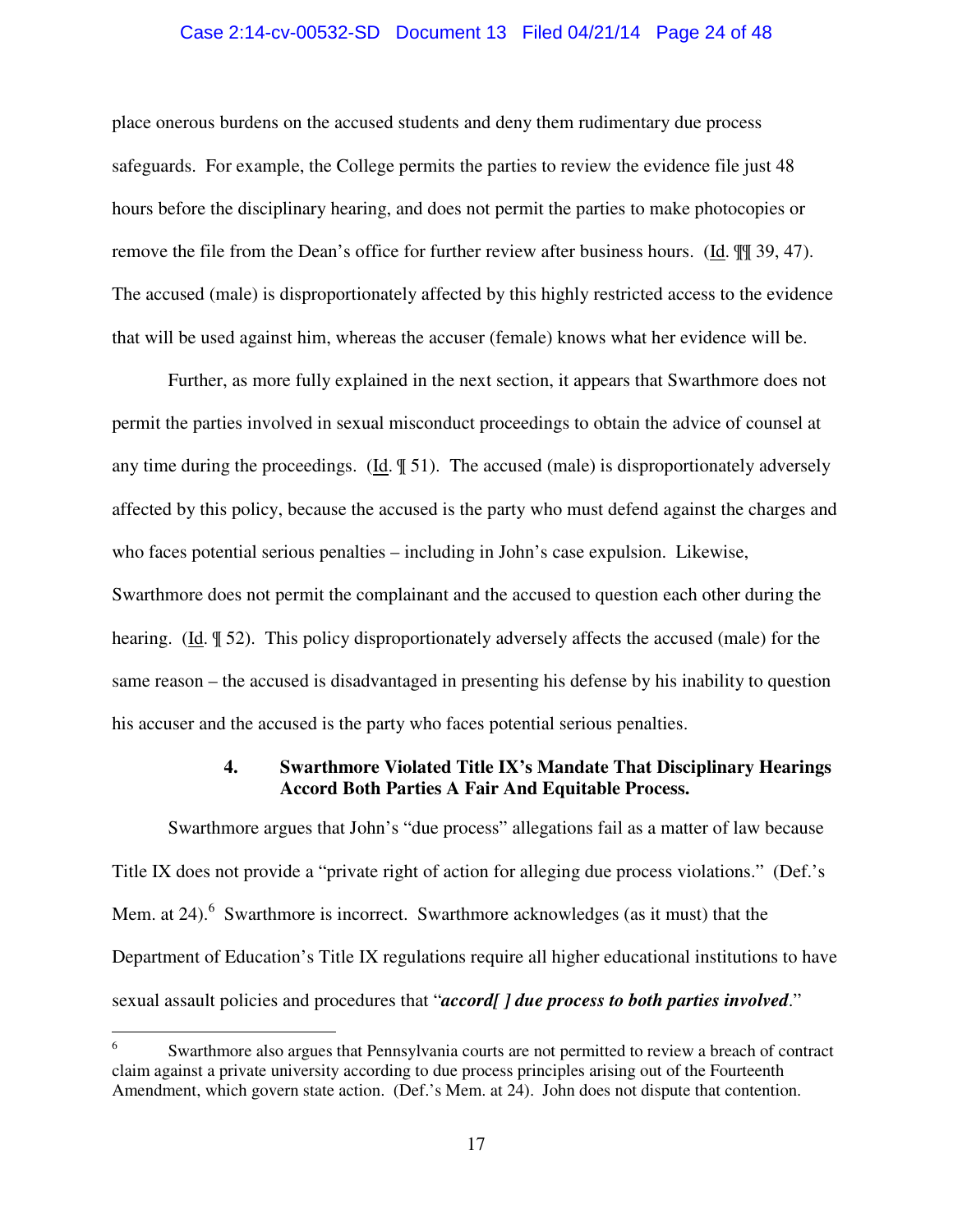#### Case 2:14-cv-00532-SD Document 13 Filed 04/21/14 Page 25 of 48

(Def.'s Mem. at 29, quoting 66 Fed. Reg. 5512 at 22) (Emphasis added). Two days after denying John's appeal, Swarthmore's President publicly acknowledged that "*the U.S.* 

#### *Department of Education clearly mandates a fair and equitable process for both complainants*

and respondents." (Compl.  $\mathbb{I}$  154-155) (Emphasis added).<sup>7</sup> In that same publicly-released email, President Chopp stated that the College must "*adhere to due process*." (Id. at 155 & link to *Daily Gazette: The Slog.* http://daily.swarthmore.edu/slog/2013/07/president-chopp-releasessexual-assault-consultants-interim-report-announces-staffing-changes/ (newspaper article reproducing in full President Chopp's email, at  $4<sup>th</sup>$  para.) (Emphasis added)).

 While courts have held that students in private and public educational institutions are not entitled to the full panoply of due process rights accorded to criminal defendants in courts of law under the Fourteenth Amendment, it is clear that some measure of reasonable due process is required in student disciplinary proceedings to ensure "a fair and equitable process" for both parties. John alleges that Swarthmore violated Title IX by failing to offer him three rudimentary procedural safeguards, resulting in a fundamentally flawed disciplinary proceeding.

First, despite the threat of serious charges and severe sanctions, Swarthmore's policies and procedures appear to prohibit those accused of sexual misconduct from receiving assistance

<u>.</u>

<sup>7</sup> In support of its argument that John does not have a private right of action for due process violations under Title IX, Swarthmore relies on a district court case and a U.S. Supreme Court case, neither of which supports that contention. (Def.'s Mem. at 29). In Doe v. Univ. of the South, 687 F. Supp. 2d 744, 758 (E.D. Tenn. 2009), the district court merely stated the uncontroversial proposition that Title IX litigants cannot recover damages based on the "University's alleged violation of the U.S. Department of Education's guidelines." ("[T]he University's alleged failure to comply with Title IX regulations promulgated by the United States Department of Education does not confer a private right of action.") Rather, any such violations are enforced by the agency. Id. In Gebser v. Lago Vista Indep. Sch. Dist., 524 U.S. 274 (1998), the Supreme Court articulated the same principle, i.e., there is no "private right of action under Title IX [for] recovery in damages" for a school's violation of Department of Education "regulations" and "administrative requirements." 524 U.S. at 291-92. Instead, the agency has the authority to enforce its requirements through administrative actions directed to the offending institution. Here, John does not allege a Title IX violation based on Swarthmore's failure to comply with DOE regulations. He alleges that Swarthmore violated Title IX by failing to offer him rudimentary due process safeguards to ensure a "fair and equitable process," resulting in a procedurally flawed disciplinary proceeding.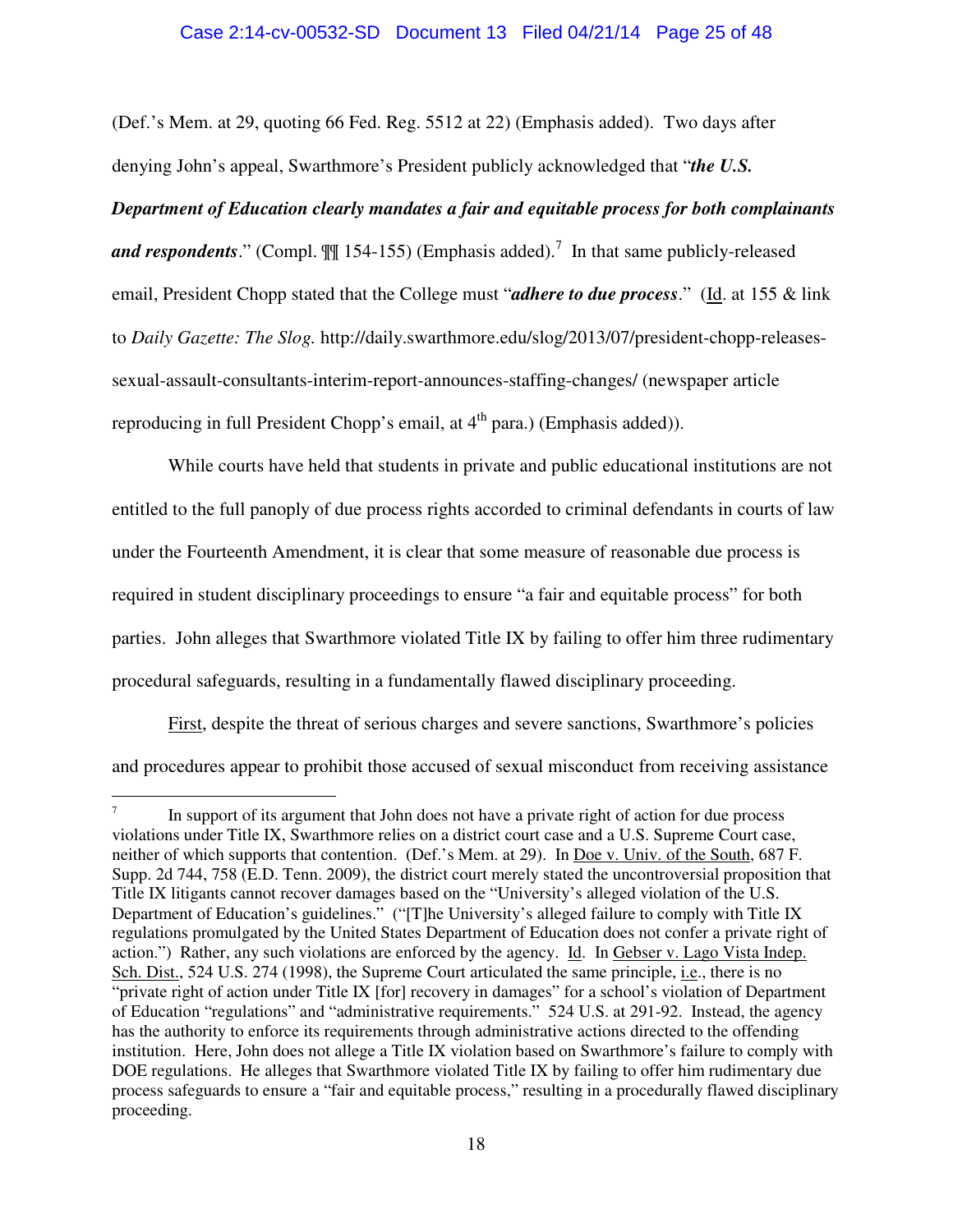#### Case 2:14-cv-00532-SD Document 13 Filed 04/21/14 Page 26 of 48

of legal counsel. The College imposes a code of strict confidentiality preventing the accused at any time before or during the disciplinary hearing to disclose information except to "consult with and/or obtain advice from his/her supporter; family or guardian; physician, therapist, or counselor  $\dots$ ." (Compl.  $\P$  51). Any breach of confidentiality by a hearing participant "shall" constitute a violation of College policy and is an adjudicable offense." (Compl., Ex. A at 37). The only "advisor" available to John with respect to his legal rights was Swarthmore's Associate Dean for Student Life, who was not a lawyer, and who, in addition to serving as "advisor" to John, was in charge of advising the accuser of her rights *and* determining whether and which charges should be brought – a clear conflict of interest. (Id.  $\mathbb{I}$  15a., 129).

 Swarthmore points to cases in which courts have observed that "[a]ccused students do not have the right to be actively represented by an attorney at a disciplinary hearing . . . in the usual way of trial counsel"; however, those cases go on to state that *"[t]he general consensus . . . is that . . . the student has a right to get the advice of a lawyer* . . . ." (Def.'s Mem. at 30, citing Johnson v. Temple Univ., 2013 U.S. Dist. LEXIS 134640, at \*26; 2013 WL 5298484, at \*10 (E.D. Pa. Sept. 19, 2013) (Emphasis added); Osteen v. Henley, 13 F.3d 221, 225 (7th Cir. 1993) (noting a student involved in a disciplinary proceeding has a right "to *consult* counsel") (Emphasis in original)). These cases support John's due process argument.

 Although John was never told by Swarthmore that he had a right to obtain advice of counsel, Swarthmore now appears to argue that the Student Handbook permits parties involved in disciplinary hearings to consult with counsel. (See Def.'s Mem. at 30). Swarthmore may be pointing to language in the Student Handbook immediately following the "consult" language cited above, stating that the complainant and accused may disclose information in order to "prepare her/his claim(s) and/or defense(s) for presentation to the Committee." (See Compl., Ex.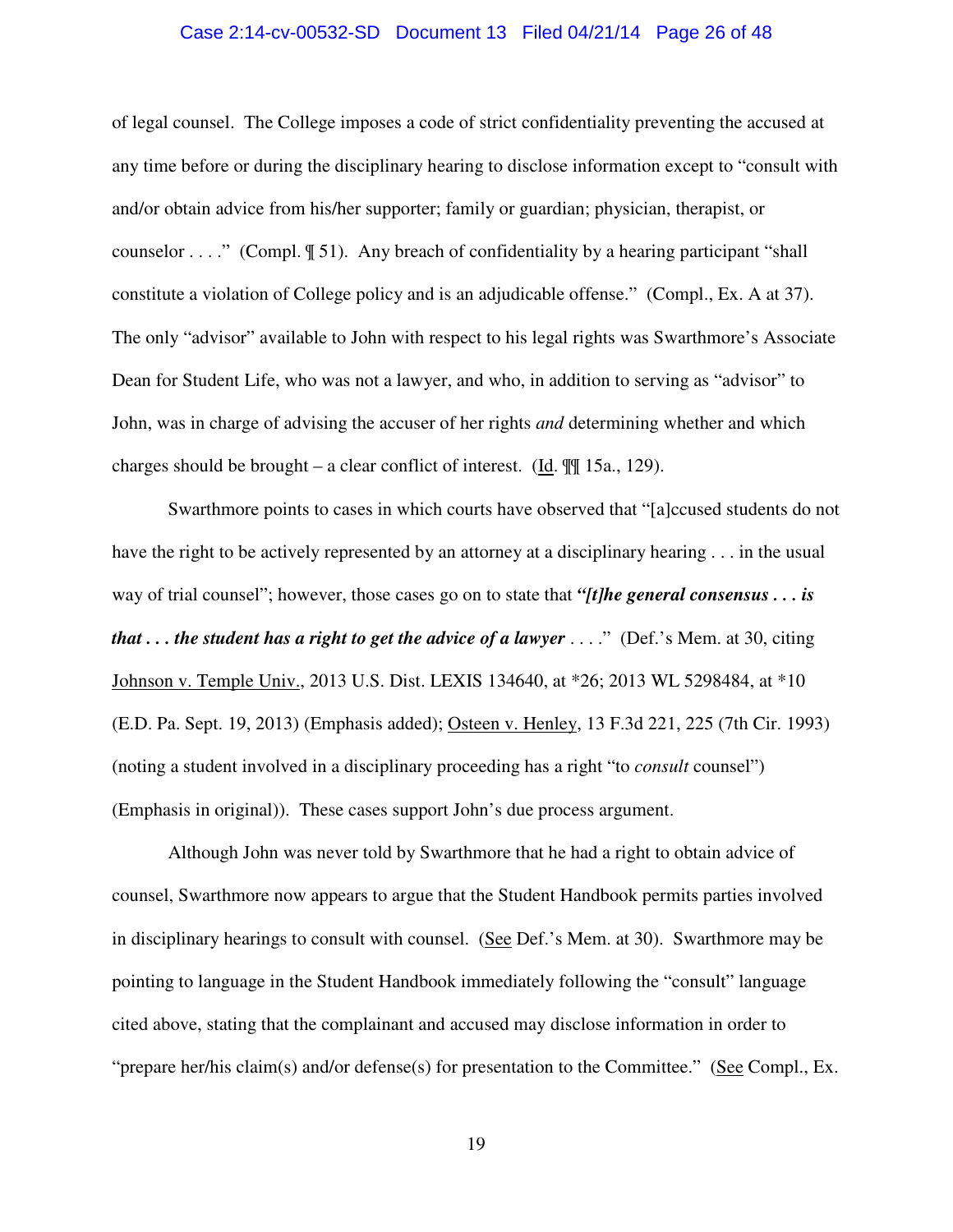#### Case 2:14-cv-00532-SD Document 13 Filed 04/21/14 Page 27 of 48

A at 37). This phrase is cryptic and opaque. It does not say to whom information may be disclosed. The words "attorney," "counsel," "legal advice," "advice of counsel," "the right to an attorney," or any other words or phrases signifying that the accused has the right to consult with an attorney do not appear here, or anywhere else in the Student Handbook. $8$ 

 The language employed by Swarthmore is ambiguous because it is "obscure in meaning through indefiniteness of expression." Profit Wize Marketing v. Wiest, 812 A.2d 1270, 1275 (Pa. Super. 2002). It is hornbook law that ambiguous provisions are "to be construed against the drafter." Id. Here, there can be no dispute that Swarthmore is the drafter of the contract.

 Furthermore, John's Swarthmore-supplied advisor, Associate Dean Westphal, reminded John in the two Charge Letters sent to him, attached as Exhibits D and E to Swarthmore's memorandum (if the Court considers these documents), that "all CJC proceedings are confidential and should not be shared with the general public, except your family, therapist … and/or support person for the hearing." (See Def.'s Mem., Exs. D  $\&$  E). In light of Dean Westphal's statements, the Student Handbook's ambiguous language could mean that information can be disclosed to the "support person" attending the hearing, not to an attorney. In addition, Swarthmore's policies permit only the complainant and the accused to review the evidence file 48 hours in advance of the hearing. (Compl. ¶¶ 39, 47). Thus, regardless of whether or not the Handbook permits consultation with an attorney, it does not permit the

 $\overline{a}$ 

<sup>8</sup> The Student Handbook makes clear that the term "counselor" as used throughout the Handbook refers to health-related counselors, not legal counsel. (See, e.g., Compl., Ex. A at 17 (referring to "Sexual Health Counselors"); 2, 6-7, 20 (describing psychological "counseling" services, "counseling sessions" with therapy "counselors," nutrition "counseling," and sexually-transmitted disease "counseling")). The only reference to the word "attorney" in the Student Handbook appears in the section concerning school officials who are entitled to disclosure of educational records without prior written consent of the student. That section defines school officials as including persons employed or under contract to the College to perform special tasks, "such as attorneys and auditors." (See Compl., Ex. A at 3).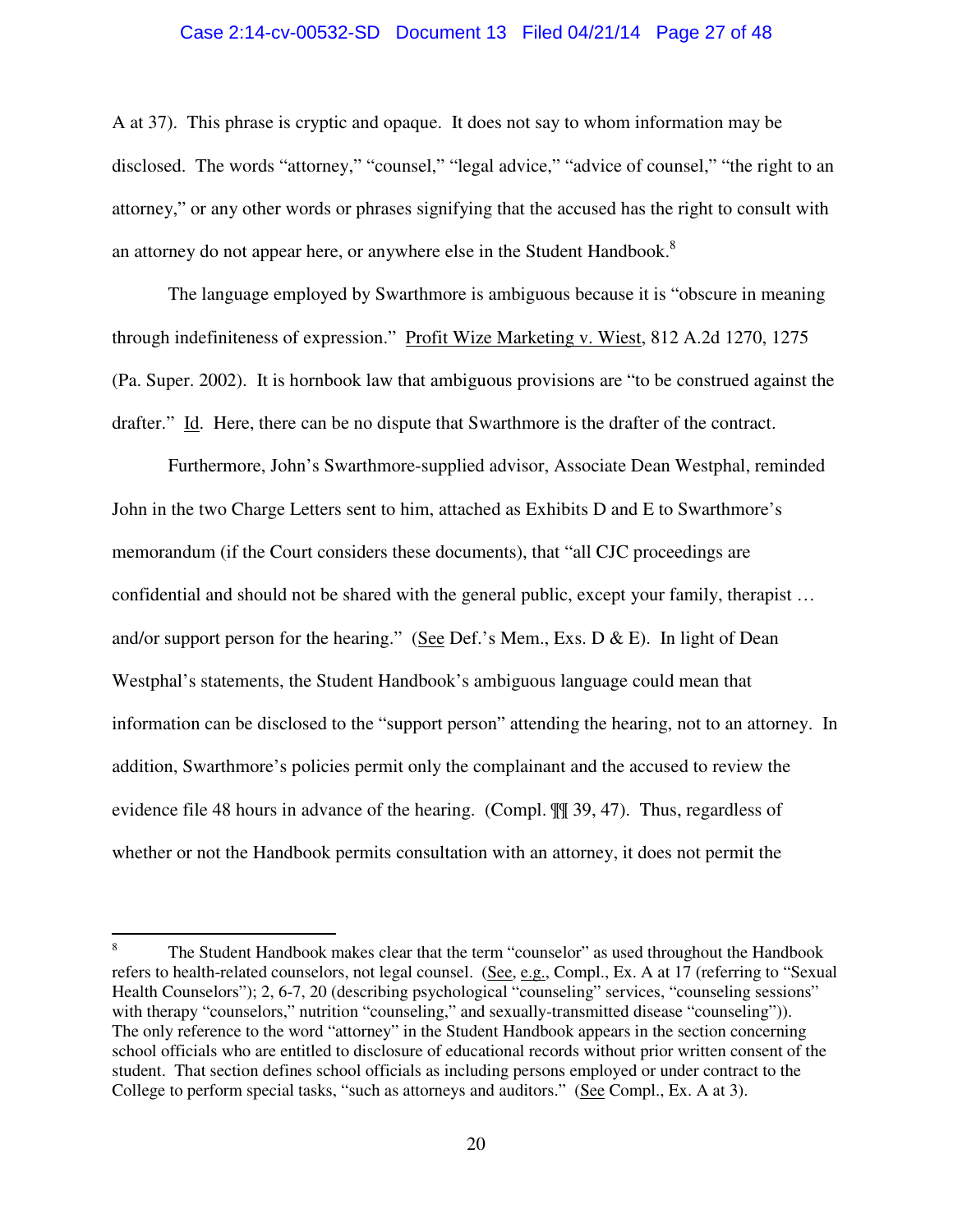#### Case 2:14-cv-00532-SD Document 13 Filed 04/21/14 Page 28 of 48

accused to share the evidence file with an attorney or allow for meaningful consultation.<sup>9</sup>

 Swarthmore led John to believe he did not have permission to consult with an attorney regarding the charges against him – and in fact he did not do so. Lacking advice of counsel almost certainly affected the outcome of the hearing: John – a college student with no legal training – was forced to defend himself against felony-type charges in a rushed hearing, after having reviewed the written complaint against him and the evidence to be presented just 48 hours earlier – all without assistance from an attorney.

 Second, Swarthmore's policies and procedures clearly prohibit students accused of sexual assault from questioning their accuser at the hearing, and in John's case the College placed a physical divider between him and Jane during the hearing. (Compl.  $\P$  15b. & c.). These measures prevented John from confronting his accuser at the hearing through cross examination and even from observing her during her testimony. (Id. ¶ 143). Swarthmore points to case law stating that the "right to unlimited cross-examination" has not been deemed an essential requirement in school disciplinary cases (Def.'s Mem. at 30), but in at least two cases the schools permitted the accused to ask questions of his accuser. Bleiler v. College of the Holy Cross, 2013 WL 4714340, at \*3 (D. Mass. Aug. 26, 2013) (both complainant and accused "were permitted to ask questions of . . . each other"); Mallory v. Ohio Univ., 76 Fed. Appx. at 637 (Mallory's student-representative was permitted to ask questions about the matters each witness discussed on direct). Swarthmore did not even accord that bare-minimum right to John.

<sup>-&</sup>lt;br>9 In several cases cited by Swarthmore, both public and private universities accorded significantly greater rights to the accused than Swarthmore did to John. See, e.g., Johnson v. Temple Univ., 2013 U.S. Dist. LEXIS 134640, at \*27; 2013 WL 5298484, at \*10 (permitting accused students to retain any advisor they choose, including a lawyer, who may assist the students in preparing for the hearing and may attend the hearing); Doe v. Univ. of the South, 687 F. Supp. 2d at 752 (both complainant and respondent are entitled to select a hearing advisor, and may consult with their parents and/or attorneys in preparing their respective written statements setting forth facts in support of their respective positions); Mallory v. Ohio Univ., 76 Fed. Appx. at 637 (Mallory's attorney was allowed to attend disciplinary proceeding).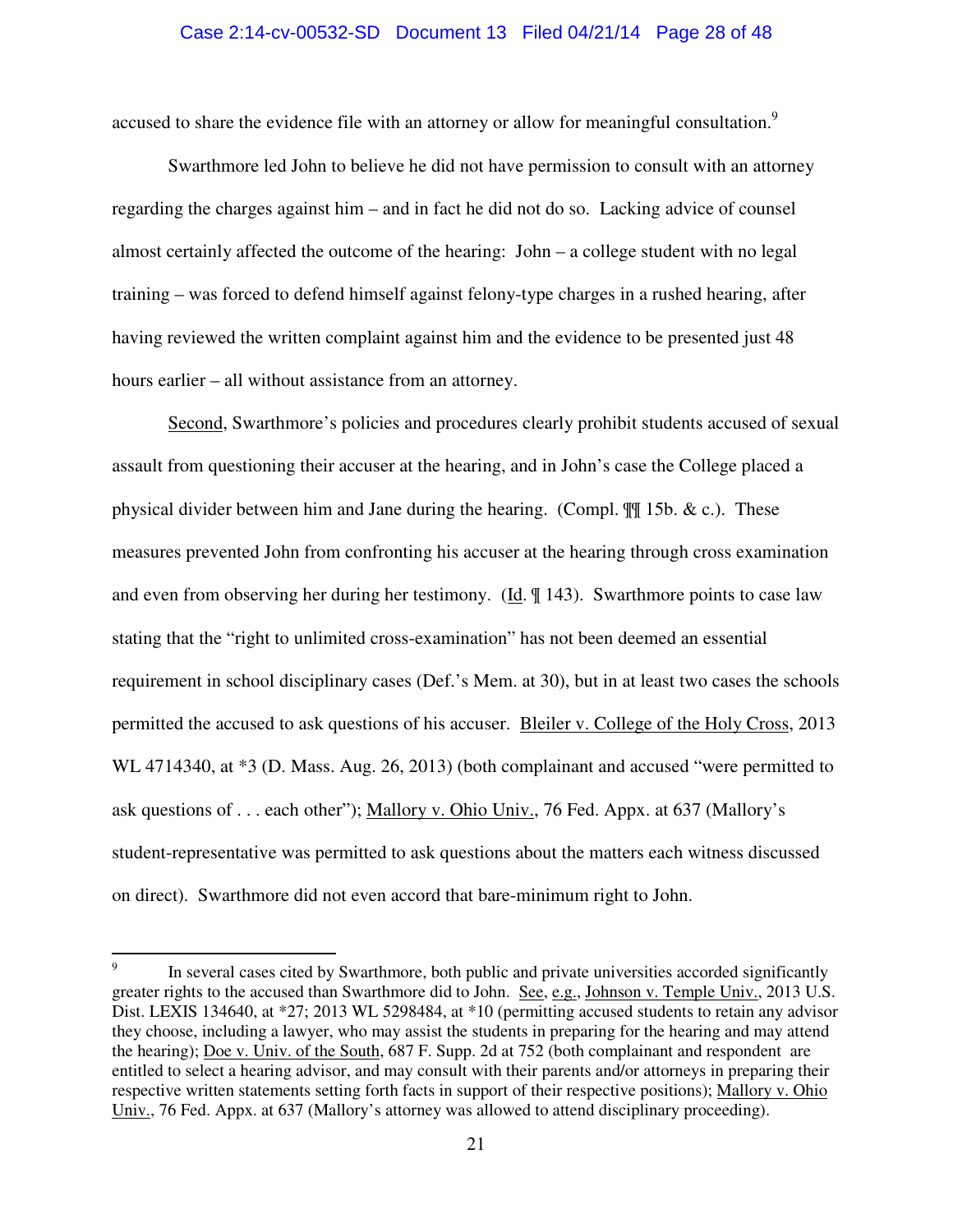#### Case 2:14-cv-00532-SD Document 13 Filed 04/21/14 Page 29 of 48

 Third, John also alleges that under the circumstances the CJC Panel's application of the "preponderance of the evidence" standard violated due process principles. Because the evidence at the hearing almost exclusively consisted of each party's "she said, he said" testimony, with no physical, medical or corroborating evidence, and because the College was under scrutiny from the media and Department of Education with respect to its handling of previous sexual misconduct proceedings, this low evidentiary standard unfairly skewed the proceedings and resulted in a virtually pre-determined finding in favor of Jane. (Compl. ¶ 15e.). The College effectively requires the accused to bear the burden of proving innocence, rather than placing the burden on the accuser to prove guilt. (Id. ¶ 144).

 Swarthmore defends its inadequate procedural safeguards by arguing that its procedures "are either expressly recommended or compelled by the Department of Education," pointing to the Office of Civil Rights' "Dear Colleague" Letter. (Def.'s Mem. at 29-30 & Exhibit B, attached thereto). But, the "Dear Colleague" Letter expressly states the DOE has determined the Letter is a "significant guidance document." (Ex. B at 1 n.1). Therefore, although the Letter offers "significant guidance," by its own terms it does not have the full force of law and is not binding on Swarthmore. Legal commentators have noted the "Dear Colleague" Letter has no binding legal authority because the Office of Civil Rights (OCR) did not employ the notice-andcomment rulemaking procedure in promulgating the Letter. (See Stephen Henrick, "A Hostile Environment For Student Defendants: Title IX And Sexual Assault On College Campuses, 40 N. Ky. L. Rev. 49, 60 & nn. 51-52 (2013) (citing articles)). Further, in the OCR's Revised Sexual Harassment Guidance issued in 2001, which the "Dear Colleague" Letter references, the OCR expressly states that "[p]rocedures that ensure the Title IX rights of the complainant, while at the same time according due process to both parties involved, will lead to sound and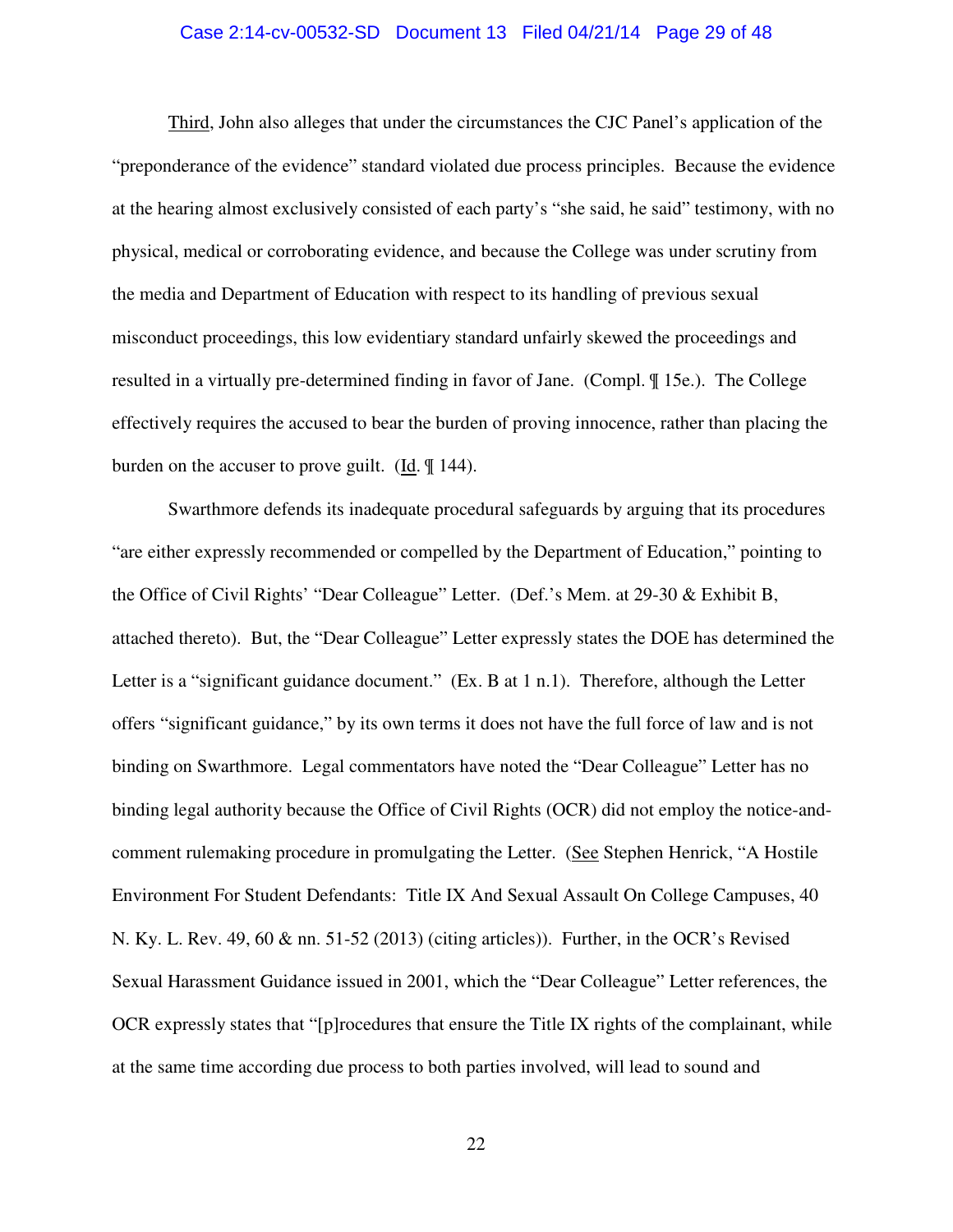## Case 2:14-cv-00532-SD Document 13 Filed 04/21/14 Page 30 of 48

supportable decisions."<sup>10</sup> Swarthmore's inadequate safeguards simply do not, and in John's case did not, ensure "due process to both parties involved."

## **C. John Sufficiently Alleges Swarthmore Breached Its Contractual Obligations.**

Swarthmore concedes (as it must) that the Student Handbook and College Bulletin constitute binding, enforceable contracts. (See Def.'s Mem. at 13-14, citing Pennsylvania appellate court cases holding that a college's published policies and procedures in the Student Handbook constitute an "agreement between the parties"). Swarthmore argues, however, that John fails to allege that Swarthmore breached any contractual provision. To the contrary, the complaint identifies specific provisions in the College's Student Handbook setting forth the College's obligations and the student's rights in sexual misconduct proceedings, and alleges specific facts showing that Swarthmore failed to comply with those provisions in John's case, causing him to suffer severe harm. John has met his burden to state a breach of contract claim.<sup>11</sup>

## **1. Standards Governing Breach Of Contract Claims.**

 At the outset, Swarthmore misstates the standards governing the breach of contract claims in this case. Swarthmore claims that in order to state a claim John must show a "material" breach of the College's policies and procedures, which requires John to show how the breaches "might have affected the outcome" of the proceedings. (Def.'s Mem. at 1, 13-16).

 $10<sup>°</sup>$ See 2001 Guidance at 22, available on the Department's website at http://www2.ed.gov/about/offices/list/ocr/docs/shguide.pdf.

<sup>&</sup>lt;sup>11</sup> See Wells v. Xavier Univ., 2014 WL 972172, at \*2 (court denied college's motion to dismiss libel and Title IX claims, and noted the college denies the breach of contract and negligence claims but intends "to attack those claims when procedurally appropriate"); Dempsey v. Bucknell Univ., 2012 WL 1569826, at \*20 (M.D. Pa. May 3, 2012) (holding student alleged sufficient facts to support claim that Bucknell breached the Student Handbook by failing to turn over some of the information plaintiff had requested; denying motion to dismiss claim); Williams v. Franklin & Marshall College, 2000 WL 62316, at \*2 (denying college's motion to dismiss student's breach of contract claim alleging college violated its own regulations); Fellheimer v. Middlebury College, 869 F. Supp. 238, 245-47 (D. Vt. 1994) (granting partial summary judgment in student's favor, finding college breached contractual obligation to provide sufficient notice that student had been charged with "disrespect of persons" as well as rape).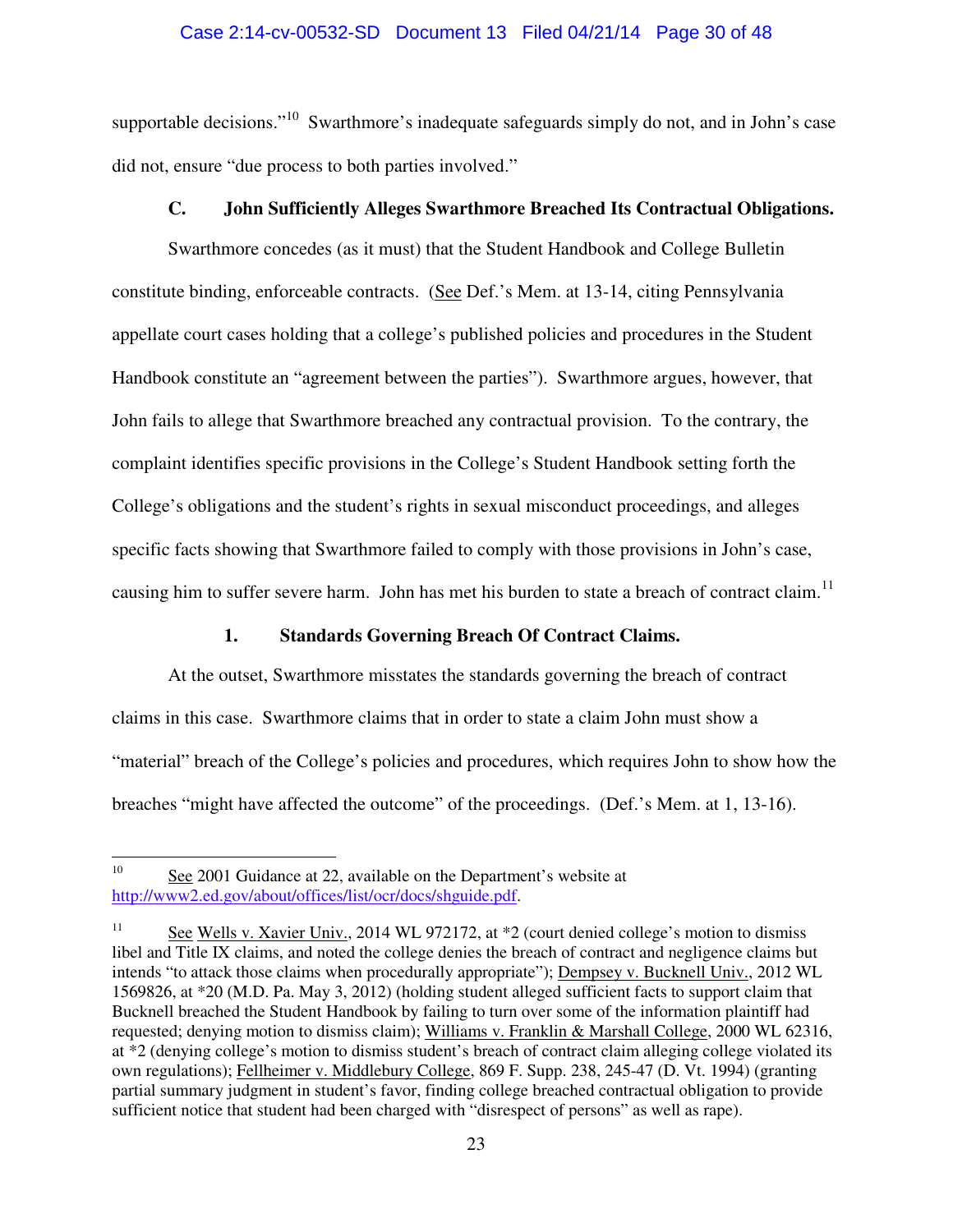Swarthmore is incorrect.

 Courts in Pennsylvania long have held that "a plaintiff seeking to proceed with a breach of contract action must establish  $(1)$  the existence of a contract, including its essential terms,  $(2)$ a breach of a duty imposed by the contract[,] and (3) resultant damages.'" Ware v. Rodale Press, Inc., 322 F.3d 218, 225 (3d Cir. 2003), quoting CoreStates Bank, N.A. v. Cutillo, 723 A.2d 1053, 1058 (Pa. Super. 1999). "[T]he relationship between a private educational institution and an enrolled student is contractual in nature; therefore, *a student can bring a cause of action against said institution for breach of contract where the institution ignores or violates portions of the written contract*." Swartley v. Hoffner, 734 A.2d 915, 919 (Pa. Super. 1999) (Emphasis added). Pennsylvania courts "*review the agreement between the parties concerning disciplinary procedures*[] contained within a portion of the student handbook . . . *as we would any other agreement* between two private parties." Reardon v. Allegheny College, 926 A.2d 477, 480 (Pa. Super. 2007), citing Murphy v. Duquesne Univ. of the Holy Ghost, 565 Pa. 571, 588-89, 777 A.2d 418, 428-29 (2001) (Emphasis added). "The general rule . . . has been that where a private university or college establishes procedures for the suspension or expulsion of its students, *substantial compliance with those established procedures must be had before a student can be suspended or expelled*." Boehm v. Univ. of Pennsylvania Sch. of Veterinary Med., 392 Pa. Super. 502, 510, 573 A.2d 575, 579 (1990) (Emphasis added). Nowhere in these cases is there any mention of a special requirement uniquely imposed on students at private universities to establish a "material" breach and state how that "might have affected the outcome."<sup>12</sup> In any

<sup>12</sup> <sup>12</sup> To support its contention that John must establish at the pleading stage a "material" breach, Swarthmore cites five cases that are completely inapposite. (See Def.'s Mem. at15, citing Sabatini v. Its Amore Corp., First Mortg. Co. of Pa. v. Carter, Fort Washington Res., Inc. v. Tannen, Norfolk S. Ry. Co. v. Basell USA Inc., and Int'l Diamond Imp. Ltd. v. Singularity Clark, LP). These cases address the issue (not present here) whether a party to a contract may unilaterally rescind or terminate the contract for nonperformance by the alleged breaching party. The cases recite the well-established rule under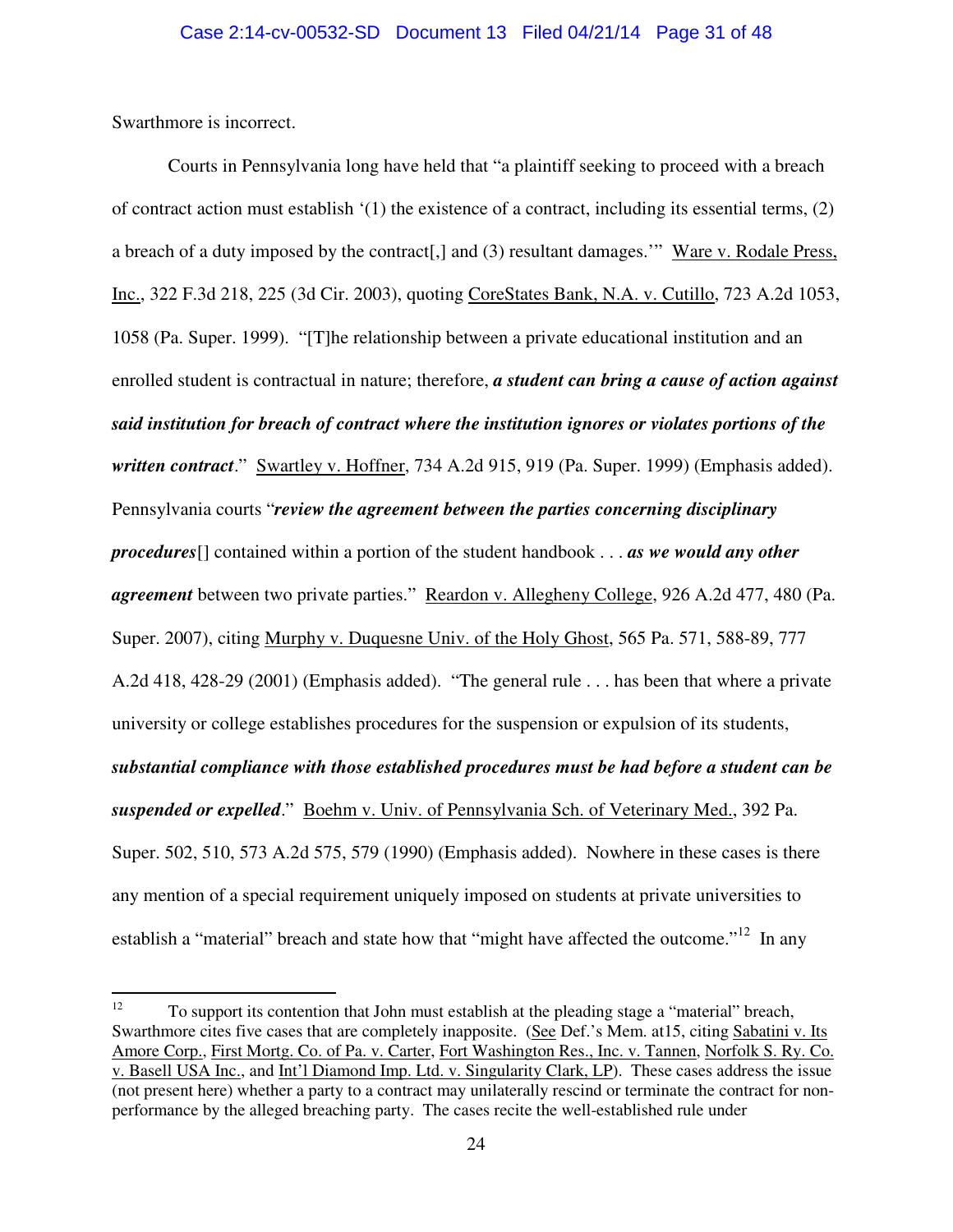#### Case 2:14-cv-00532-SD Document 13 Filed 04/21/14 Page 32 of 48

event, as shown below, John has alleged how each breach might have affected the outcome.

 Several other black-letter rules govern this Court's determination of the sufficiency of the pleading of the contract claims in this case. In interpreting a contract "the ultimate goal is to ascertain and give effect to the intent of the parties as reasonably manifested by the language of their written agreement." Southwestern Energy Production Co. v. Forest Resources, LLC, 83 A.3d 177, 187 (Pa. Super. 2013). When construing agreements involving clear and unambiguous terms, the court "need only examine the writing itself to give effect to the parties' understanding." Id.; see also Stamerro v. Stamerro, 889 A.2d 1251, 1258 (Pa. Super. 2005) (the court "looks to what [the parties] have clearly expressed, for the law does not assume that the language was chosen carelessly"). "Thus, where the language is clear, there is no need for interpretation, and words cannot be added." Int'l Systems, Inc. v. Personnel Data Systems, Inc., 274 Pa. Super. 500, 503, 418 A.2d 518, 519 (1980). As the Pennsylvania Supreme Court long ago observed, when the language is clear "we cannot add the words to it which it would be necessary to add to make it read as defendant would have it understood." B.F. Goodrich Co. v. Wilson, 337 Pa. 333, 340, 10 A.2d 422, 424 (1940).

 "[T]he terms of a contract are ambiguous if the terms are reasonably or fairly susceptible of different constructions and are capable of being understood in more than one sense." Profit Wize Marketing v. Wiest, 812 A.2d 1270, 1275 (Pa. Super. 2002). Language is ambiguous if it is "obscure in meaning through indefiniteness of expression or has a double meaning." Id. "Where the language of a contract is ambiguous, the provision is to be construed against the

-

Pennsylvania law that the party seeking rescission must show the non-performance was material, and conversely the breaching party can avert termination by showing that it substantially performed the contract. See, e.g., Int'l Diamond Imp. Ltd. v. Singularity Clark, LP, 40 A.3d 1261, 1270-71 (Pa. Super. 2012) (focusing on "Pennsylvania's extensive body of caselaw addressing when a breach is sufficiently material to entitle the non-breaching party to cease performance"). Moreover, like all of the other cited cases, Int'l Diamond stresses that "inquiries into the materiality of a given breach [are] fact questions" for the jury. Id. at 1272.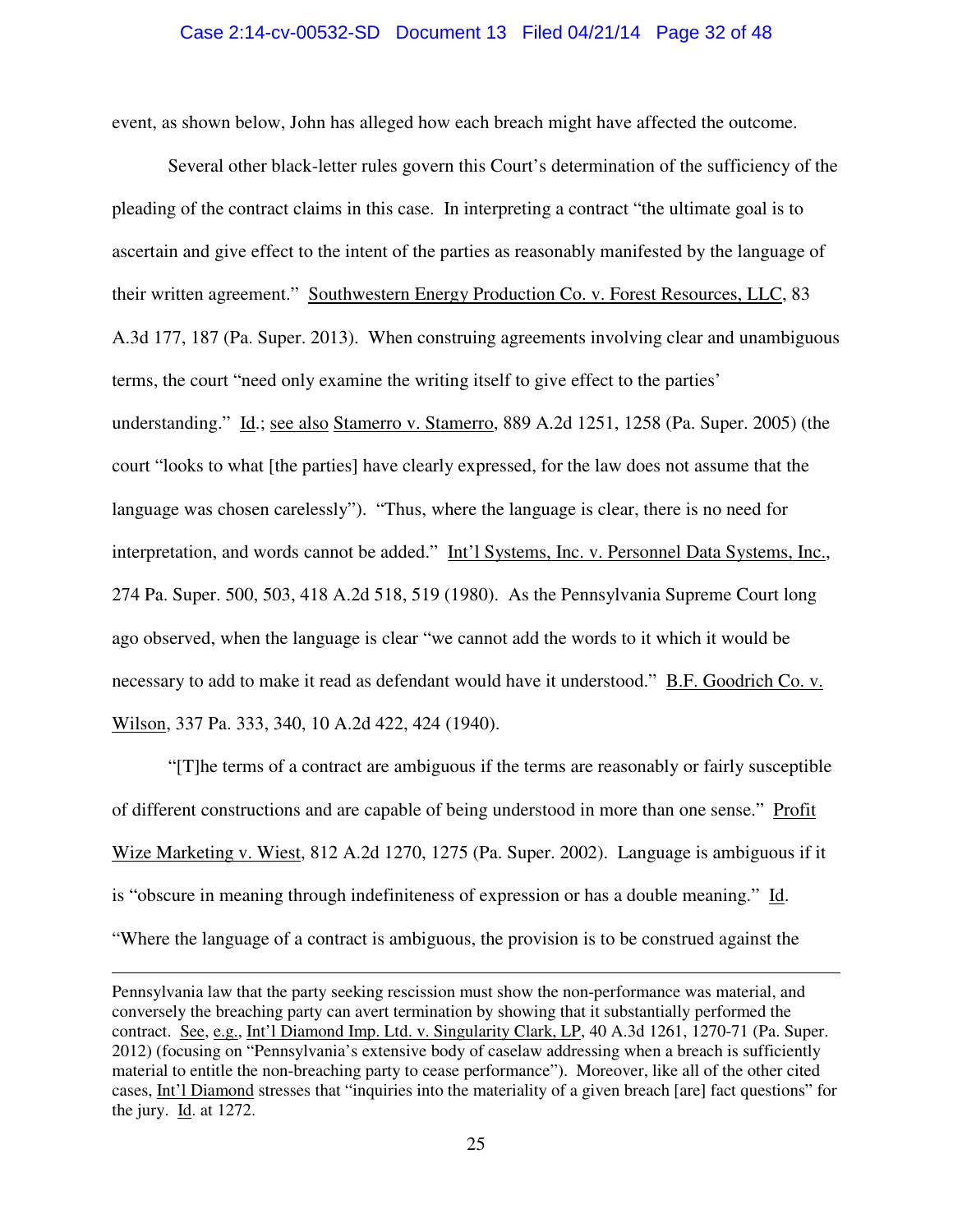#### Case 2:14-cv-00532-SD Document 13 Filed 04/21/14 Page 33 of 48

drafter." Id.; see also Lane v. Com., 954 A.2d 615, 619 (Pa. Super. 2008) ("any contractual ambiguities are construed against the drafter of the provision").

 Additionally, "[e]very contract imposes upon each party a duty of good faith and fair dealing in its performance and its enforcement." Stamerro, 889 A.2d at 1259. The duty of good faith has been defined as "[h]onesty in fact in the conduct or transaction concerned." Id. "[I]t is possible to recognize certain strains of bad faith which include: evasion of the spirit of the bargain, lack of diligence and slacking off, willful rendering of imperfect performance, abuse of a power to specify terms, and interference with or failure to cooperate in the other party's performance." Id. The implied covenant of good faith and fair dealing is a "principle[ ] for courts to harmonize the reasonable expectations of the parties with the intent of the contractors and the terms in their contract." Id. With respect to a college's conduct in disciplinary proceedings involving sexual misconduct, the Pennsylvania Superior Court has succinctly stated: "It cannot be denied that college officials must protect the student body as well as assure that students charged with wrong-doing obtain fair treatment." Schulman v. Franklin & Marshall College, 371 Pa. Super. 345, 352, 538 A.2d 49, 52 (1988).

#### **2. Swarthmore's Breaches.**

## **(a) Swarthmore Breached Its Contractual Obligation To Conclude Its Investigation Within The Mandated 60-Day Period.**

 Swarthmore breached its contractual obligation to conclude its investigation within the mandated 60-day period. (Compl. ¶¶ 13a., 34: "*In no case will an investigation last longer than 60 days*.") (Emphasis added). The College concluded its investigation on January 28, 2013 – 60 days after it opened the case – without charging John with any wrongdoing, but re-opened the investigation five months later on May 7, 2013. (Id.  $\mathbb{II}$  95, 98). Swarthmore argues it did not re-open the investigation in May; instead, "a disciplinary proceeding was initiated in May"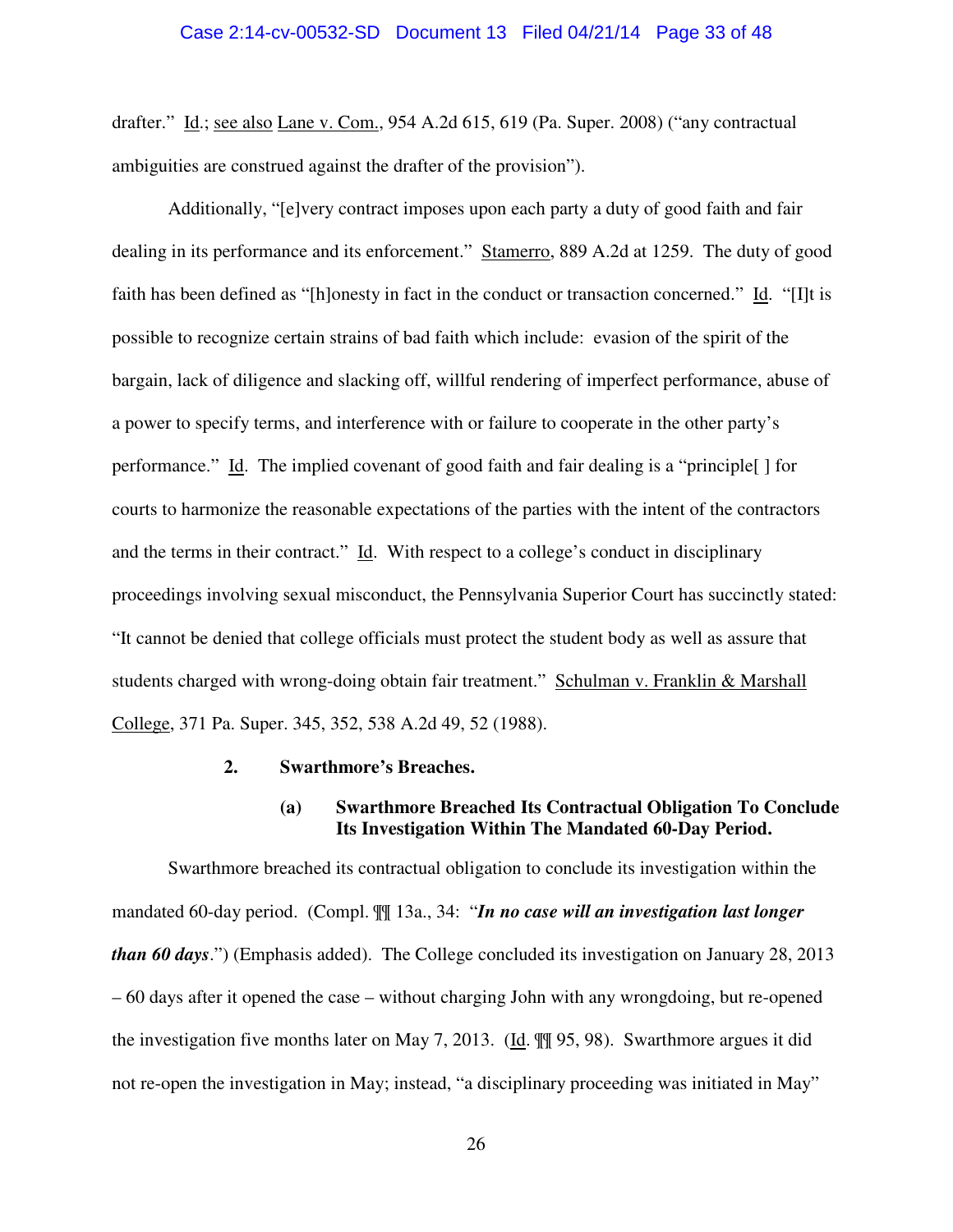#### Case 2:14-cv-00532-SD Document 13 Filed 04/21/14 Page 34 of 48

because "that was when *Jane Doe* first requested a disciplinary hearing," and "there is no time limit in the policy on when a victim like Jane Doe may initiate such a proceeding." (Def.'s Mem. at 2, 17) (Emphasis in original). These arguments are without merit for multiple reasons.

 First, Swarthmore's contention is improper because it argues with facts alleged in the complaint. On a motion to dismiss, Swarthmore must accept as true the factual allegations in the complaint; it cannot attempt to counter those facts by introducing its own purported "facts."

 Second, Swarthmore admits that "some additional interviews and investigation was conducted to prepare for the actual disciplinary hearing in May 2013," but then illogically contends that the additional investigation "does not change the fact that the Title IX investigation was completed within 60 days." (Def.'s Mem. at 17 n.6). Swarthmore appears to argue that there were two investigations – the 60-day "Title IX" investigation," followed by a separate "disciplinary hearing" investigation to prepare for the Title IX hearing. But, the Student Handbook makes clear that there is to be *one* investigation – which may or may not lead to a disciplinary hearing – and "in no case" will that investigation "last longer than 60 days."

 Third, Swarthmore is wrong about what the Student Handbook says concerning the initiation of disciplinary proceedings. The Student Handbook makes clear that such proceedings may be initiated in one of three ways: a written complaint filed by the complaining individual, or at the discretion of the deans, a written incident report from the Department of Public Safety, or a written report from the Title IX Coordinator, may substitute for a written complaint by a complainant. (See Compl,. Ex. A at 36). The Student Handbook also accords the deans the discretion to determine whether a major infraction, including an allegation of sexual misconduct, should be heard in a disciplinary proceeding before the College Judiciary Committee. (Id.). Additionally, in exceptional circumstances, the Associate Dean may move forward with judicial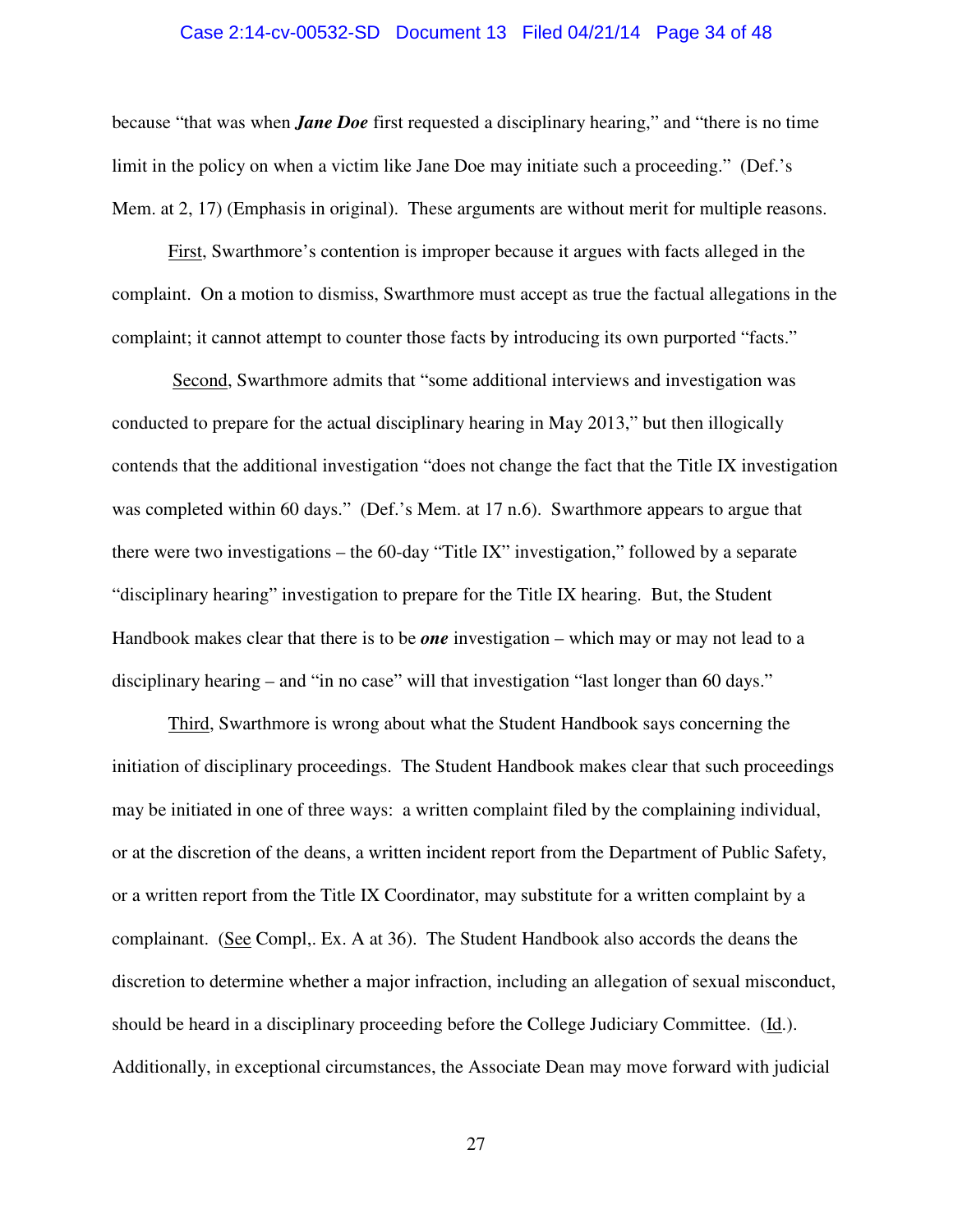#### Case 2:14-cv-00532-SD Document 13 Filed 04/21/14 Page 35 of 48

proceedings even if a complaint has been withdrawn or is absent. (Id.).

 Fourth, Swarthmore argues that John identifies "no prejudice" caused by the re-opened investigation. (Def.'s Mem at 17). To the contrary, the complaint alleges that the College did far more than honor Jane Doe's request for a hearing. As noted, Swarthmore permitted Jane to submit a new story about what had happened, which escalated the vague, equivocal allegations in the first investigation into outright allegations of forced oral sex in the re-opened investigation. (Compl. ¶¶ 111-118). The College also permitted Jane to submit to the hearing Panel the written statements of two of Jane's student-acquaintances concerning their interactions with Jane after the alleged assault. (Id. ¶¶ 2, 118). Because these witnesses were not present at the hearing, and the hearing was held during summer break after students had left the campus, John did not have the opportunity to question them either at the hearing or in advance of the hearing as part of preparing his defenses.<sup>13</sup>

 Fifth, Swarthmore argues that John alleges no prejudice caused by the lapse of five months between the time the investigation concluded and when it was re-opened. (Def.'s Mem. at 17). To the contrary, the complaint alleges that the passage of five months compounded the prejudice to John that had already been caused by the lapse of 19 months between the alleged incident and Jane's first complaint. The passage of nearly two years before John's hearing inevitably resulted in fragmented memories, inability to track down potential witnesses concerning such issues as Jane's level of intoxication on the night in question and her troubled relationship with her boyfriend, and the loss of text messages – all of which impaired John's ability to mount a full defense. (Compl. ¶ 120).

<sup>13</sup> <sup>13</sup> The College also permitted Jane to introduce the live testimony of a third student-acquaintance concerning his interactions with Jane after the alleged incident. (Compl. ¶¶ 2, 118).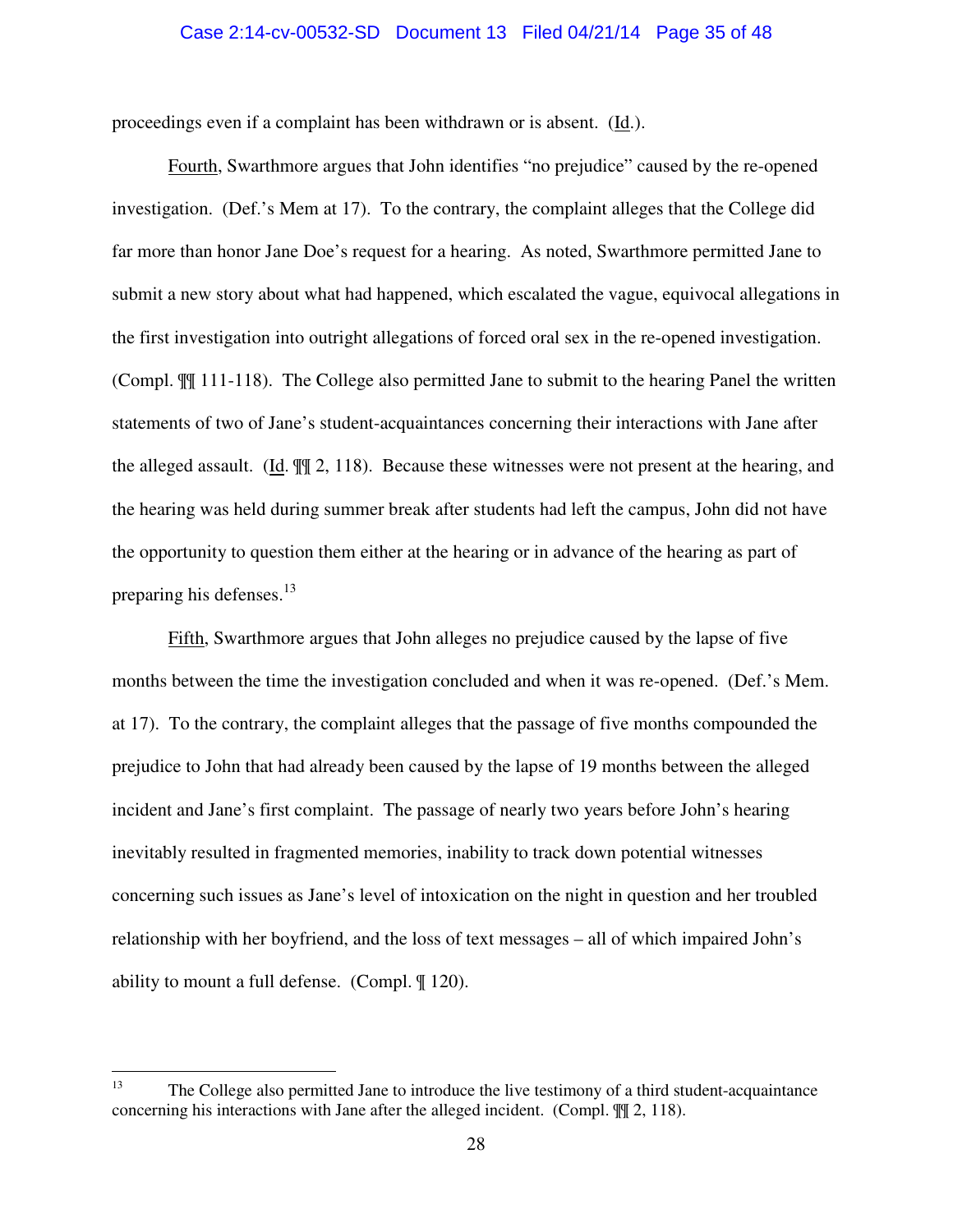## **(b) Swarthmore Breached Its Contractual Obligation To Conduct The Hearing When Classes Are In Session And Not During College Breaks.**

Swarthmore breached its contractual obligation to hold John's hearing "when classes are in session and not during college breaks." (Compl. ¶¶ 13c., 131). Swarthmore counters that "graduation" was held on June 2, 2013, and thus, "summer break" had not begun before the May 30th hearing. (Def.'s Mem at 18). Swarthmore is wrong. The Student Handbook does not state that hearings will be held "before graduation"; it says hearings will be held "when classes are in session." The College Bulletin calendar for the Spring 2013 Semester states "Classes and seminars end" on May 3, 2013, and "Course examinations end" on May 18, 2013. (See Compl., Ex. B at iv). John's hearing was held on May 30, 2013, almost one month after classes ended and approximately two weeks after the course examination period ended. Neither John nor Jane was living on campus at the time of the hearing. (Compl. ¶¶ 100-106). There is a compelling reason why the College holds disciplinary hearings "when classes are in session." The College needs to give students charged with disciplinary violations the opportunity to contact peers, faculty, or administrators as witnesses. Although the Student Handbook gives the dean discretion to schedule the hearing "when classes resume" or for "more immediate adjudication," under the circumstances of this case – the lapse of two years from the date of the alleged incident, the complainant's changing stories, and the unavailability of witnesses on a cleared-out campus – and given the severity of the charge, the dean's decision to schedule the hearing during the college break was unjustified and not in good faith. (Id. ¶ 131).

## **(c) Swarthmore Breached Its Contractual Obligation To Disclose The Evidence To Be Used Against John At The Hearing.**

Swarthmore breached its contractual obligation to disclose all of the evidence that would be presented at the hearing. (Compl. ¶¶ 13g., 124-125, 133). The Student Handbook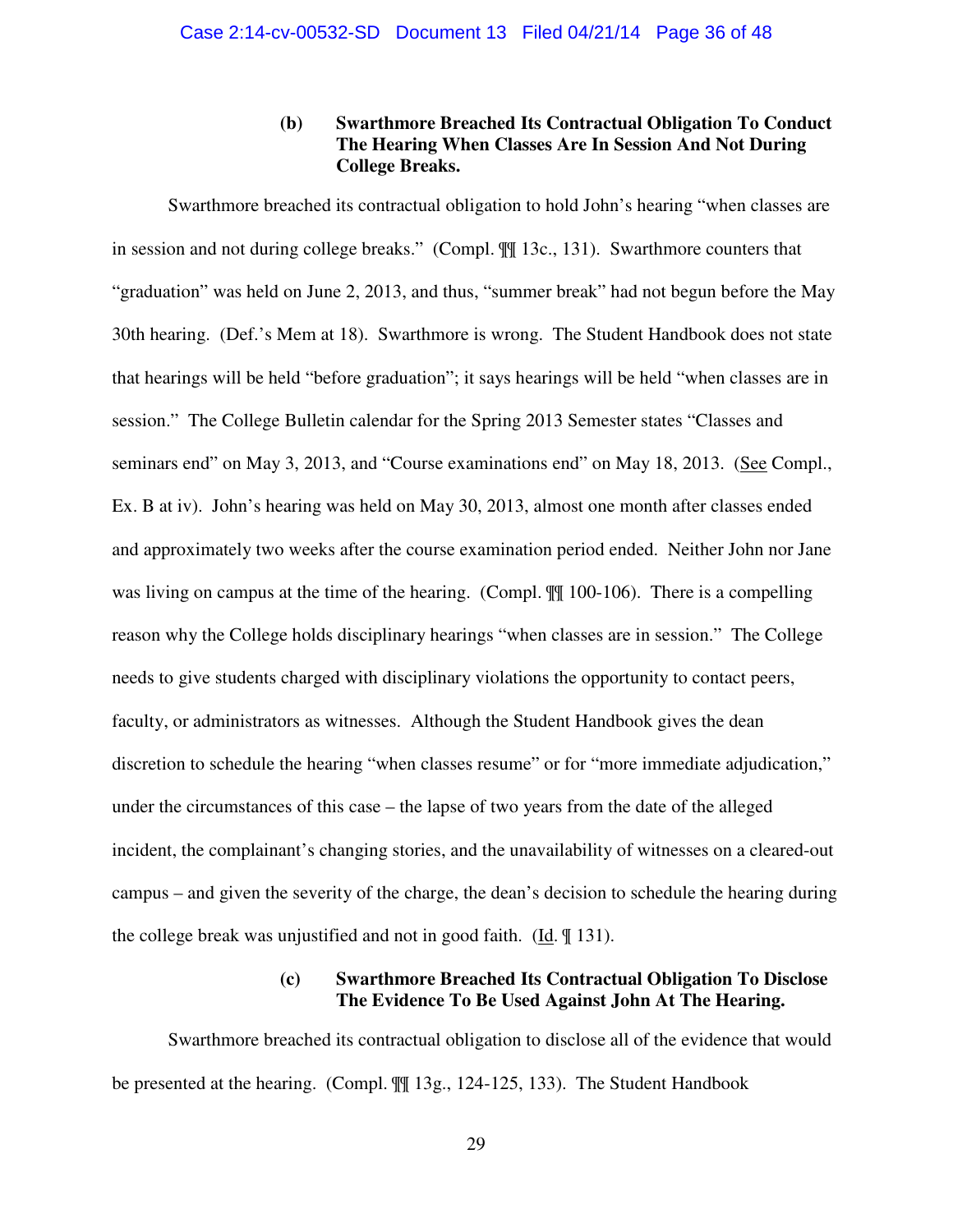#### Case 2:14-cv-00532-SD Document 13 Filed 04/21/14 Page 37 of 48

unequivocally states that "[b]oth the accused and the complainant(s) *shall be shown a copy of the materials that will be present in the hearing* in sufficient time before the hearing . . . to prepare their cases." (Id. ¶ 124) (Emphasis added). Contrary to this policy, John was not provided pre-hearing access to a written statement in an email prepared by Jane purporting to rebut a statement made by John in the course of the College's investigations. (Id. ¶ 125). Jane's statement was not included in the evidence file that John had been permitted to review in advance of the hearing, and thus, Swarthmore should not have allowed the statement to be used at the hearing. (Id. ¶¶ 124-125). The Panel not only allowed Jane to testify about the statement; on its own, it called the Title IX Coordinator to read portions of it into evidence. (Id. ¶ 134). Because John had not seen the statement before, he had no ability to respond to it in writing prior to the hearing, and was disadvantaged by learning about it for the first time at the hearing.

Swarthmore argues it did not breach the Student Handbook because the physical document itself was not admitted into evidence; rather, there was merely "testimony" about it. (Def.'s Mem. at 22). That argument is specious. The testimony effectively admitted the substance of the statement into evidence. Swarthmore also argues the complaint does not allege how the undisclosed evidence prejudiced John. (Id.). But, how could it not have been prejudicial? The Panel apparently felt the statement was significant enough to call the Title IX Coordinator as its own witness to testify about the statement. John should be permitted to proceed in discovery to determine why the Panel did so and to what extent the testimony effected its deliberations.

## **(d) Swarthmore Breached Its Contractual Obligation By Permitting An Undisclosed Witness To Testify At The Hearing.**

 With respect to disclosure of witnesses to be called at the hearing, the Student Handbook provides that "*the accused student and the complainant must submit to the Observer a list of*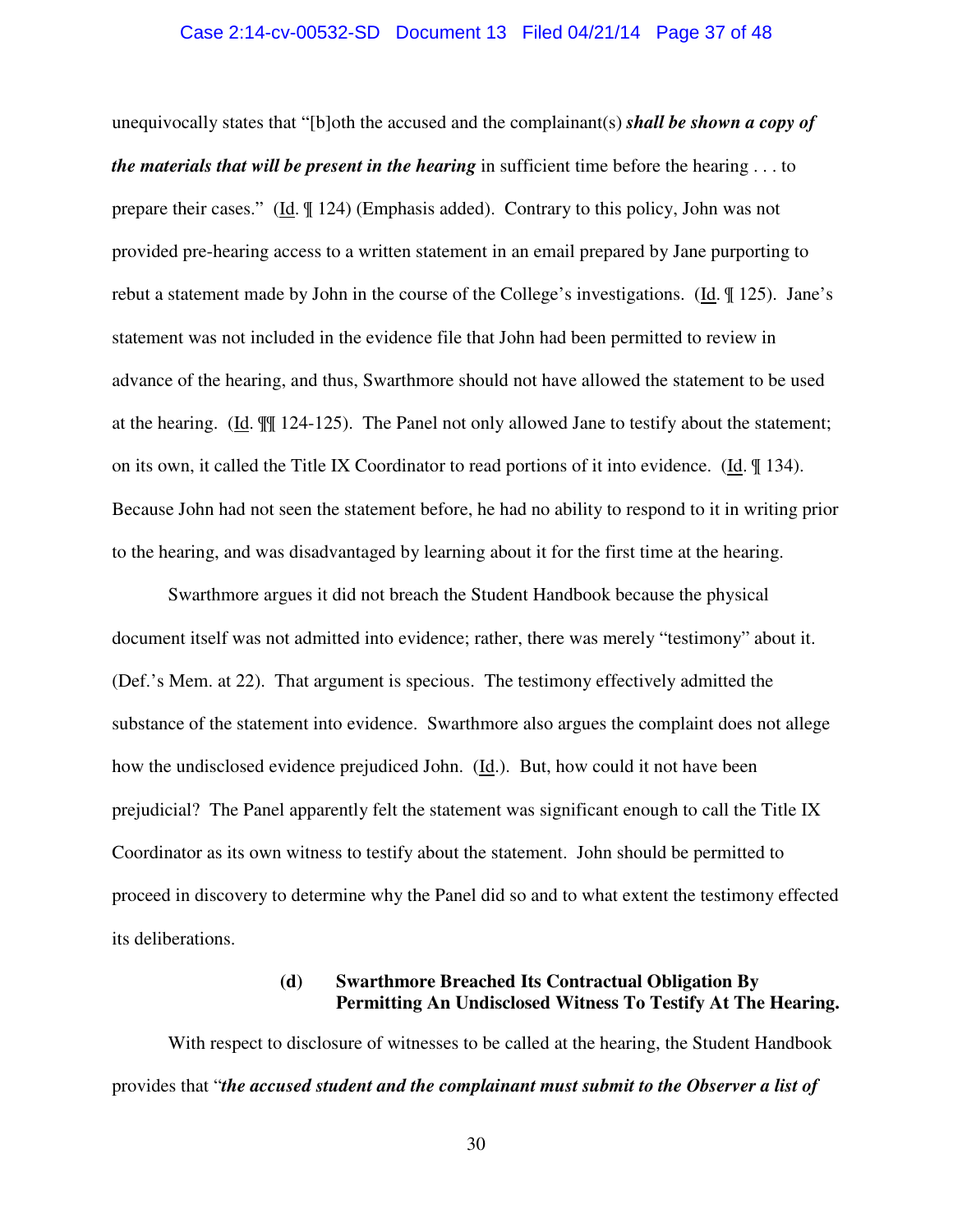#### Case 2:14-cv-00532-SD Document 13 Filed 04/21/14 Page 38 of 48

*witnesses they plan to call at the hearing ....*" (Compl.  $\P$ 46) (Emphasis added). Swarthmore breached this provision when the Panel, on its own, called an unscheduled witness, the College's Title IX Coordinator, to testify about Jane's undisclosed statement. (Compl. ¶¶ 13.h, 134-137). Swarthmore argues that "there is no prohibition on the panel calling its own witnesses." (Def.'s Mem. at 22). In other words, although Swarthmore *admits* that the Student Handbook does not expressly authorize the Panel to call its own witnesses, it nevertheless argues that its failure to manifest that intention in the contract *it wrote* is of no consequence – the Panel can do as it wishes in the absence of an express prohibition otherwise. Put another way, Swarthmore argues that its failure to expressly authorize the Panel's action, *and* its failure to expressly prohibit its action, equates to "the Panel can do as it pleases." This interpretation cannot be reconciled with the rule of contract construction requiring a court to "give effect to the intent of the parties as reasonably manifested by the language of their written agreement." Southwestern Energy Production, 83 A.3d at 187. When construing contracts that are clear and unambiguous, the court "looks to what [the parties] have clearly expressed, for the law does not assume that the language was chosen carelessly." Stamerro, 889 A.2d at 1258.

 Here, the language of the Handbook clearly authorizes the *parties* to call the witnesses they have listed, and authorizes the parties and the Panel to *question* the witnesses.<sup>14</sup> It does not authorize the Panel to call its own witnesses. Swarthmore impermissibly attempts to "add … words" to the contract "to make it read as [Swarthmore] would have it understood." B. F. Goodrich, 337 Pa. at 340, 10 A.2d at 424. As the drafter of the contract, Swarthmore could have stated that Panel members have discretionary authority to call their own, undisclosed witnesses.

 $14$ With respect to questioning witnesses at the hearing, the Student Handbook provides that "both parties are questioned by the Panel," after which "[w]itnesses are then called, one by one, and either party involved shall have the opportunity to question any witnesses after the Panel members have asked their questions of the witnesses." (Compl., Ex. A at 39).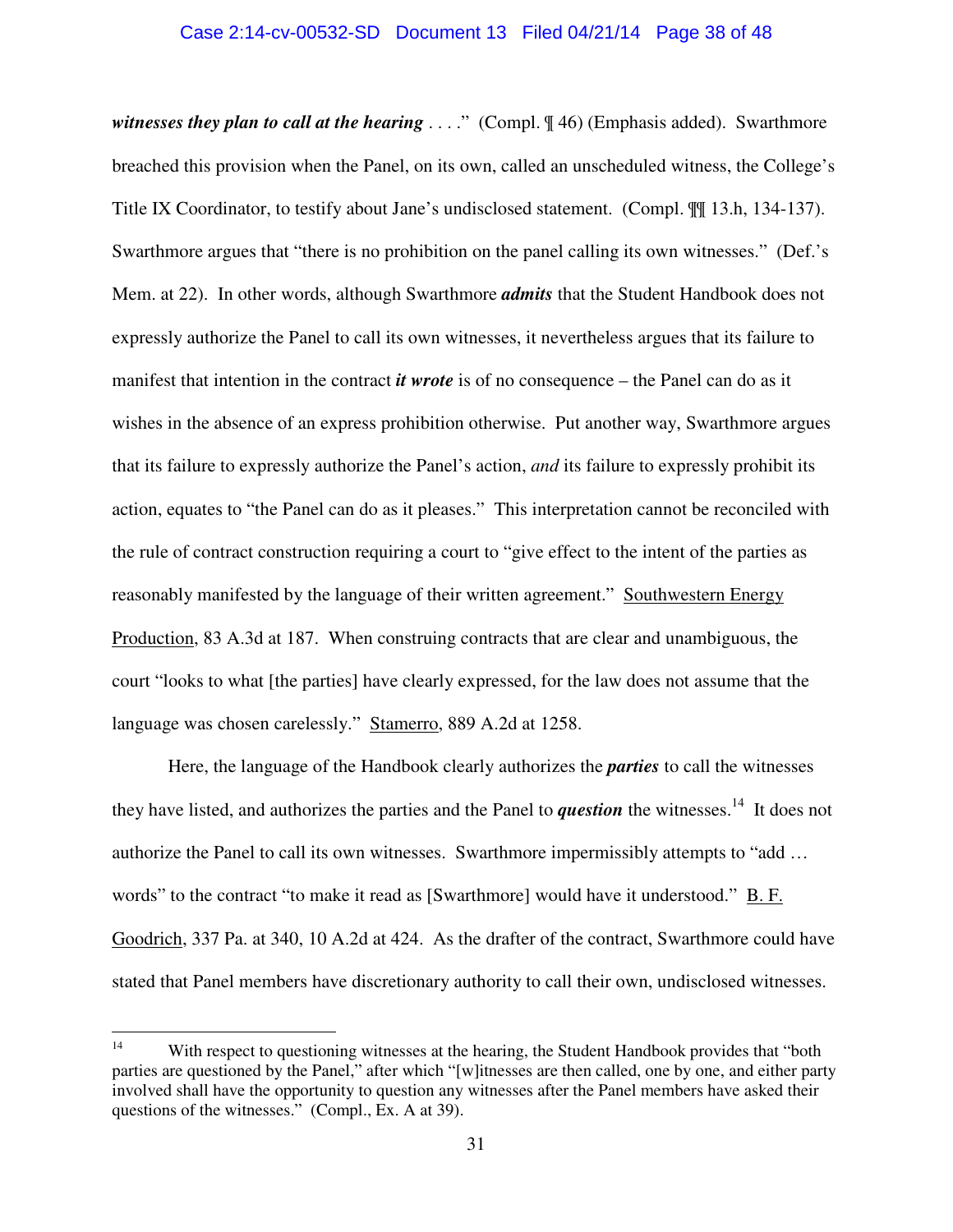# Case 2:14-cv-00532-SD Document 13 Filed 04/21/14 Page 39 of 48

It did not do so. To the extent the language is ambiguous, the provision is construed against Swarthmore as the drafter of the contract. Profit Wize, 812 A.2d at 1275. Further, John reasonably expected that the witnesses against him were those witnesses that had been disclosed before the hearing, and Swarthmore had expressly represented to him that the Title IX Coordinator would not be present at the hearing. Permitting her testimony in these circumstances violated Swarthmore's duty of good faith and fair dealing.

## **(e) Swarthmore Breached Its Contractual Obligation To Provide John With Adequate Advice From An Impartial Observer.**

 The Student Handbook provides that an Observer, whose role is to assure "impartiality in the proceedings, "will meet separately with both the complainants(s) and the accused to explain the procedures and give all a chance to ask questions about the judicial process." (Compl. ¶ 40). The Student Handbook grants the accused the right "to be made aware of the options available." (Id. ¶ 122). Implicit in this right is Swarthmore's affirmative obligation to inform the accused of "the options available."

Swarthmore breached these contractual obligations in three ways. First, John was not informed by Swarthmore of his right to submit and introduce into evidence his written response to Jane's written statements and the Title IX Coordinator's report. (Id. ¶¶ 13d. & f., 35-36, 121, 122). As a result, the Panel had before it Jane's written statements and the Title IX Coordinator's report but no written statement from John responding to them. (Id.).

 Second, the College assigned to John a "neutral" Observer, but during the duration of the re-opened investigation he was advised by Associate Dean Westphal, who was the administrator who selected the charges against him. (Id.  $\parallel$  129). Associate Dean Westphal advised John that no student had been expelled for sexual misconduct in her 25 years at Swarthmore, which gave John a false impression that it was unlikely he would be subjected to the most severe penalty.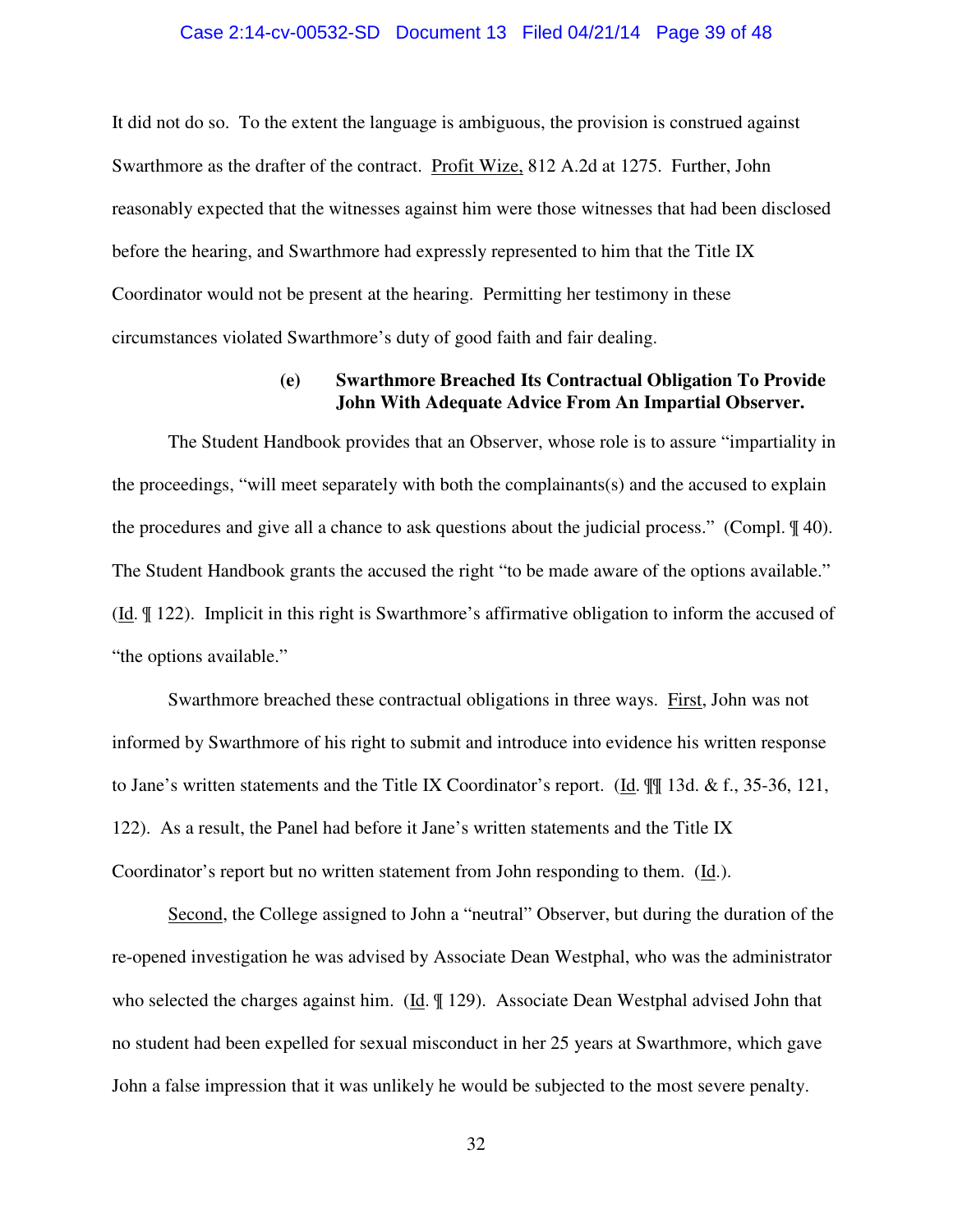(Id. ¶ 130).

 Third, as noted in the section of this brief on due process, it appears the College is now arguing that a provision in the Student Handbook permits the parties involved in disciplinary proceedings to obtain the advice of an attorney. As noted, that provision appears in the section of the Student Handbook dealing with the College's strict code of confidentiality with respect to disciplinary proceedings; the provision does not use the words "attorney" or "counsel" or "legal advice" or "advice of counsel," or any other explicit words signifying that the accused has a right to an attorney for any part of the proceedings, including leading up to the hearing. In any event, Associate Dean Westphal never informed John he had a right to legal counsel. In fact, in the Charge Letters she sent to John, attached as Exhibits D and E to Swarthmore's memorandum (if the Court considers them), she "reminds" John that "*all CJC proceedings are confidential and should not be shared with the general public, except your family, therapist … and/or support person for the hearing.*" (Def.'s Mem., Exs. D & E) (Emphasis added). Thus, it appears that Swarthmore not only failed to inform John of "the options available," but misled John into believing that an attorney was *not* an option. The College breached its duty of good faith and fair dealing: its actions can fairly be characterized as bad faith in that it evaded the spirit of the bargain and abused its power to specify the terms of the contract. Stamerro, 889 A.2d at 1259.

## **(f) Swarthmore Breached Its Contractual Obligation To Timely Notify John Of The Actual Charges Against Him.**

 Swarthmore breached its contractual obligations to timely notify John of the actual charges against him by changing the charge of "harassment by communication" to "sexual harassment" in the Formal Charge Letter sent to John less than two days before the hearing. (Compl. ¶¶ 13b., 44, 126-128). With respect to informing the accused of the charges against him, the Student Handbook states that "[t]he student charged shall meet with the Observer and be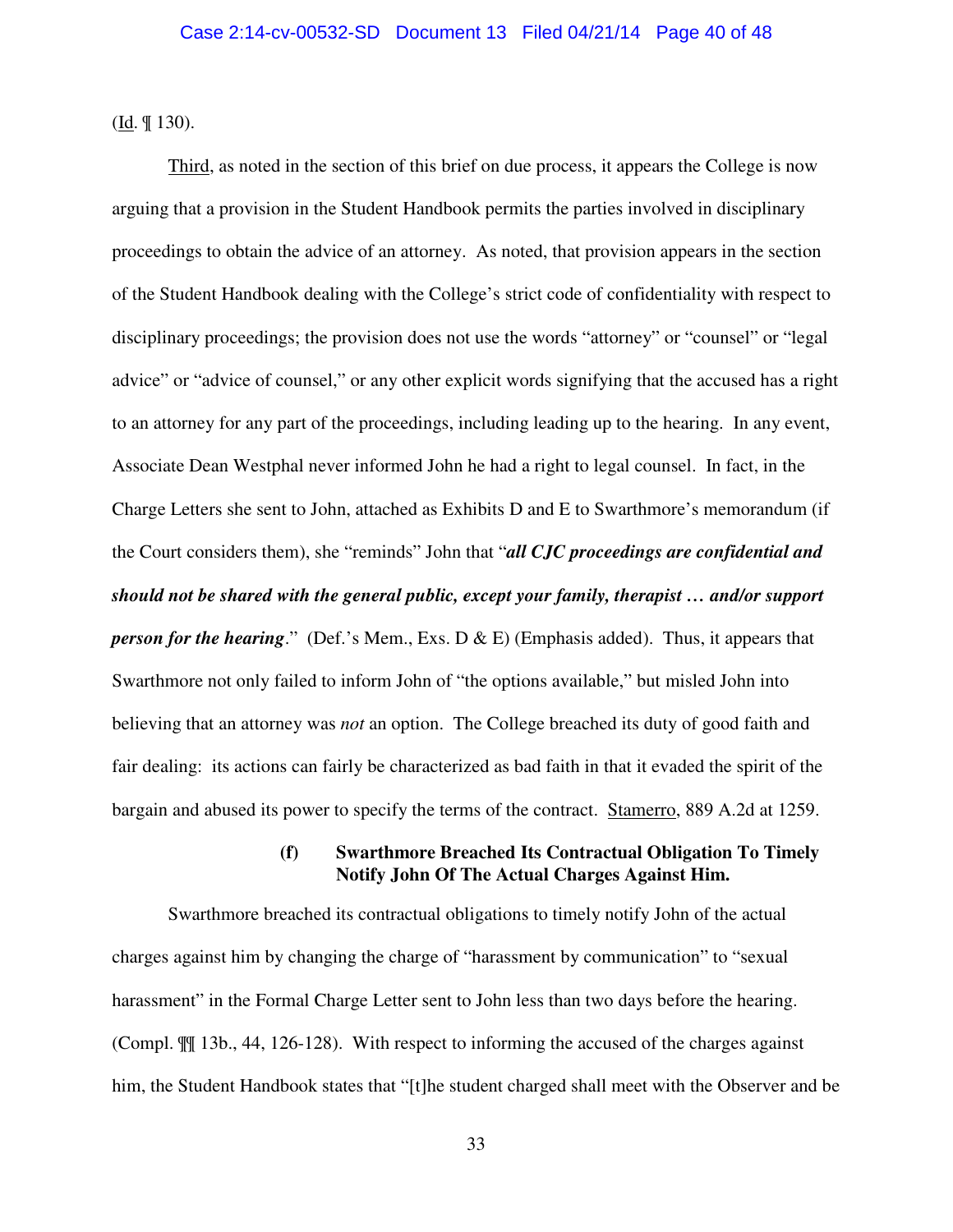#### Case 2:14-cv-00532-SD Document 13 Filed 04/21/14 Page 41 of 48

informed of the charge(s) and directed to a copy of the student judicial procedures generally three days in advance. The formal charge letter shall be presented in writing including the names of the appointed panel, the time, date, and location of the hearing typically 24 hours in advance of the hearing." (Id. ¶ 44). Swarthmore initially provided John with the charges on May 14, 2013. On May 22, 2013, Associate Dean Westphal assured John the charges had not been changed. Six days later, on May 28, 2013 at 2 p.m., John received a Formal Charge Letter that replaced the previously-noticed "harassment through communication" with the charge of "sexual harassment." (Id.  $\parallel$  126). Thus, instead of providing John with the customary three days notice of the charges against him, it allowed him less than two days to prepare for the new and more serious charge of "sexual harassment." (Id.  $\mathbb{I}$  127).

 Swarthmore argues that it complied with its "notice" obligation by providing John with the Formal Charge Letter 24 hours in advance of the hearing (Def.'s Mem. at 17-18), but it does not (and cannot) argue that there is any provision in the Student Handbook permitting it to change the charges in the interim between notice of the "relevant charges" and presentation of the Formal Charge Letter. (Compl. ¶ 127). The "notice" language in the Student Handbook states only that the Formal Charge Letter will include names of the panel, and the time, date, and location of the hearing, not that it will include "any new charges." Yet again, Swarthmore impermissibly seeks to "add … words" to the contract "to make it read as [Swarthmore] would have it understood." B.F. Goodrich, 377 Pa. at 340, 10 A.2d at 424.

 Swarthmore also argues that the new charge was merely a "change in wording," that it did not involve "new or different conduct," and that John does not allege how the change could have affected the outcome of the hearing. (Def.'s Mem. at 18). If Swarthmore believes that "harassment through communication" involves the same conduct as "sexual harassment," it need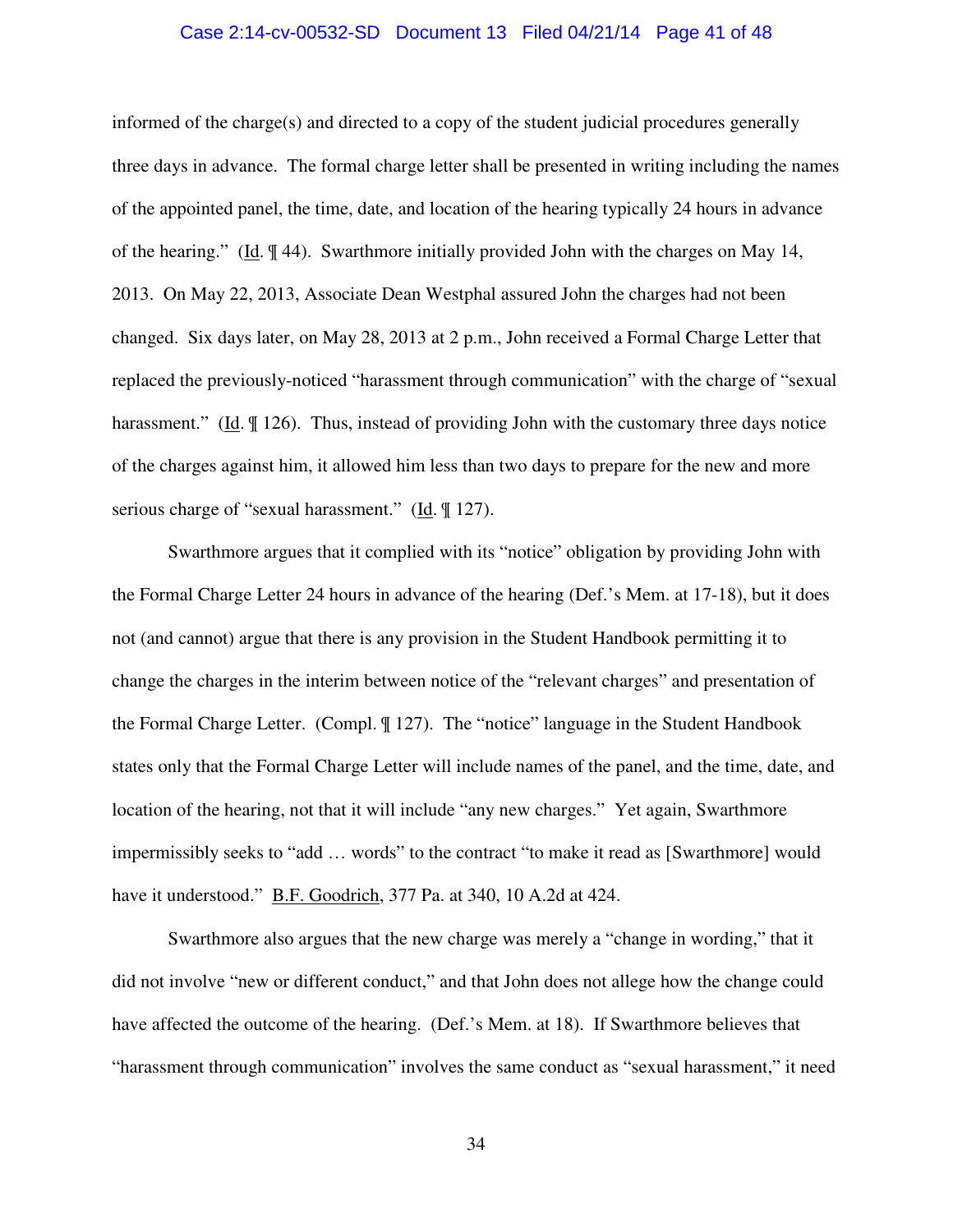# Case 2:14-cv-00532-SD Document 13 Filed 04/21/14 Page 42 of 48

not have changed the charge. As for affecting the outcome, the sexual harassment charge coupled with sexual assault clearly involves a greater level of culpability. John is entitled to take discovery to determine the extent to which this charge effected the Panel's deliberations.

## **(g) Swarthmore Breached Its Contractual Obligation To Ensure That Jane Doe Was Present At The Hearing.**

 As previously noted in the "erroneous outcome" section of this brief, the hearing Panel in John's case interrupted John during a critical part of his testimony concerning his encounters with Jane and suggested to Jane that she might wish to leave the hearing. She did so. (Compl. ¶¶ 139-141). This extraordinary intervention by the Panel during the course of the proceedings breached Swarthmore's obligation to ensure that Jane Doe was present at the hearing. (Id. ¶ 13i.). As noted, the Student Handbook states that "[n]ormally, "*all evidence presented at a hearing* by either party *shall be introduced in the presence of the other party.*" (Id.  $\left(\frac{45}{5}\right)$ (Emphasis added). Swarthmore argues that the Handbook provides a "right" for each party to be present during the hearing but "it creates no such obligation." (Def.'s Mem. at 23). That is not what the Handbook says. The language is broad and mandatory – *all evidence* . . . *shall* be introduced in the *presence of the other party*. Although the Handbook leaves some room for deviation from the rule by using the term "normally," a fair reading of that word in context is that it is intended to be an accommodation to a party in situations that may arise during the hearing where the party is not able to attend some part of it. Swarthmore contends John could not conceivably have been prejudiced by Jane's removal from the hearing. But, how could an accused not be prejudiced when the Panel adjudicating his case, on its own, encourages his accuser to leave the hearing apparently to spare her from having to hear his testimony about what had happened? The strong suggestion of bias is prejudicial in itself.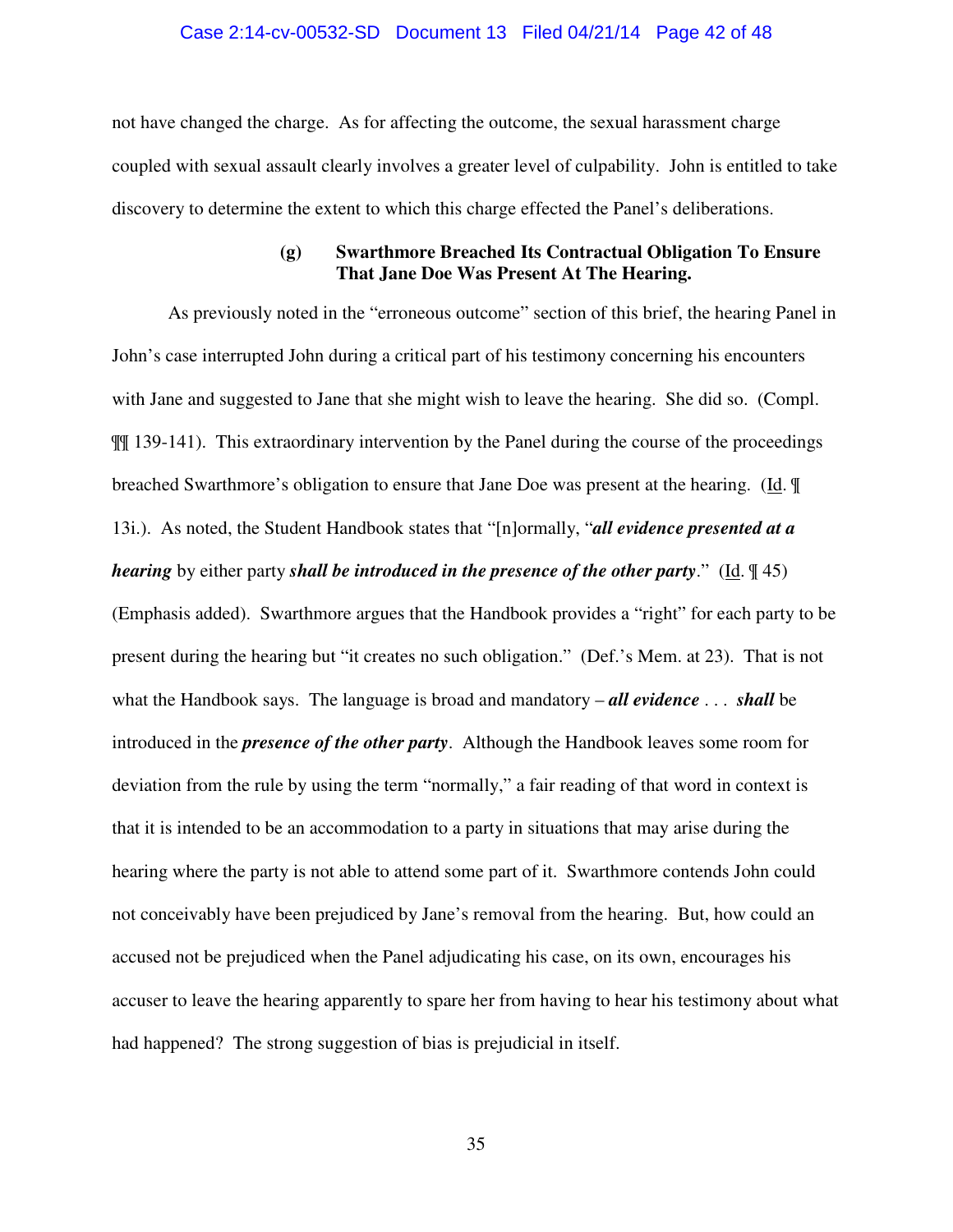## **(h) Swarthmore Breached Its Contractual Obligation To Ensure That The Panel Did Not Consider Evidence Of John's Past Sexual History.**

 The Student Handbook unequivocally precludes the Panel from considering evidence of the accused's or the complainant's prior sexual conduct: "[t]he complainant(s) and the accused *shall have … the right … to have past sexual history excluded from the hearing process*." (Compl. ¶ 49) (Emphasis added). Swarthmore breached its contractual obligation by failing to exclude from evidence references to John's alleged sexual history. Instead of enforcing this fundamental procedural safeguard, the Panel permitted Jane to testify concerning statements John allegedly made to her about his previous sexual encounters. (Id. ¶ 138). Swarthmore argues that John's statements were at issue in Jane Doe's sexual harassment charge and were also "relevant" to show her "state of mind" and "explain her conduct" during the alleged assault. (Def.'s Mem. at 23). The College argues its obligation to exclude such evidence applies only when it is being "offered to show promiscuity," not when it is relevant as the basis of the charge. (Id.). Here again, Swarthmore adds language to the contract that does not exist. Nowhere does the Handbook state that past sexual history is fair game when it helps to establish an alleged victim's "state of mind," or when the complainant's accusation involves the accused's past sexual history. The language is absolute and mandatory – both parties "shall have the right" to exclude such evidence from the hearing. As the drafter of the contract, Swarthmore could have included qualifying or limiting language, but it did not do so. It is bound by the language it chose.

## **D. John Sufficiently Alleges A Claim For Negligent Infliction Of Emotional Distress.**

 Pennsylvania allows recovery for negligent infliction of emotional distress in four factual scenarios: "(1) situations where the defendant had a contractual or fiduciary duty toward the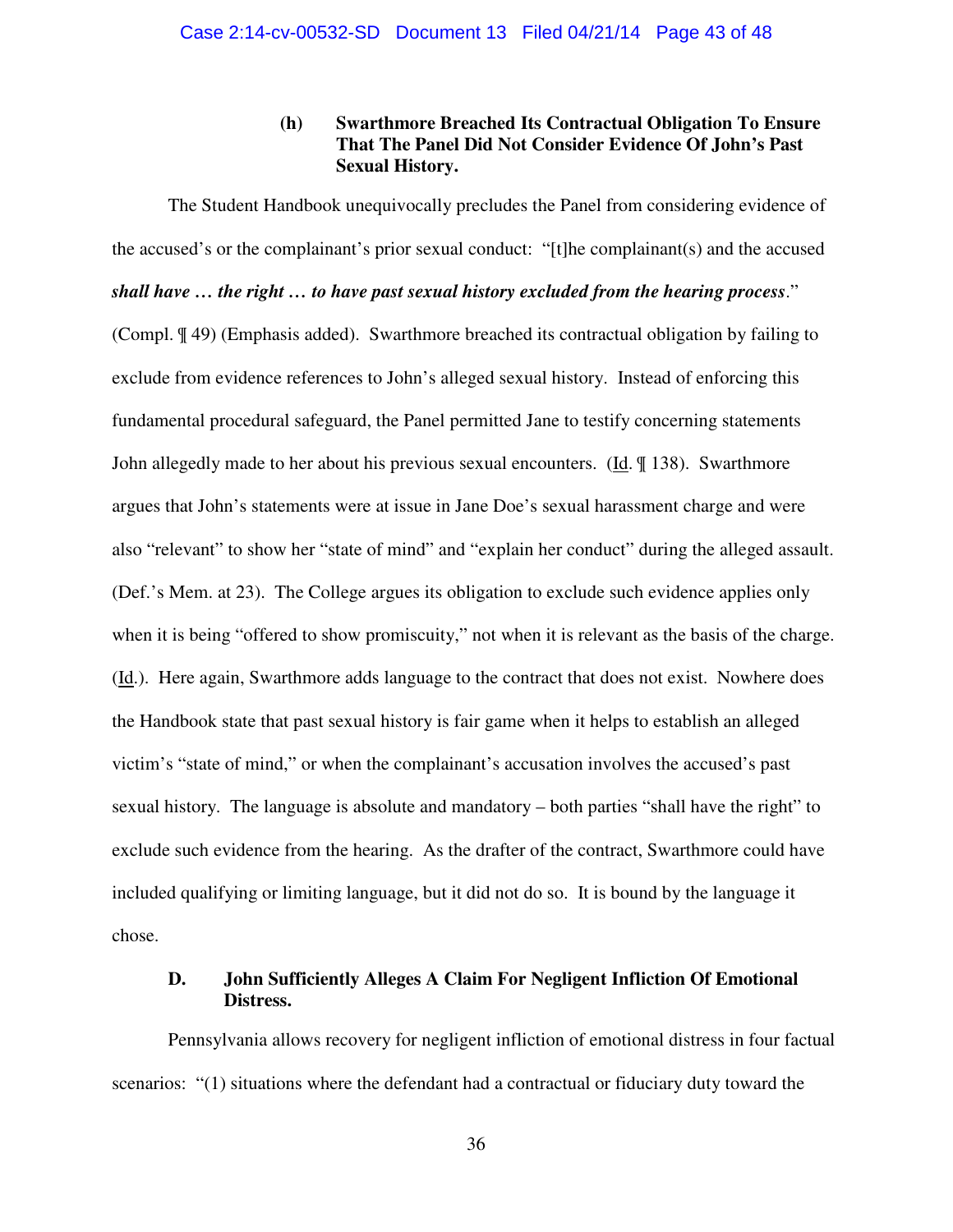#### Case 2:14-cv-00532-SD Document 13 Filed 04/21/14 Page 44 of 48

plaintiff; (2) the plaintiff was subjected to a physical impact; (3) the plaintiff was in a zone of danger, thereby reasonably experiencing a fear of impending physical injury; or (4) the plaintiff observed a tortious injury to a close relative." Weiley v. Albert Einstein Med. Center, 51 A.3d 202, 217 (Pa. Super. 2012), citing Toney v. Chester Cnty. Hosp., 961 A.2d 192, 197-98 (Pa. Super. 2008), aff'd by equally divided court, 614 Pa. 98, 36 A.3d 83 (2011).<sup>15</sup> As to the first theory, "[t]he crux of a negligent infliction of emotional distress claim is that [defendants] breached some duty they owed to [plaintiff] and that the breach injured her." 51 A.3d at 217.

 Under this theory of recovery, "a plaintiff must establish the elements of a negligence claim, *i.e*., that the defendant owed a duty of care to the plaintiff, the defendant breached that duty, the breach resulted in injury to the plaintiff, and the plaintiff suffered an actual loss or damage." Weiley, 51 A.3d at 217 (citation omitted). This claim is limited to "preexisting relationships involving duties that obviously and objectively hold the potential of deep emotional harm in the event of a breach  $\dots$ ." Id. at 218. In other words, there must exist a "special relationship" between the plaintiff and defendant that "encompass[es] an implied duty to care for the plaintiff's emotional well-being. Id.

 In addition, the plaintiff "must demonstrate that [he] is a foreseeable plaintiff and that [he] suffered a physical injury as a result of the defendant's negligence." Toney, 961 A.2d at 199. Foreseeability means that "under the circumstances as alleged, [plaintiff] would suffer traumatic emotional distress . . . ." Id. As for physical injury, "symptoms of severe depression, nightmares, stress and anxiety, requiring psychological treatment, and . . . ongoing mental, physical and emotional harm sufficiently state physical manifestations of emotional suffering to

 $15<sup>15</sup>$ <sup>15</sup> Although the Pennsylvania Supreme Court's opinion in Toney, supra, does not have precedential value (because the opinion was evenly divided at 3-3), the Superior Court in Weiley found that "it has persuasive value." Weiley, 51 A.3d at 217 n.16. The Superior Court's decision in Toney has precedential effect. Id.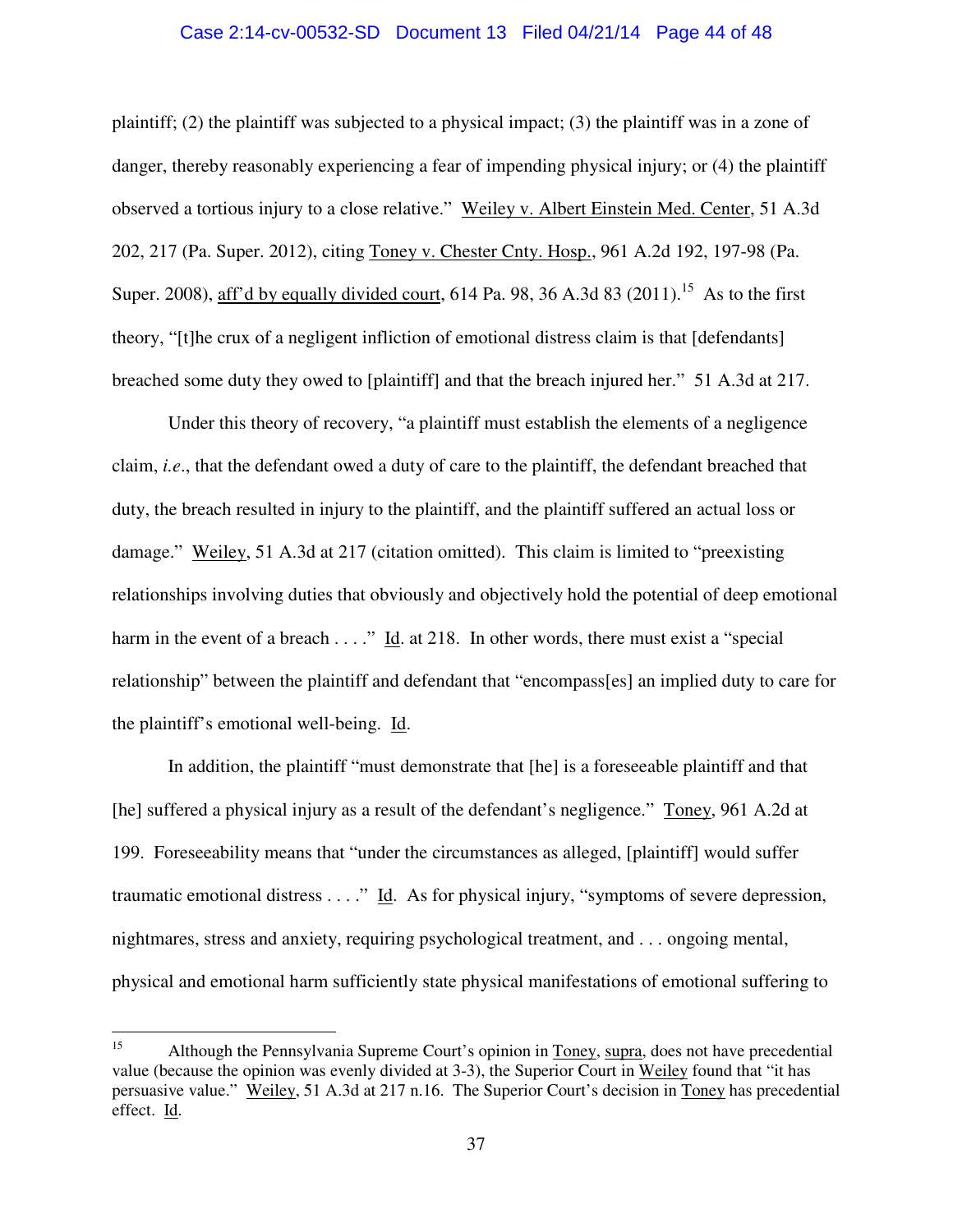sustain a cause of action." Id. at 200 (citations omitted).

 Swarthmore argues that John has not stated a claim for negligent infliction of emotional distress because the claim is barred by the gist of the action doctrine and John has not alleged physical injury. (Def.'s Mem. at 32). Swarthmore has overlooked the development in the law of negligent infliction of emotional distress announced in the Toney and Weiley decisions cited above. The Pennsylvania Superior Court clearly has held that a negligent infliction of emotional distress claim can arise from a contractual duty, i.e., it can co-exist with a contract claim. And, John does allege physical harm. (Compl. ¶ 210: "Swarthmore acted in a negligent manner and, as a direct result of such conduct, John suffered and will continue to suffer, *inter alia*, mental anguish, severe emotional distress, physical harm, financial loss, and humiliation . . . ."). The factual allegations of the complaint sufficiently demonstrate that Swarthmore was negligent in its handling of the sexual misconduct proceedings in John's case, and that John was a foreseeable plaintiff  $-$  i.e., it was foreseeable that Swarthmore's mishandling of the proceedings and its imposition of the most severe penalty, immediate expulsion carrying with it a permanent mark on his academic record that he had been expelled from Swarthmore on a finding of sexual assault, would cause John to suffer severe emotional distress.

 The complaint also alleges facts sufficient to establish that the College had a fiduciary relationship with John. Although traditional fiduciary relationships exist between "trustee and cestui que trust, guardian and ward, attorney and client, and principal and agent," Pennsylvania courts hold that where these relationships do not exist "confidential relations may still arise based on the facts and circumstances apparent on the record." Weiley, 51 A.3d at 218. "The essence of [a confidential] relationship is trust and reliance on one side, and a corresponding opportunity to abuse that trust  $\ldots$  on the other side." Id. Accordingly, a fiduciary relationship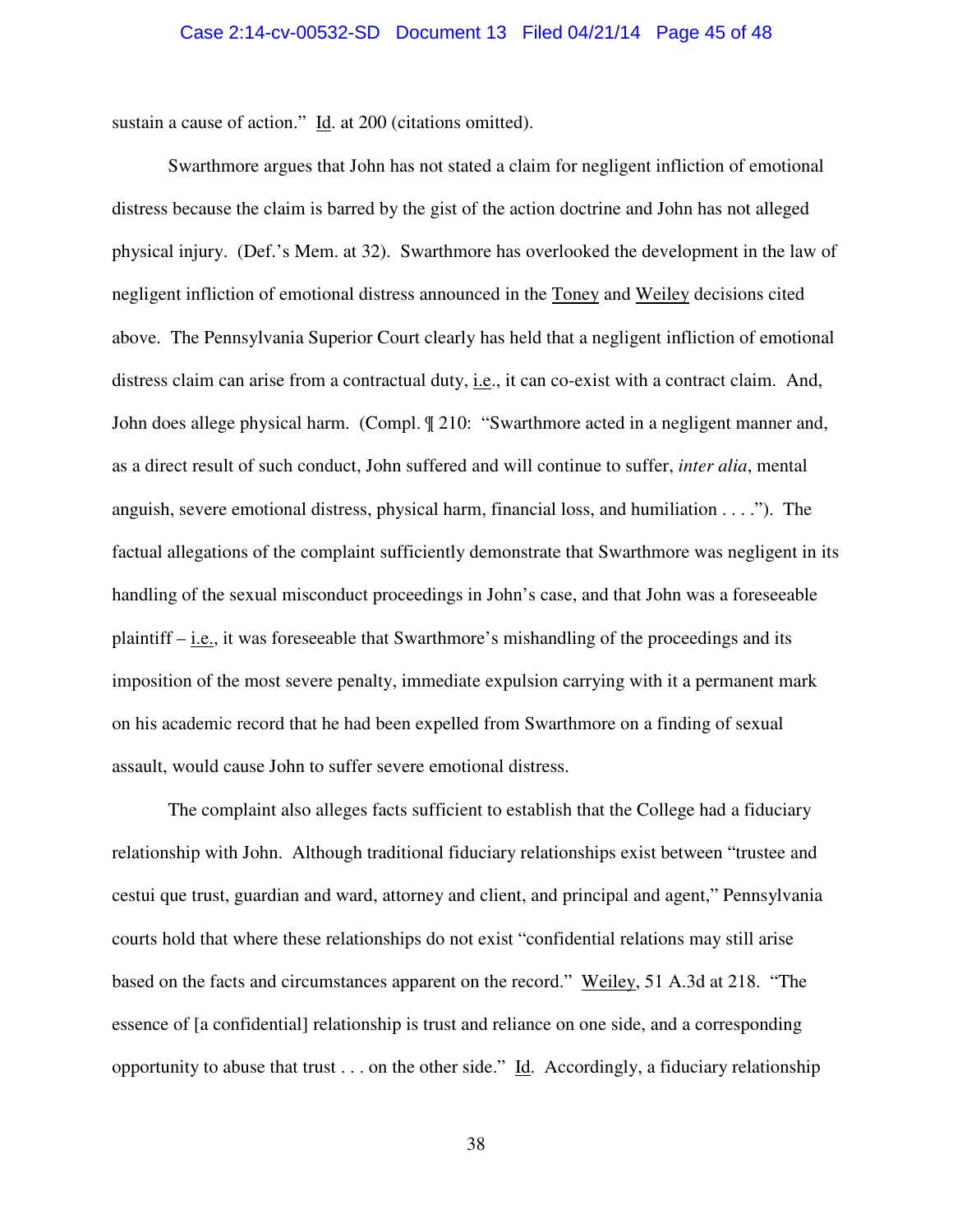#### Case 2:14-cv-00532-SD Document 13 Filed 04/21/14 Page 46 of 48

appears "when the circumstances make it certain the parties do not deal on equal terms, but, on the one side there is an overmastering influence, or, on the other, weakness, dependence or trust, justifiably reposed." Id. "[T]he party in whom the trust and confidence are reposed must act with scrupulous fairness and good faith in his dealing with the other and refrain from using his position to the other's detriment and his own advantage." Id. (citations omitted).

 Here, the College had a responsibility to John to assure that its adjudication of such a sensitive and personal matter was "fair and equitable" to both parties, and that the College's policies and procedures and due process safeguards were scrupulously followed and were commensurate with the seriousness of the charge and the severity of the possible penalties. The College had an overmastering influence over John's college career and his future life, and John justifiably reposed his trust with Swarthmore that it would handle his case with "scrupulous fairness and good faith." The complaint alleges facts showing Swarthmore breached that trust. See Carrington v. Duke Univ., No. 1:08-cv-00119, Memorandum Op. at 75-80 (M.D.N.C. Mar. 31, 2011) (holding that Duke and its President, Vice President, and Dean created a fiduciary relationship with members of Duke's lacrosse team accused of rape because the administrators gave the players advice regarding how to handle a pending criminal investigation and the players reposed trust in them, which the administrators abused).<sup>16</sup>

## **E. Swarthmore Has Conceded A Binding Contract Between The Parties Exists, And Thus, The Alternative Claims For Negligence And Promissory Estoppel Are Moot.**

 The complaint alleges claims for promissory estoppel and negligence in the alternative to the contract claim in the event that Swarthmore were to argue or this Court were to find that no valid contract exists. (Compl. ¶¶ 193-194, 201-202). Swarthmore has conceded the Student

<sup>16</sup> <sup>16</sup> If the Court finds that the allegations in the negligent infliction count (Count VI) do not sufficiently set forth the basis for the claim, John requests that the Court permit him to amend the complaint to correct any such deficiencies.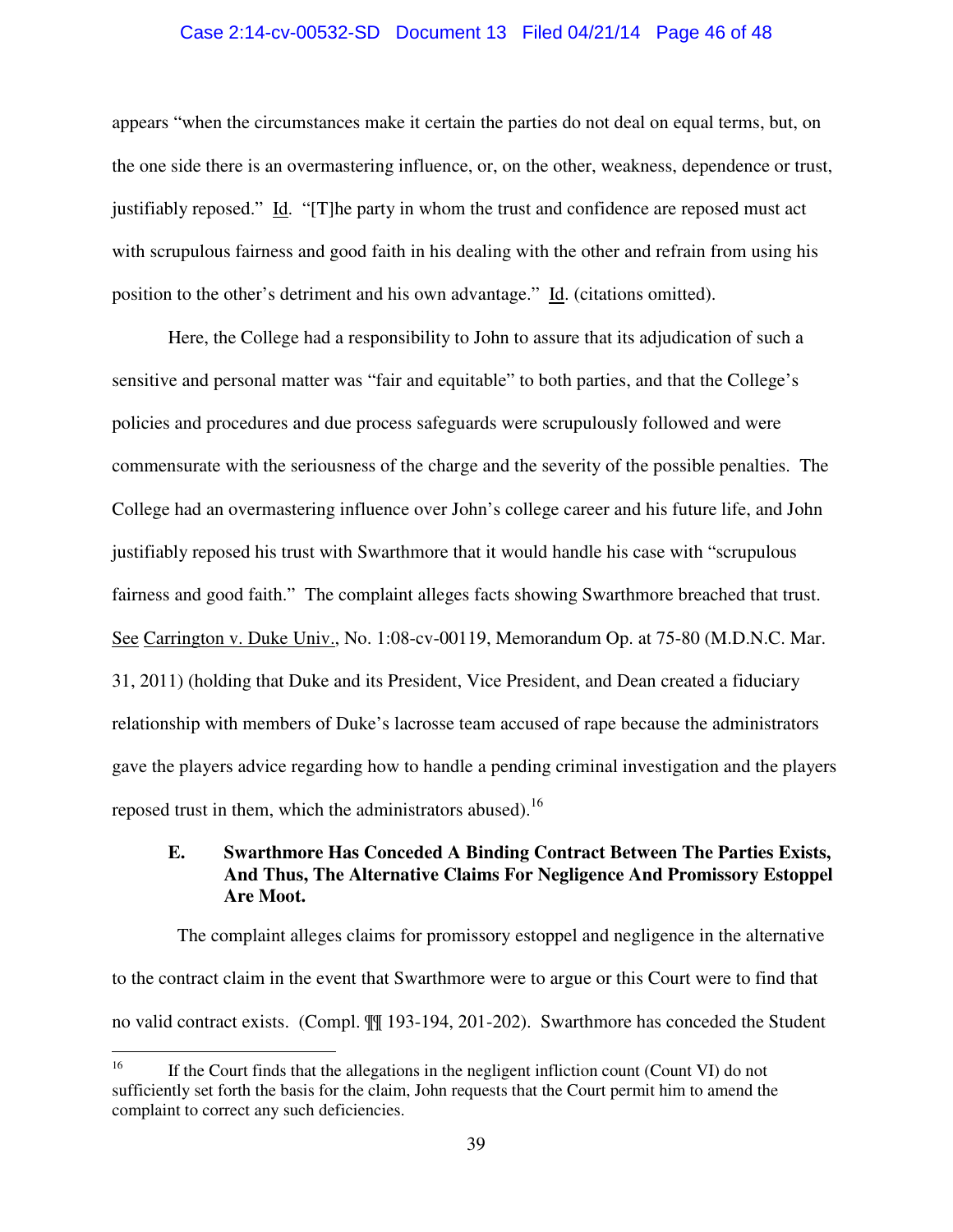## Case 2:14-cv-00532-SD Document 13 Filed 04/21/14 Page 47 of 48

Handbook and College Bulletin are binding contracts between the parties. (Def.'s Mem. at 31).

Accordingly, unless this Court were to rule otherwise, these alternative claims are moot.

# **IV. CONCLUSION**

For all the foregoing reasons, John Doe respectfully requests that this Court deny

Swarthmore's Motion to Dismiss in its entirety.

Respectfully submitted,

 /s/ Patricia M. Hamill Patricia M. Hamill (I.D. No. 48416) Jeannette M. Brian (I.D. No. 66169) Conrad O'Brien PC 1500 Market Street, Centre Square Suite 3900, West Tower Philadelphia, PA 19102-2100 (215) 864-9600

*Attorneys for Plaintiff* 

April 21, 2014